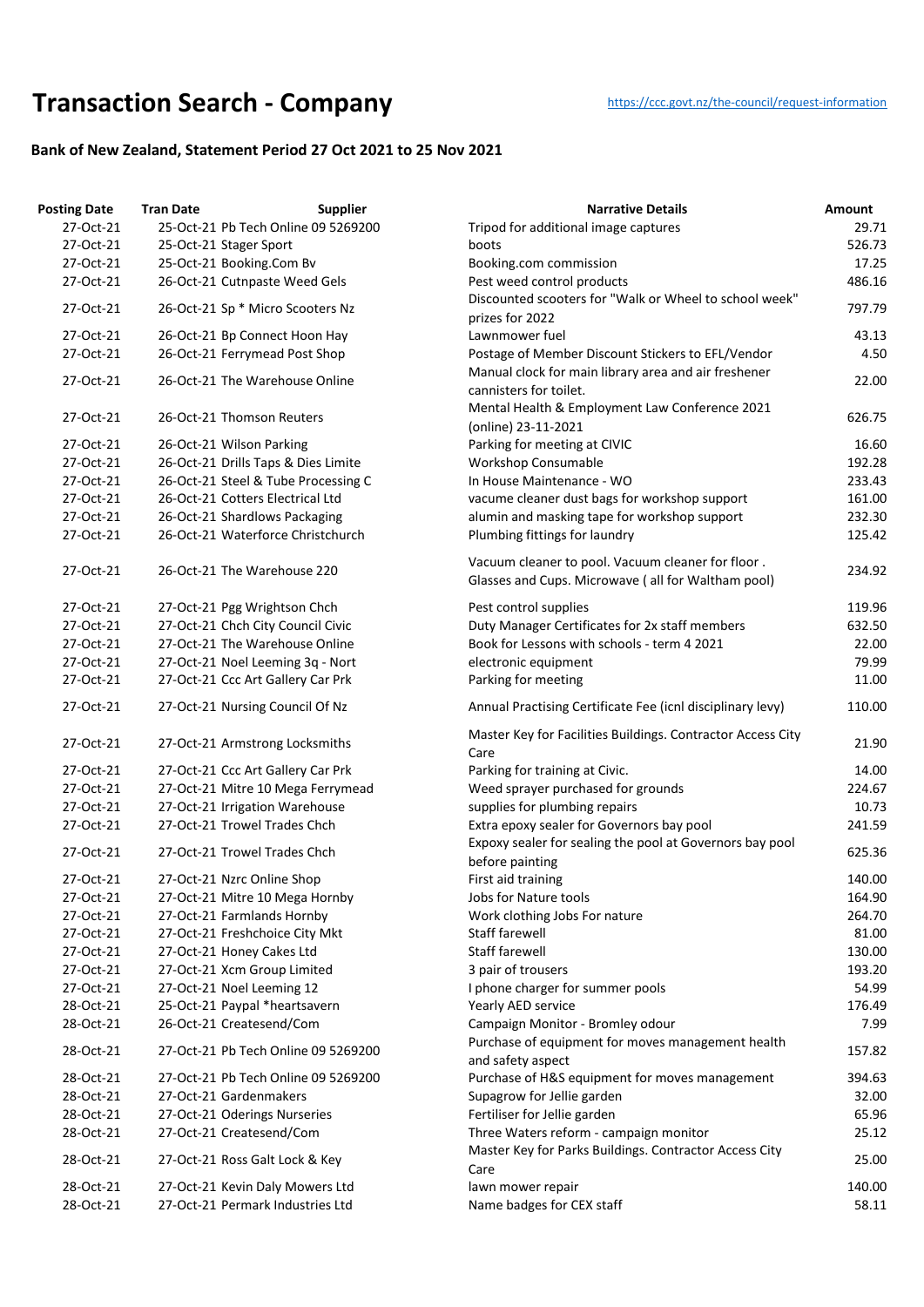| <b>Posting Date</b>    | <b>Tran Date</b><br><b>Supplier</b> | <b>Narrative Details</b>                                                                                | Amount        |
|------------------------|-------------------------------------|---------------------------------------------------------------------------------------------------------|---------------|
| 28-Oct-21              | 27-Oct-21 Ballingers Hunting & Fish | Fieldwork gear                                                                                          | 419.97        |
| 28-Oct-21              | 27-Oct-21 Rs Components Limite      | Noise control foam for gap in door (Pool plan room)                                                     | 198.04        |
| 28-Oct-21              | 27-Oct-21 Bourbon Rose              | Merchandising materials for B G V C Gift shop                                                           | 69.00         |
| 28-Oct-21              | 28-Oct-21 Caltex Redwood            | Milk for coffee                                                                                         | 3.79          |
| 28-Oct-21              | 28-Oct-21 Ccc Art Gallery Car Prk   | Parking for meeting                                                                                     | 7.00          |
| 28-Oct-21              | 28-Oct-21 Freshchoice City Mkt      | Morning tea farewell                                                                                    | 1.00          |
| 28-Oct-21              | 28-Oct-21 Mitre 10 Mega Papanui     | Graham Condon Rec & Sport Centre - Aquatics. 2<br>barricade's for pools                                 | 243.85        |
| 28-Oct-21              | 28-Oct-21 Giftstation               | Meeting Koha for youth representatives on Te Pae Pikari<br>(Youth Advisory Committee)                   | 1385.21       |
| 28-Oct-21              | 28-Oct-21 Cactus Outdoor Limited    | uniform                                                                                                 | 271.10        |
| 28-Oct-21              | 28-Oct-21 The West End Express Ma   | Kai for Karakia                                                                                         | 8.48          |
| 28-Oct-21              | 28-Oct-21 Life Pharmacy Riccarton   | Hand sanitiser for Riccarton                                                                            | 35.96         |
| 28-Oct-21              | 28-Oct-21 Sanco Tooling Ltd         | festool sanding discs for workshop                                                                      | 366.85        |
|                        |                                     | Harm reduction project outside Ballantynes, Manager                                                     |               |
| 28-Oct-21              | 28-Oct-21 North Beach               | Planning and Partnerships                                                                               | 75.00         |
| 28-Oct-21              | 28-Oct-21 Salamander Enterpris      | 6 seater table for retail 2 space (purchased at 1/2 price -<br>wholesale rate)                          | 653.26        |
| 28-Oct-21              | 28-Oct-21 Ccc Art Gallery Car Prk   | Parking for meetings at Civic                                                                           | 9.00          |
| 28-Oct-21              | 28-Oct-21 Mitre 10 Mega Papanui     | masonry drills and anchors to attach the new grate to the<br>side of the pool at Spencer Park           | 21.79         |
| 28-Oct-21              | 28-Oct-21 Mitre 10 Mega Papanui     | Paint rollers, tape, roller handles, jointing compound,<br>disposable coveralls and paint mixing bucket | 373.61        |
| 28-Oct-21              | 28-Oct-21 Resene Lichfield St 031   | Paints for display plinths for the moon and the manor<br>exhibition                                     | 101.80        |
| 28-Oct-21              | 28-Oct-21 Burwood Produce           | animal area bird seed bags                                                                              | 112.35        |
| 28-Oct-21              | 28-Oct-21 Freshchoice City Mkt      | Farewell morning tea as per Policy >15 years service                                                    | 393.04        |
| 28-Oct-21              | 28-Oct-21 Pak N Save Northlands     | Afternoon tea for colleague leaving over 15 years                                                       | 73.85         |
| 29-Oct-21              | 26-Oct-21 Arcsinfo.Org              | <b>Webinar ARCS</b>                                                                                     | 146.63        |
| 29-Oct-21              | 27-Oct-21 Fulcrumapp.Com            | Fulcrum Subscription November 2021                                                                      | 218.01        |
| 29-Oct-21              | 27-Oct-21 B&h Photo 800-606-6969    | Pentax 645z 45mm wide angle lens                                                                        | 1055.46       |
| 29-Oct-21              | 27-Oct-21 Onesignal Pushno          | <b>ITDPCX OneSignal mthly sub</b>                                                                       | 167.10        |
| 29-Oct-21              | 27-Oct-21 Adobe Stock               | Subscription fee for Adobe stock licence                                                                | 44.52         |
| 29-Oct-21              | 28-Oct-21 Bunnings - 9482           | aqua enamel paint gully grates pvc connections                                                          | 332.72        |
| 29-Oct-21              | 28-Oct-21 Createsend/Com            | Email campaign delivery to 10,592 recipients for Art                                                    | 165.88        |
| 29-Oct-21              | 28-Oct-21 Gardenmakers              | Gallery e-newsletter.                                                                                   | 5.90          |
| 29-Oct-21              | 28-Oct-21 Gardenmakers              | Garden gloves                                                                                           | 48.00         |
|                        | 28-Oct-21 Public Relations Ins      | Supagro for Jellie planting<br>PRINZ words at work course                                               |               |
| 29-Oct-21<br>29-Oct-21 | 28-Oct-21 Para Rubber Christchur    |                                                                                                         | 245.00        |
| 29-Oct-21              | 28-Oct-21 New World Wigram          | rubber bungs<br>Catering Christchurch West Melton Zone Meeting - 28                                     | 8.20<br>23.44 |
| 29-Oct-21              | 28-Oct-21 Nz Safety Blackwoods      | October 2021<br>uniform socks x4                                                                        | 148.08        |
| 29-Oct-21              | 28-Oct-21 Chubb New Zealand         | Specialised batteries purchase from Chubb for the large                                                 | 33.23         |
|                        |                                     | safe in Turanga Library                                                                                 |               |
| 29-Oct-21              | 28-Oct-21 Cwh South City Sc         | Hand sanitiser for Riccarton                                                                            | 27.96         |
| 29-Oct-21              | 28-Oct-21 Kmart - Riccarton         | Electrical cords and adaptors                                                                           | 28.00         |
| 29-Oct-21              | 28-Oct-21 Hynds Pipe Systems Limite | In House Maintenance - Akaora                                                                           | 98.39         |
| 29-Oct-21              | 28-Oct-21 Nz Safety Blackwoods      | New gloves                                                                                              | 8.71          |
| 29-Oct-21              | 28-Oct-21 Countdown                 | Kitchen supplies No 4                                                                                   | 20.80         |
| 29-Oct-21              | 28-Oct-21 Kmart Online              | Towels for re-sale at Jellie Park                                                                       | 160.00        |
| 29-Oct-21              | 28-Oct-21 Ecodrop Metro             | rubbish - old lights form Pool electrical room                                                          | 11.80         |
| 29-Oct-21              | 28-Oct-21 Mitre 10 Mega Papanui     | Expanding foam - Nosie control                                                                          | 16.00         |
| 29-Oct-21              | 28-Oct-21 Ross Galt Lock & Key      | replacement lock for spencer park area                                                                  | 620.00        |
| 29-Oct-21              | 28-Oct-21 Laerdalmedical            | <b>BVM</b> masks                                                                                        | 280.13        |
| 29-Oct-21              | 28-Oct-21 Home And Castle Hardware  | Little River mural                                                                                      | 39.96         |
| 29-Oct-21              | 28-Oct-21 The Loggers Shop Ltd      | Gum Boot, wader dryers                                                                                  | 650.00        |
| 29-Oct-21              | 29-Oct-21 Pak N Save Wainoni        | Swim Nappies for Resale at TPTL                                                                         | 82.53         |
| 29-Oct-21              | 29-Oct-21 Mitre 10 Mega Hornby      | Hardware supplies                                                                                       | 158.85        |
| 29-Oct-21              | 29-Oct-21 Prebble Seeds Ltd         | weed killer                                                                                             | 197.04        |

| <b>Narrative Details</b>                                    | <b>Amount</b> |
|-------------------------------------------------------------|---------------|
| Fieldwork gear                                              | 419.97        |
| Noise control foam for gap in door (Pool plan room)         | 198.04        |
| Merchandising materials for B G V C Gift shop               | 69.00         |
| Milk for coffee                                             | 3.79          |
| Parking for meeting                                         | 7.00          |
| Morning tea farewell                                        | 1.00          |
| Graham Condon Rec & Sport Centre - Aquatics. 2              |               |
| barricade's for pools                                       | 243.85        |
| Meeting Koha for youth representatives on Te Pae Pikari     |               |
| (Youth Advisory Committee)                                  | 1385.21       |
| uniform                                                     | 271.10        |
| Kai for Karakia                                             | 8.48          |
| Hand sanitiser for Riccarton                                | 35.96         |
| festool sanding discs for workshop                          | 366.85        |
| Harm reduction project outside Ballantynes, Manager         |               |
| <b>Planning and Partnerships</b>                            | 75.00         |
| 6 seater table for retail 2 space (purchased at 1/2 price - |               |
| wholesale rate)                                             | 653.26        |
| Parking for meetings at Civic                               | 9.00          |
| masonry drills and anchors to attach the new grate to the   |               |
| side of the pool at Spencer Park                            | 21.79         |
|                                                             |               |
| Paint rollers, tape, roller handles, jointing compound,     | 373.61        |
| disposable coveralls and paint mixing bucket                |               |
| Paints for display plinths for the moon and the manor       |               |
| exhibition                                                  | 101.80        |
| animal area bird seed bags                                  | 112.35        |
| Farewell morning tea as per Policy >15 years service        | 393.04        |
| Afternoon tea for colleague leaving over 15 years           | 73.85         |
| <b>Webinar ARCS</b>                                         | 146.63        |
| <b>Fulcrum Subscription November 2021</b>                   | 218.01        |
| Pentax 645z 45mm wide angle lens                            | 1055.46       |
| <b>ITDPCX OneSignal mthly sub</b>                           | 167.10        |
| Subscription fee for Adobe stock licence                    | 44.52         |
| aqua enamel paint gully grates pvc connections              | 332.72        |
| Email campaign delivery to 10,592 recipients for Art        |               |
| Gallery e-newsletter.                                       | 165.88        |
| Garden gloves                                               | 5.90          |
| Supagro for Jellie planting                                 | 48.00         |
| PRINZ words at work course                                  | 245.00        |
| rubber bungs                                                | 8.20          |
| Catering Christchurch West Melton Zone Meeting - 28         |               |
| October 2021                                                | 23.44         |
| uniform socks x4                                            | 148.08        |
| Specialised batteries purchase from Chubb for the large     |               |
| safe in Turanga Library                                     | 33.23         |
| Hand sanitiser for Riccarton                                | 27.96         |
| Electrical cords and adaptors                               | 28.00         |
| In House Maintenance - Akaora                               | 98.39         |
| New gloves                                                  | 8.71          |
| Kitchen supplies No 4                                       | 20.80         |
| Towels for re-sale at Jellie Park                           | 160.00        |
| rubbish - old lights form Pool electrical room              | 11.80         |
| Expanding foam - Nosie control                              | 16.00         |
| replacement lock for spencer park area                      | 620.00        |
| <b>BVM</b> masks                                            | 280.13        |
| Little River mural                                          | 39.96         |
| Gum Boot, wader dryers                                      | 650.00        |
| Swim Nappies for Resale at TPTL                             | 82.53         |
| Hardware supplies                                           | 158.85        |
| weed killer                                                 | 197.04        |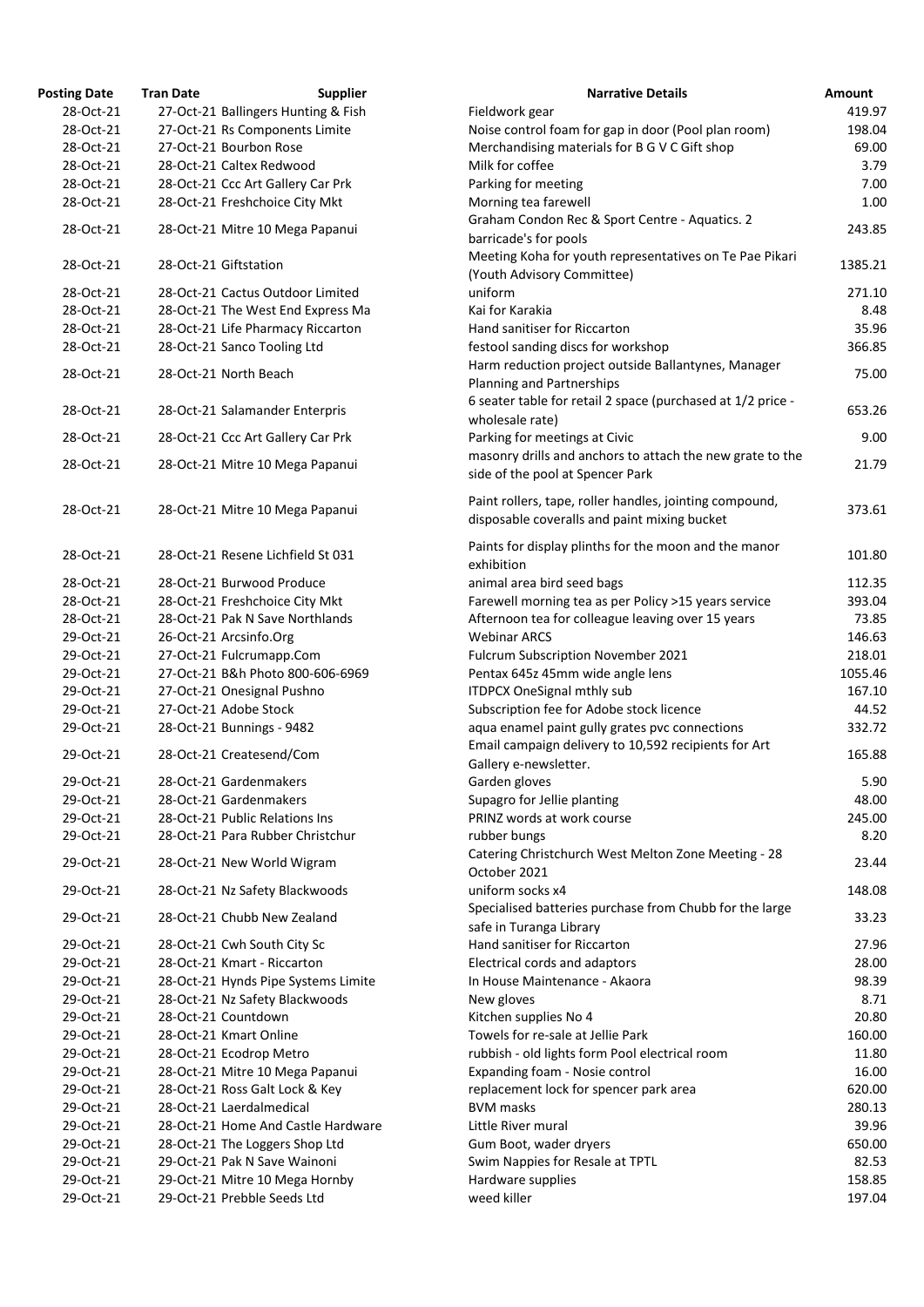| osting Date | <b>Tran Date</b>   | <b>Supplier</b>                     | <b>Narrative Details</b>                                                                                       |
|-------------|--------------------|-------------------------------------|----------------------------------------------------------------------------------------------------------------|
| 29-Oct-21   |                    | 29-Oct-21 Freshchoice City Mkt      | Morning tea farewell                                                                                           |
| 29-Oct-21   |                    | 29-Oct-21 Mrc Global (NZ) Ltd       | PST 1 Overhaul - WO                                                                                            |
| 29-Oct-21   |                    | 29-Oct-21 The Drawing Room Limite   | 4 x scale rulers with various ratios for the teams                                                             |
| 29-Oct-21   |                    | 29-Oct-21 Gordon Harris Chch        | 1 x Blundell A1 Drawing board (Neck strain/shoulder<br>prevention)                                             |
| 29-Oct-21   |                    | 29-Oct-21 Mitre 10 Mega Hornby      | garden tools central city team                                                                                 |
| 29-Oct-21   |                    | 29-Oct-21 Mitre 10 Mega Hornby      | Minor tools                                                                                                    |
| 29-Oct-21   |                    | 29-Oct-21 Countdown                 | 2.5L Bleach to tide shelter over until bulk shipment<br>arrived                                                |
| 29-Oct-21   |                    | 29-Oct-21 The Warehouse 178         | little river mural                                                                                             |
| 29-Oct-21   |                    | 29-Oct-21 Mitre 10 Mega Hornby      | NPW sign project tools                                                                                         |
| $1-Nov-21$  |                    | 27-Oct-21 Creative Classrooms Ltd   | Books for lessons for schools term 4 2021                                                                      |
| $1-Nov-21$  |                    | 28-Oct-21 Fulcrumapp.Com            | Data collection software monthly account for District<br>Planning October 2021                                 |
| $1-Nov-21$  |                    | 28-Oct-21 Phone Zone Northlands     | Graham Condon Rec & Sport Centre - Aquatics.<br>Tablet/phone charger & unit for tablets in Pool Contro<br>Room |
| $1-Nov-21$  |                    | 28-Oct-21 Officevibe                | ITDA Officevibe mthly sub                                                                                      |
| 1-Nov-21    |                    | 28-Oct-21 Paypal *artnewsnewz       | Library, journal subscription                                                                                  |
| $1-Nov-21$  |                    | 28-Oct-21 Paypal *artnewsnewz       | Library, journal subscription                                                                                  |
| $1-Nov-21$  |                    | 28-Oct-21 Capes Medical             | Oxygen regulator for outdoor pool use.                                                                         |
| $1-Nov-21$  |                    | 29-Oct-21 Mbie Min Business Inn     | Trade mark renewal                                                                                             |
| $1-Nov-21$  |                    | 29-Oct-21 Mbie Min Business Inn     | Trade mark renewal                                                                                             |
| $1-Nov-21$  |                    | 29-Oct-21 Caltex Hornby             | Milk order for Hornby staff room.                                                                              |
| $1-Nov-21$  |                    | 29-Oct-21 Gardenmakers              | Supagrow for Jellie new garden                                                                                 |
| $1-Nov-21$  |                    | 29-Oct-21 Shands Outdoor Power      | Lawnmower for mowing lawns                                                                                     |
| $1-Nov-21$  |                    | 29-Oct-21 The Service Company Ltd C | cleaning supplies                                                                                              |
| $1-Nov-21$  | 29-Oct-21 Calendly |                                     | Engagement Team, monthly subscription                                                                          |
| $1-Nov-21$  |                    | 29-Oct-21 The Thirsty Peacock       | Catering - Staff Leaving Event                                                                                 |
| $1-Nov-21$  |                    | 29-Oct-21 Pulp Kitchen Catering     | Catering - Banks Peninsula Zone Committee Meeting                                                              |
| $1-Nov-21$  |                    | 29-Oct-21 Ccc Art Gallery Car Prk   | Parking for training and meeting                                                                               |
| $1-Nov-21$  |                    | 29-Oct-21 Bunnings - 9482           | surface protection for interpretation panels                                                                   |
| $1-Nov-21$  |                    | 29-Oct-21 Freshchoice Parkland      | volunteer support tea coffee milk biscuits                                                                     |
| $1-Nov-21$  |                    | 29-Oct-21 Mitre 10 Mega Papanui     | Purchase of kitchen knives for Tūranga staff room.                                                             |
| $1-Nov-21$  |                    | 29-Oct-21 Nz Safety Blackwoods      | Safety boots renewal                                                                                           |
| $1-Nov-21$  |                    | 29-Oct-21 Dyers Road Itm            | Digester 5 Overhaul - WO                                                                                       |
| $1-Nov-21$  |                    | 29-Oct-21 Nz Safety Blackwoods      | disposable masks, coffee supplies                                                                              |
| $1-Nov-21$  |                    | 29-Oct-21 Mitre 10 Mega Ferrymead   | Large slip jaws and blades for repairs to toddler pipe v<br><b>NKMP</b>                                        |
| $1-Nov-21$  |                    | 29-Oct-21 London Street Dairy       | Milk for Lyttelton offices                                                                                     |
| $1-Nov-21$  |                    | 29-Oct-21 Burnsco Marine            | fiberglass repair kit for skimmer baskets at Governors<br>pool                                                 |
| $1-Nov-21$  |                    | 29-Oct-21 Paramount Pools & Spas    | sparge eyeball for toddlers pool at Governors bay poo                                                          |
| $1-Nov-21$  | 29-Oct-21 Beegap   |                                     | Bee Gap Nz Curators Garden Bees<br>Beverages with intern to mark the end of her internsh                       |
| $1-Nov-21$  |                    | 29-Oct-21 Lux Expresso              | at CAG                                                                                                         |
| $1-Nov-21$  |                    | 29-Oct-21 Rowena Watson Jewellers   | silver pins for mount making spoon display case (Moo<br>and manor house show)                                  |
| $1-Nov-21$  |                    | 30-Oct-21 Pump Services 2010 Limite | k line connections                                                                                             |
| $1-Nov-21$  |                    | 30-Oct-21 Caltex Redwood            | Replacement paper for library                                                                                  |
| $1-Nov-21$  |                    | 30-Oct-21 Mitre 10 Mega Ferrymead   | Batteries for Group Fitness at TPTL                                                                            |
| $1-Nov-21$  |                    | 30-Oct-21 Mitre 10 Mega Ferrymead   | Laundry Powder and Plastic Container for lost propert                                                          |
| $1-Nov-21$  |                    | 30-Oct-21 12 Bar Brews              | Personal Use in Error - Reimbursed direct to Card<br>11/11/21                                                  |
| $1-Nov-21$  |                    | 30-Oct-21 Mitre 10 Mega Ferrymead   | Rakes for working with volunteers. For spreading mul-<br>and other tasks.                                      |
| $1-Nov-21$  |                    | 30-Oct-21 Powtoon.Com               | <b>ITDPLOB Powtoon annual renewal</b>                                                                          |
| $1-Nov-21$  |                    | 31-Oct-21 Central Innovation        | ITDPLOB ArchiCAD INBC mthly sub                                                                                |

| <b>Posting Date</b> | <b>Tran Date</b>   | <b>Supplier</b>                     | <b>Narrative Details</b>                                                                                        | <b>Amount</b> |
|---------------------|--------------------|-------------------------------------|-----------------------------------------------------------------------------------------------------------------|---------------|
| 29-Oct-21           |                    | 29-Oct-21 Freshchoice City Mkt      | Morning tea farewell                                                                                            | 280.94        |
| 29-Oct-21           |                    | 29-Oct-21 Mrc Global (NZ) Ltd       | PST 1 Overhaul - WO                                                                                             | 103.50        |
| 29-Oct-21           |                    | 29-Oct-21 The Drawing Room Limite   | 4 x scale rulers with various ratios for the teams                                                              | 131.96        |
| 29-Oct-21           |                    | 29-Oct-21 Gordon Harris Chch        | 1 x Blundell A1 Drawing board (Neck strain/shoulder<br>prevention)                                              | 582.29        |
| 29-Oct-21           |                    | 29-Oct-21 Mitre 10 Mega Hornby      | garden tools central city team                                                                                  | 135.22        |
| 29-Oct-21           |                    | 29-Oct-21 Mitre 10 Mega Hornby      | Minor tools                                                                                                     | 60.92         |
| 29-Oct-21           |                    | 29-Oct-21 Countdown                 | 2.5L Bleach to tide shelter over until bulk shipment<br>arrived                                                 | 5.50          |
| 29-Oct-21           |                    | 29-Oct-21 The Warehouse 178         | little river mural                                                                                              | 6.99          |
| 29-Oct-21           |                    | 29-Oct-21 Mitre 10 Mega Hornby      | NPW sign project tools                                                                                          | 235.96        |
| $1-Nov-21$          |                    | 27-Oct-21 Creative Classrooms Ltd   | Books for lessons for schools term 4 2021                                                                       | 40.14         |
| $1-Nov-21$          |                    | 28-Oct-21 Fulcrumapp.Com            | Data collection software monthly account for District<br>Planning October 2021                                  | 54.35         |
| $1-Nov-21$          |                    | 28-Oct-21 Phone Zone Northlands     | Graham Condon Rec & Sport Centre - Aquatics.<br>Tablet/phone charger & unit for tablets in Pool Control<br>Room | 61.20         |
| 1-Nov-21            |                    | 28-Oct-21 Officevibe                | ITDA Officevibe mthly sub                                                                                       | 921.09        |
| 1-Nov-21            |                    | 28-Oct-21 Paypal *artnewsnewz       | Library, journal subscription                                                                                   | 80.00         |
| 1-Nov-21            |                    | 28-Oct-21 Paypal *artnewsnewz       | Library, journal subscription                                                                                   | 80.00         |
| $1-Nov-21$          |                    | 28-Oct-21 Capes Medical             | Oxygen regulator for outdoor pool use.                                                                          | 185.15        |
| $1-Nov-21$          |                    | 29-Oct-21 Mbie Min Business Inn     | Trade mark renewal                                                                                              | 230.00        |
| $1-Nov-21$          |                    | 29-Oct-21 Mbie Min Business Inn     | Trade mark renewal                                                                                              | 230.00        |
| $1-Nov-21$          |                    | 29-Oct-21 Caltex Hornby             | Milk order for Hornby staff room.                                                                               | 10.50         |
| $1-Nov-21$          |                    | 29-Oct-21 Gardenmakers              | Supagrow for Jellie new garden                                                                                  | 57.00         |
| $1-Nov-21$          |                    | 29-Oct-21 Shands Outdoor Power      | Lawnmower for mowing lawns                                                                                      | 949.00        |
| $1-Nov-21$          |                    | 29-Oct-21 The Service Company Ltd C | cleaning supplies                                                                                               | 229.11        |
| $1-Nov-21$          | 29-Oct-21 Calendly |                                     | Engagement Team, monthly subscription                                                                           | 14.34         |
| $1-Nov-21$          |                    | 29-Oct-21 The Thirsty Peacock       | Catering - Staff Leaving Event                                                                                  | 248.00        |
| $1-Nov-21$          |                    | 29-Oct-21 Pulp Kitchen Catering     | Catering - Banks Peninsula Zone Committee Meeting                                                               | 354.78        |
|                     |                    |                                     |                                                                                                                 |               |
| 1-Nov-21            |                    | 29-Oct-21 Ccc Art Gallery Car Prk   | Parking for training and meeting                                                                                | 25.00         |
| 1-Nov-21            |                    | 29-Oct-21 Bunnings - 9482           | surface protection for interpretation panels                                                                    | 19.00         |
| $1-Nov-21$          |                    | 29-Oct-21 Freshchoice Parkland      | volunteer support tea coffee milk biscuits                                                                      | 28.02         |
| $1-Nov-21$          |                    | 29-Oct-21 Mitre 10 Mega Papanui     | Purchase of kitchen knives for Tūranga staff room.                                                              | 29.98         |
| 1-Nov-21            |                    | 29-Oct-21 Nz Safety Blackwoods      | Safety boots renewal                                                                                            | 95.89         |
| $1-Nov-21$          |                    | 29-Oct-21 Dyers Road Itm            | Digester 5 Overhaul - WO                                                                                        | 18.08         |
| $1-Nov-21$          |                    | 29-Oct-21 Nz Safety Blackwoods      | disposable masks, coffee supplies                                                                               | 149.50        |
| $1-Nov-21$          |                    | 29-Oct-21 Mitre 10 Mega Ferrymead   | Large slip jaws and blades for repairs to toddler pipe work<br><b>NKMP</b>                                      | 55.53         |
| 1-Nov-21            |                    | 29-Oct-21 London Street Dairy       | Milk for Lyttelton offices                                                                                      | 159.08        |
| $1-Nov-21$          |                    | 29-Oct-21 Burnsco Marine            | fiberglass repair kit for skimmer baskets at Governors bay<br>pool                                              | 44.99         |
| $1-Nov-21$          |                    | 29-Oct-21 Paramount Pools & Spas    | sparge eyeball for toddlers pool at Governors bay pool                                                          | 171.60        |
| $1-Nov-21$          | 29-Oct-21 Beegap   |                                     | Bee Gap Nz Curators Garden Bees                                                                                 | 99.99         |
| 1-Nov-21            |                    | 29-Oct-21 Lux Expresso              | Beverages with intern to mark the end of her internship<br>at CAG                                               | 13.50         |
| 1-Nov-21            |                    | 29-Oct-21 Rowena Watson Jewellers   | silver pins for mount making spoon display case (Moon<br>and manor house show)                                  | 46.00         |
| 1-Nov-21            |                    | 30-Oct-21 Pump Services 2010 Limite | k line connections                                                                                              | 122.11        |
| 1-Nov-21            |                    | 30-Oct-21 Caltex Redwood            | Replacement paper for library                                                                                   | 4.10          |
| 1-Nov-21            |                    | 30-Oct-21 Mitre 10 Mega Ferrymead   | Batteries for Group Fitness at TPTL                                                                             | 28.90         |
| $1-Nov-21$          |                    | 30-Oct-21 Mitre 10 Mega Ferrymead   | Laundry Powder and Plastic Container for lost property                                                          | 42.47         |
| 1-Nov-21            |                    | 30-Oct-21 12 Bar Brews              | Personal Use in Error - Reimbursed direct to Card<br>11/11/21                                                   | 20.00         |
| $1-Nov-21$          |                    | 30-Oct-21 Mitre 10 Mega Ferrymead   | Rakes for working with volunteers. For spreading mulch<br>and other tasks.                                      | 73.96         |
| 1-Nov-21            |                    | 30-Oct-21 Powtoon.Com               | <b>ITDPLOB Powtoon annual renewal</b>                                                                           | 498.78        |
| $1-Nov-21$          |                    | 31-Oct-21 Central Innovation        | <b>ITDPLOB ArchiCAD INBC mthly sub</b>                                                                          | 379.50        |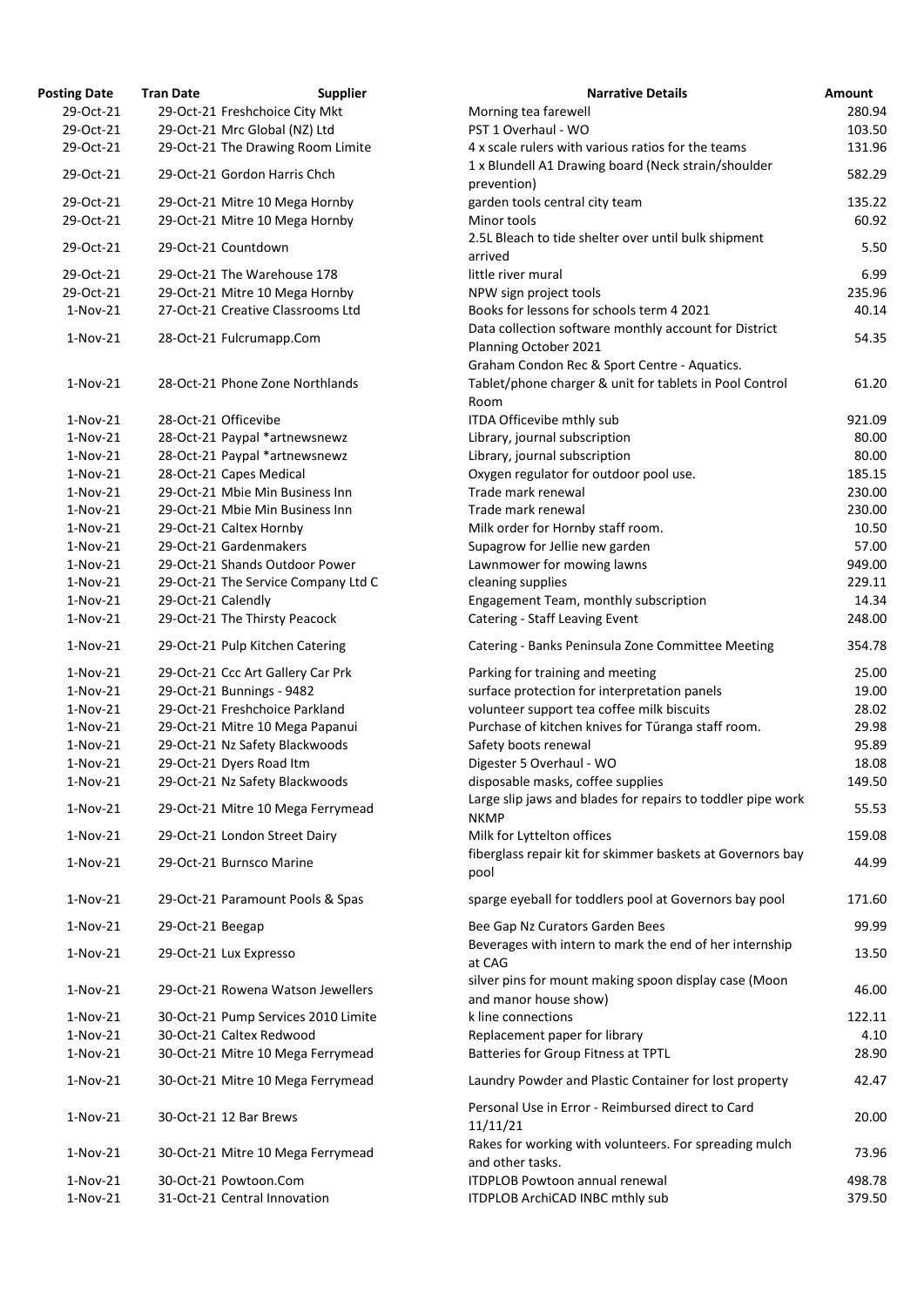| <b>Posting Date</b> | <b>Tran Date</b>  | <b>Supplier</b>                    | <b>Narrative Details</b>                                                                                      | <b>Amount</b> |
|---------------------|-------------------|------------------------------------|---------------------------------------------------------------------------------------------------------------|---------------|
| $1-Nov-21$          |                   | 1-Nov-21 New World Durham Street   | Staff leaving function for employee with 37 years' service.                                                   | 282.92        |
| $1-Nov-21$          |                   | 1-Nov-21 Z Moorhouse               | 4 x 9kg gas bottle refills for path weed control                                                              | 156.00        |
| $1-Nov-21$          |                   | 1-Nov-21 One Stop Deck Shop        | Modwood for halswell hydro tower                                                                              | 418.14        |
| $1-Nov-21$          |                   | 1-Nov-21 Ccc Art Gallery Car Prk   | Parking taking new CDA into civic                                                                             | 3.00          |
| $1-Nov-21$          |                   | 1-Nov-21 Ccc Parking               | parking attendance for offsite meeting                                                                        | 9.00          |
| $1-Nov-21$          |                   | 1-Nov-21 Mitre 10 Mega Ferrymead   | Workshop Consumables - WO                                                                                     | 83.21         |
|                     |                   |                                    | furniture for retail 2 space - purchased for wholesale                                                        |               |
| $1-Nov-21$          |                   | 1-Nov-21 Salamander Enterpris      | rates (50% off)                                                                                               | 635.11        |
| $1-Nov-21$          |                   | 1-Nov-21 Mitre 10 Beckenham        | Fastenings for installing track counter at Onawe Peninsula                                                    | 34.15         |
| $1-Nov-21$          |                   | 1-Nov-21 The Playcentre Shop       | Resources for education programme                                                                             | 8.60          |
| $1-Nov-21$          |                   | 1-Nov-21 Addressfinder Limited     | Monthly Address Finder sub: Online registration service.                                                      | 79.91         |
| $2-Nov-21$          |                   | 31-Oct-21 Createsend/Com           | Campaign Monitor - Coastal pathway update                                                                     | 7.47          |
| $2-Nov-21$          |                   | 31-Oct-21 Facebk Pbys2a3dr2        | Facebook Social Media NYE21                                                                                   | 22.10         |
| $2-Nov-21$          |                   | 31-Oct-21 Facebk *9f8l98bt62       | Facebook Social Media, Have your say, community<br>planning, housing type affordability, Community activities | 378.10        |
| $2-Nov-21$          |                   | 1-Nov-21 Specsavers Audiology      | industrial ear plugs                                                                                          | 175.00        |
| $2-Nov-21$          |                   | 1-Nov-21 Ballingers Hunting & Fish | Waders J4N Team                                                                                               | 639.98        |
| $2-Nov-21$          |                   | 1-Nov-21 Engineering New Zealand   | Dons EngNZ subscription                                                                                       | 483.00        |
| $2-Nov-21$          |                   | 1-Nov-21 Countdown                 | Ki Rite Hoea workshop - catering for paying attendees                                                         | 56.07         |
| $2-Nov-21$          |                   | 1-Nov-21 Pak N Save Wainoni        | Trickling Filter FiresNZ Fire Service Responders & on site<br>staff                                           | 66.34         |
| 2-Nov-21            |                   | 1-Nov-21 Mitre 10 Beckenham        | batteries, tape, cable ties.                                                                                  | 171.25        |
| $2-Nov-21$          |                   | 1-Nov-21 Warehouse Stationery      | Memory cards for trail camera- monitor dumping.                                                               | 300.00        |
| $2-Nov-21$          |                   | 1-Nov-21 Freshchoice Parkland      | Milk for staffroom                                                                                            | 6.41          |
| $2-Nov-21$          |                   | 1-Nov-21 Burnsco Marine            | Knife for DE bags                                                                                             | 9.99          |
| $2-Nov-21$          |                   | 1-Nov-21 The Service Company Ltd C | Masks for public, Stainless steel cleaner, bucket                                                             | 256.63        |
| $2-Nov-21$          |                   | 1-Nov-21 Pb Technologies           | Pb Technologies - Microphone and speaker for<br>Beckenham Boardroom.                                          | 219.84        |
| $2-Nov-21$          |                   | 2-Nov-21 Dhl Express Nz            | Import duties for Quest donation tech                                                                         | 398.66        |
| $2-Nov-21$          |                   | 2-Nov-21 Caltex Redwood            | Milk for coffee etc                                                                                           | 3.79          |
| $2-Nov-21$          |                   | 2-Nov-21 One Stop Deck Shop        | Modwood-halswell hydro tower                                                                                  | 242.41        |
| $2-Nov-21$          |                   | 2-Nov-21 One Stop Deck Shop        | Screws and timber for safety rail halswell pool                                                               | 508.99        |
| $2-Nov-21$          |                   | 2-Nov-21 Mitre 10 Mega Papanui     | plumbing supplies                                                                                             | 24.61         |
| $2-Nov-21$          |                   | 2-Nov-21 Pak N Save Riccarton      | Kia Rite Hoea November Workshop - food for paying                                                             | 142.98        |
|                     |                   |                                    | attendees.                                                                                                    |               |
| $2-Nov-21$          |                   | 2-Nov-21 Trowel Trades Chch        | extra tape for painting summer pools                                                                          | 29.26         |
| $2-Nov-21$          |                   | 2-Nov-21 Mitre 10 Mega Papanui     | weed killer for summer pool spot weed killing                                                                 | 29.96         |
| $2-Nov-21$          |                   | 2-Nov-21 Mitre 10 Mega Ferrymead   | Irrigation repiars                                                                                            | 6.44          |
| $2-Nov-21$          |                   | 2-Nov-21 Countdown                 | goods for re sale in the shop                                                                                 | 16.25         |
| $3-Nov-21$          | 30-Oct-21 Goformz |                                    | ITDPLOB GoFormz Health Lic mthly sub                                                                          | 154.47        |
| $3-Nov-21$          |                   | 31-Oct-21 Bunnings - 9482          | gate hinges door knob weed killer                                                                             | 108.27        |
| $3-Nov-21$          |                   | 31-Oct-21 Couplands Bakeries Ashbu | Staff leaving function for employee with 37 years' service.                                                   | 52.64         |
| 3-Nov-21            |                   | 31-Oct-21 Paypal *tamarack         | <b>Community Development Advisor Training Tamarak</b>                                                         | 235.69        |
| $3-Nov-21$          |                   | 31-Oct-21 Bunnings - 9482          | Hose reel, timer, duct tape                                                                                   | 82.40         |
| 3-Nov-21            |                   | 1-Nov-21 Bunnings - 9476           | Yard broom to help ensure safe temporary entrance to<br>library through courtyard.                            | 30.00         |
| $3-Nov-21$          |                   | 1-Nov-21 Nz Safety Blackwoods      | PPE J4N staff                                                                                                 | 183.77        |
| $3-Nov-21$          |                   | 1-Nov-21 Outsider Mountain Sprt    | Boots for J4N staff                                                                                           | 706.10        |
| $3-Nov-21$          |                   | 1-Nov-21 Nz Safety Blackwoods      | hi-vis vest for training course activity                                                                      | 10.81         |
| $3-Nov-21$          |                   | 1-Nov-21 Akaroa Motor Garage       | BBQ gas bottle refill.                                                                                        | 39.90         |
| $3-Nov-21$          |                   | 1-Nov-21 Campaignmonitor           | <b>Campaign Monitor</b>                                                                                       | 1487.48       |
| $3-Nov-21$          |                   | 1-Nov-21 Fulcrumapp.Com            | Supply of data capture tool CWW assets                                                                        | 923.95        |
| $3-Nov-21$          |                   | 1-Nov-21 Bunnings - 9476           | Surveillance signs for Halswell following fuel theft                                                          | 27.91         |
| 3-Nov-21            |                   | 1-Nov-21 Bunnings - 9476           | Cable ties for the no parking signs re 13A Parkhouse Road<br>yard                                             | 4.50          |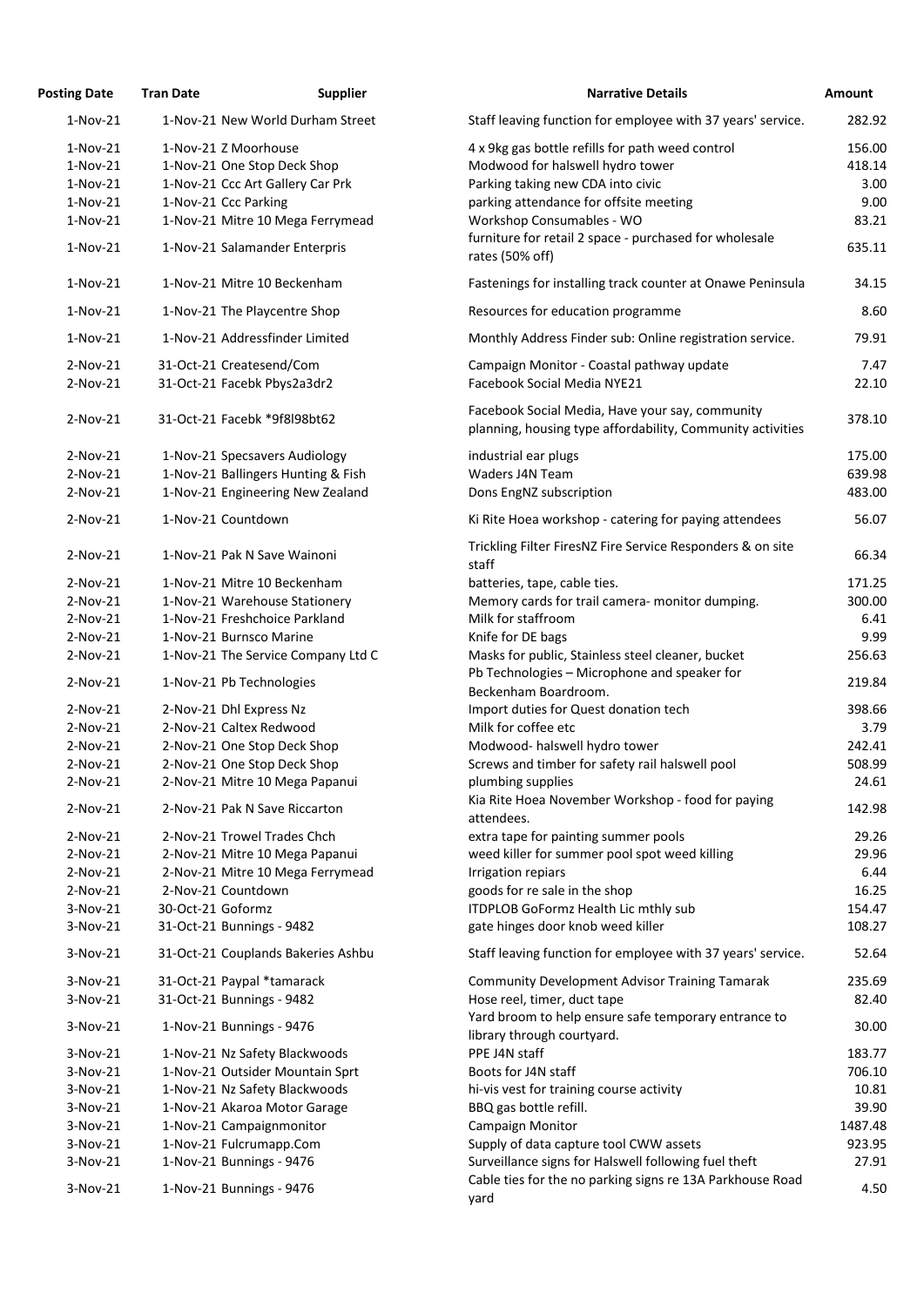| <b>Posting Date</b> | <b>Tran Date</b> | <b>Supplier</b>                    | <b>Narrative Details</b>                                                                                 | Amount  |
|---------------------|------------------|------------------------------------|----------------------------------------------------------------------------------------------------------|---------|
| $3-Nov-21$          |                  | 1-Nov-21 Shands Outdoor Power      | Service on ride on law mower                                                                             | 636.00  |
| $3-Nov-21$          |                  | 2-Nov-21 Ross Galt Lock & Key      | Spare parks key                                                                                          | 9.00    |
| 3-Nov-21            |                  | 2-Nov-21 Couplands Bakeries Ferry  | Trickling Filter - Fire Response                                                                         | 90.80   |
| 3-Nov-21            |                  | 2-Nov-21 Ecodrop Parkhouse         | Rubbish from RT base.                                                                                    | 11.80   |
| $3-Nov-21$          |                  | 2-Nov-21 Nz Safety Blackwoods      | Safety Boots, Hard Hat and Gloves                                                                        | 364.32  |
| $3-Nov-21$          |                  | 2-Nov-21 Gold Band Taxis           | Trickling Filter - Fire Response                                                                         | 94.00   |
| $3-Nov-21$          |                  | 2-Nov-21 Aarque Group Limited      | A1 Butter paper for TSD Unit                                                                             | 320.47  |
| 3-Nov-21            |                  | 2-Nov-21 Bunnings - 9532 Chch Arpt | wrench, angle brackets, sandpaper for workshop support                                                   | 157.61  |
| 3-Nov-21            |                  | 2-Nov-21 Mitre 10 Mega Ferrymead   | Wooden pegs for marking new vegetation plots at Te Oka                                                   | 54.00   |
| 3-Nov-21            |                  | 2-Nov-21 Bargain Chemist Shirley   | Reserve<br>Sun. Block                                                                                    | 27.99   |
| 3-Nov-21            |                  | 2-Nov-21 Bunnings - 9476           | Painting supplies and hanging hardware (Moon and the                                                     | 152.32  |
| 3-Nov-21            |                  | 2-Nov-21 Canterbury W/sale Trad    | manor show)<br>Summer uniform boots                                                                      | 169.00  |
| 3-Nov-21            |                  | 2-Nov-21 Bunnings - 9482           | Animal area, paint brush for Ara vet student community<br>day                                            | 53.44   |
| 3-Nov-21            |                  | 2-Nov-21 Heritage Nz               | Library, journal subscription                                                                            | 35.00   |
| 3-Nov-21            |                  | 3-Nov-21 Mitre 10 Mega Ferrymead   | Trickling Filter - Fire Response                                                                         | 167.50  |
| $3-Nov-21$          |                  | 3-Nov-21 Z Barrington              | Milk for Ranger Tea Room                                                                                 | 7.50    |
| 3-Nov-21            |                  | 3-Nov-21 One Stop Deck Shop        | Stainless screws halswell pool                                                                           | 108.14  |
| $3-Nov-21$          |                  | 3-Nov-21 Mitre 10 Mega Papanui     | plumbing for chlorine tanks                                                                              | 187.86  |
| 3-Nov-21            |                  | 3-Nov-21 Q Variety Store Palm      | Jars to be used as paper weights for signing in of                                                       | 5.50    |
| 3-Nov-21            |                  | 3-Nov-21 Countdown                 | Councillor to the Community Board<br>hand sanitizer purchased for ANZAC fronds / swearing in             | 8.50    |
|                     |                  |                                    | event on November 15th                                                                                   |         |
| 3-Nov-21            |                  | 3-Nov-21 Countdown                 | Juice for use at the ANZAC fronds unfurling and signing in<br>of Councillor Event, Wednesday 15 November | 12.00   |
| 3-Nov-21            |                  | 3-Nov-21 Spotlight Christchurch    | ribbon and table cloth purchased for ANZAC fronds /<br>Councillor swearing in event                      | 26.00   |
| 3-Nov-21            |                  | 3-Nov-21 Ccc Parking               | parking                                                                                                  | 9.00    |
| 3-Nov-21            |                  | 3-Nov-21 Cw Papanui                | Disposable masks for staff and emergency public use                                                      | 24.99   |
| $3-Nov-21$          |                  | 3-Nov-21 Mrc Global (NZ) Ltd       | In House Maintenance - Trickling Filter Fire Response                                                    | 125.19  |
| 3-Nov-21            |                  | 3-Nov-21 Hampton & Co Ltd          | plywood for Rhodes crates                                                                                | 610.11  |
| $3-Nov-21$          |                  | 3-Nov-21 Mitre 10 Mega Ferrymead   | masking tape and spare roller sleeve for the painting of                                                 | 101.09  |
|                     |                  |                                    | Belfast pool                                                                                             |         |
| $3-Nov-21$          |                  | 3-Nov-21 Irrigation Warehouse      | Irrigation requirements section F                                                                        | 96.30   |
| 3-Nov-21            |                  | 3-Nov-21 Mitre 10 Beckenham        | Shelving for pest container.<br>Import duty/tax for airfreighted copies of "Te Puna                      | 1015.60 |
| 3-Nov-21            |                  | 3-Nov-21 Dhl Express Nz            | Waiora" books                                                                                            | 427.86  |
| 3-Nov-21            |                  | 3-Nov-21 Mr Minit Riccarton        | Key cutting required to access site where containers for<br>disposal are stored                          | 9.90    |
| 3-Nov-21            |                  | 3-Nov-21 Resene - Shirley 033      | animal area, more paint for Ara vet student community<br>day                                             | 193.42  |
| 3-Nov-21            |                  | 3-Nov-21 Mitre 10 Beckenham        | Toilet cleaning equipments and mops for Waltham pool                                                     | 70.11   |
| 3-Nov-21            |                  | 3-Nov-21 Mitre 10 Mega Rangiora    | tie down strops                                                                                          | 239.92  |
| 3-Nov-21            |                  | 3-Nov-21 Mitre 10 Mega Hornby      | NPW screws and screws.                                                                                   | 52.31   |
| 4-Nov-21            |                  | 2-Nov-21 Pegasus Arms              | Leaving function for 2 staff (16 & 22 years' service                                                     | 260.00  |
|                     |                  |                                    | respectively)                                                                                            |         |
| 4-Nov-21            | 2-Nov-21 Glo.Com |                                    | Online yoga training tool                                                                                | 25.95   |
| 4-Nov-21            |                  | 2-Nov-21 Amazon Web Services       | Hosting fee for Smart Cities projects.                                                                   | 110.00  |
| $4-Nov-21$          |                  | 2-Nov-21 Www.Pallantbookshop.Co    | Library book                                                                                             | 147.03  |
| 4-Nov-21            |                  | 2-Nov-21 Officemax Boiseinternet   | Oxygen regulator for outdoor pool use<br>Catering for Coastal Hazards Youth Engagement                   | 419.41  |
| 4-Nov-21            |                  | 3-Nov-21 St Pierres Online         | Workshop                                                                                                 | 53.50   |
| 4-Nov-21            |                  | 3-Nov-21 Egmont Commercial Lt M/O  | pudding tape, labels, snips, planter bags                                                                | 406.66  |
| 4-Nov-21            |                  | 3-Nov-21 Lanyards Nz               | Zebra Card Printer Ribbon - 2 x TQEII and 2 x TPTL                                                       | 900.22  |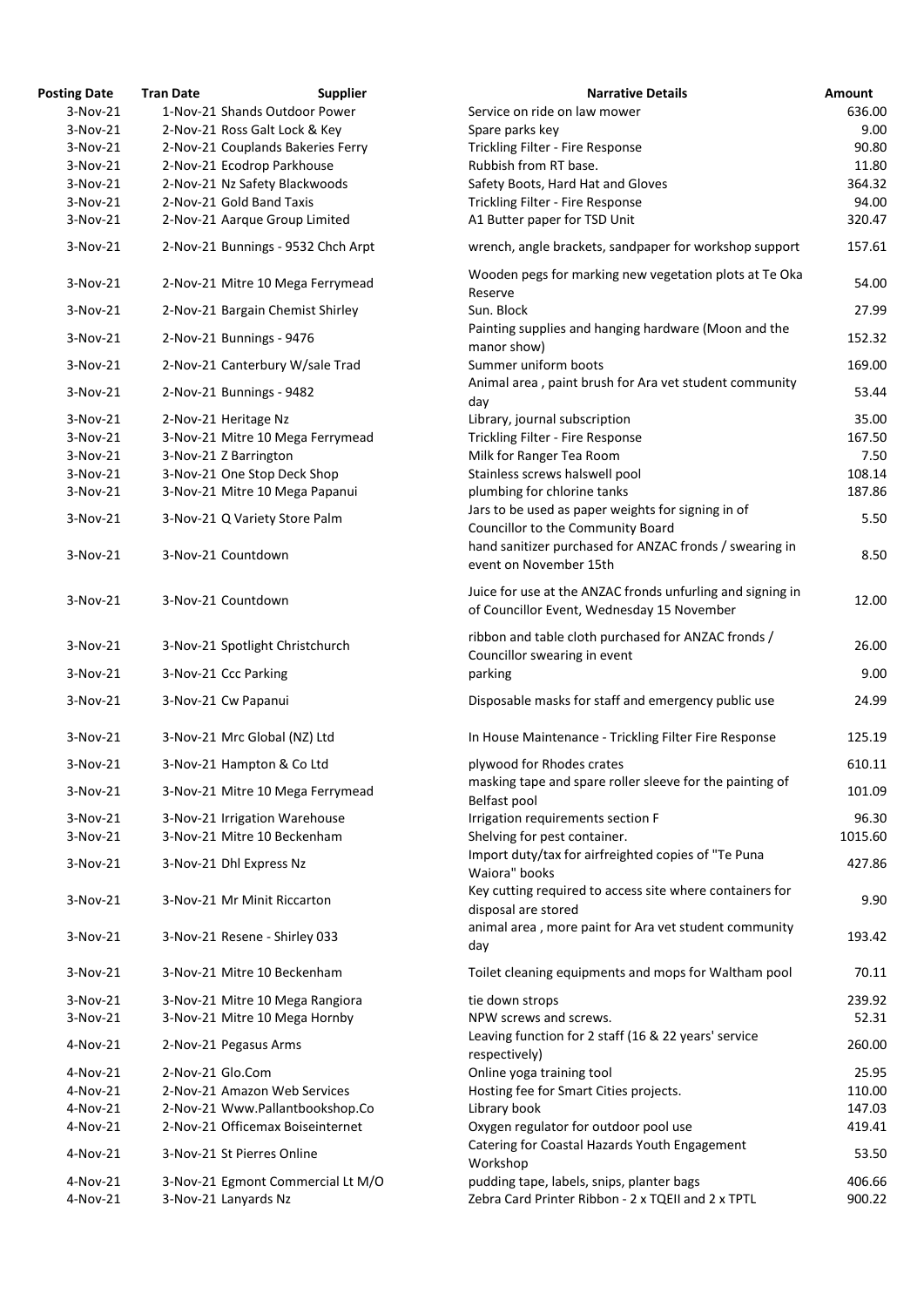| <b>osting Date</b>     | <b>Tran Date</b> | <b>Supplier</b>                                                |
|------------------------|------------------|----------------------------------------------------------------|
| $4-Nov-21$             |                  | 3-Nov-21 Lanyards Nz                                           |
| 4-Nov-21               |                  | 3-Nov-21 Wilson Parking                                        |
| 4-Nov-21               |                  | 3-Nov-21 Pipeline Industries                                   |
| 4-Nov-21               |                  | 3-Nov-21 Hcd Christchurch                                      |
| 4-Nov-21               |                  | 3-Nov-21 Createsend/Com                                        |
| 4-Nov-21               |                  | 3-Nov-21 Steel & Tube Processing C                             |
| 4-Nov-21               |                  | 3-Nov-21 Lyttelton Supervalue                                  |
| 4-Nov-21               |                  | 3-Nov-21 French Bakery Limited                                 |
| 4-Nov-21               |                  | 3-Nov-21 French Bakery Limited                                 |
| 4-Nov-21               |                  | 3-Nov-21 Conference Innovators                                 |
| 4-Nov-21               |                  | 3-Nov-21 Bunnings - 9476                                       |
| $4-Nov-21$             |                  | 3-Nov-21 Ballingers Hunting & Fish                             |
| $4-Nov-21$             |                  | 3-Nov-21 Nz Safety Blackwoods                                  |
| $4-Nov-21$             |                  | 3-Nov-21 Linwood Avenue Mc                                     |
| 4-Nov-21               |                  | 3-Nov-21 Www.Barronimports.Co.N                                |
| 4-Nov-21               |                  | 3-Nov-21 Bunnings - 9476                                       |
| 4-Nov-21               |                  | 3-Nov-21 Marine Mail Agencies                                  |
| 4-Nov-21               |                  | 3-Nov-21 Clothing Direct                                       |
| 4-Nov-21<br>4-Nov-21   |                  | 3-Nov-21 Ccc Art Gallery Car Prk<br>3-Nov-21 Battery Masta Ltd |
|                        |                  |                                                                |
| 4-Nov-21               |                  | 3-Nov-21 Bunnings - 9482                                       |
| 4-Nov-21               |                  | 3-Nov-21 The Blind Care Compa                                  |
| 4-Nov-21               |                  | 4-Nov-21 Pak N Save Moorhouse                                  |
| 4-Nov-21               |                  | 4-Nov-21 Topmaq C0184 Chch                                     |
| 4-Nov-21               |                  | 4-Nov-21 Ccc Parking                                           |
| 4-Nov-21               |                  | 4-Nov-21 Ccc Parking                                           |
| $4-Nov-21$             |                  | 4-Nov-21 Resene Lichfield St 031                               |
| 4-Nov-21               |                  | 4-Nov-21 Ccc Art Gallery Car Prk                               |
| 4-Nov-21               |                  | 4-Nov-21 Resene Lichfield St 031                               |
| 4-Nov-21               |                  | 4-Nov-21 Karcher Limited                                       |
| 4-Nov-21               |                  | 4-Nov-21 Mountain Adventure                                    |
| 4-Nov-21               |                  | 4-Nov-21 Anzor Fasteners                                       |
| 4-Nov-21<br>$4-Nov-21$ | 4-Nov-21 Kiwigas | 4-Nov-21 Medisave Australasia                                  |
| 4-Nov-21               |                  | 4-Nov-21 The Warehouse 181                                     |
| 4-Nov-21               |                  | 4-Nov-21 Ccc Parking                                           |
| 5-Nov-21               |                  | 3-Nov-21 Taylor & Francis                                      |
| 5-Nov-21               |                  | 4-Nov-21 Si Component Centre                                   |
| 5-Nov-21               |                  | 4-Nov-21 Go Wireless Nz                                        |
| 5-Nov-21               |                  | 4-Nov-21 Couplands Bakeries Ferry                              |
| 5-Nov-21               |                  | 4-Nov-21 Trademe 2j56 Ping                                     |
| 5-Nov-21               |                  | 4-Nov-21 The Service Company                                   |
| 5-Nov-21               |                  | 4-Nov-21 Shands Outdoor Power                                  |
| 5-Nov-21               |                  | 4-Nov-21 Nz Safety Blackwoods                                  |
| 5-Nov-21               |                  | 4-Nov-21 Karcher Limited                                       |
| 5-Nov-21               |                  | 4-Nov-21 Wilson Parking                                        |
| 5-Nov-21               |                  | 4-Nov-21 Fab Plastics Limited                                  |
| 5-Nov-21               |                  | 4-Nov-21 Conference Innovators                                 |
| 5-Nov-21               |                  | 4-Nov-21 Dollar Store                                          |
| 5-Nov-21               |                  | 4-Nov-21 Nz Safety Blackwoods                                  |
| 5-Nov-21               |                  | 4-Nov-21 Egmont Commercial Ltd                                 |
| 5-Nov-21               |                  | 4-Nov-21 The Service Company Ltd C                             |
| 5-Nov-21               |                  | 4-Nov-21 Smiths Hire                                           |
| 5-Nov-21               |                  | 4-Nov-21 Ccc Parking                                           |

| <b>Posting Date</b> | <b>Tran Date</b> | <b>Supplier</b>                    | <b>Narrative Details</b>                                 | <b>Amount</b> |
|---------------------|------------------|------------------------------------|----------------------------------------------------------|---------------|
| 4-Nov-21            |                  | 3-Nov-21 Lanyards Nz               | Zebra Card Printer Ribbon                                | 919.17        |
| 4-Nov-21            |                  | 3-Nov-21 Wilson Parking            | Parking fee for meeting at Turanga.                      | 12.60         |
| 4-Nov-21            |                  | 3-Nov-21 Pipeline Industries       | plumbing for chlorine tanks at boitanic gardens          | 30.22         |
| 4-Nov-21            |                  | 3-Nov-21 Hcd Christchurch          | plumbing for chlorine tank s at botanic gardens          | 47.10         |
|                     |                  |                                    | Deliver email campaign consultancy charge from Sons &    |               |
| 4-Nov-21            |                  | 3-Nov-21 Createsend/Com            | Co                                                       | 165.78        |
| 4-Nov-21            |                  | 3-Nov-21 Steel & Tube Processing C | steel and tube Te puna cloak supports                    | 103.04        |
| 4-Nov-21            |                  | 3-Nov-21 Lyttelton Supervalue      | farewell morning tea for Distribution Assistants x 3     | 36.78         |
| 4-Nov-21            |                  | 3-Nov-21 French Bakery Limited     | farewell morning tea for Distribution assistants x 3     | 48.00         |
|                     |                  |                                    |                                                          |               |
| 4-Nov-21            |                  | 3-Nov-21 French Bakery Limited     | farewell morning team for Distribution Assistants x 3    | 76.40         |
| 4-Nov-21            |                  | 3-Nov-21 Conference Innovators     | <b>Credit Voucher Conference Innovators</b>              | $-400.00$     |
| 4-Nov-21            |                  | 3-Nov-21 Bunnings - 9476           | Tap and Die set 40 pc and Tap set imperial               | 72.83         |
| 4-Nov-21            |                  | 3-Nov-21 Ballingers Hunting & Fish | Sunhat                                                   | 119.99        |
| 4-Nov-21            |                  | 3-Nov-21 Nz Safety Blackwoods      | Work shorts                                              | 164.22        |
| 4-Nov-21            |                  | 3-Nov-21 Linwood Avenue Mc         | Medical consultation fee                                 | 51.00         |
| 4-Nov-21            |                  | 3-Nov-21 Www.Barronimports.Co.N    | Water pump Albion Square                                 | 186.00        |
| 4-Nov-21            |                  | 3-Nov-21 Bunnings - 9476           | Vice for Bottle Lake                                     | 123.00        |
| 4-Nov-21            |                  | 3-Nov-21 Marine Mail Agencies      |                                                          | 170.48        |
|                     |                  |                                    | Boat equipment<br>Lite shirts for wader work             |               |
| 4-Nov-21            |                  | 3-Nov-21 Clothing Direct           |                                                          | 183.08        |
| 4-Nov-21            |                  | 3-Nov-21 Ccc Art Gallery Car Prk   | Parking for training                                     | 25.00         |
| 4-Nov-21            |                  | 3-Nov-21 Battery Masta Ltd         | Replacement battery for Phone used in scanning wand.     | 33.00         |
| 4-Nov-21            |                  | 3-Nov-21 Bunnings - 9482           | tool box, concrete sealer                                | 115.00        |
| 4-Nov-21            |                  | 3-Nov-21 The Blind Care Compa      | <b>B G Office blind repaired</b>                         | 35.00         |
| 4-Nov-21            |                  | 4-Nov-21 Pak N Save Moorhouse      | <b>Catering for Coastal Hazards Workshops</b>            | 144.15        |
| 4-Nov-21            |                  | 4-Nov-21 Topmaq C0184 Chch         | Water tank with pump and hose for mobile watering        | 1299.90       |
| 4-Nov-21            |                  | 4-Nov-21 Ccc Parking               | parking                                                  | 9.00          |
| $4-Nov-21$          |                  | 4-Nov-21 Ccc Parking               | parking                                                  | 9.00          |
| 4-Nov-21            |                  | 4-Nov-21 Resene Lichfield St 031   | Paint for pool tank                                      | 683.12        |
| 4-Nov-21            |                  | 4-Nov-21 Ccc Art Gallery Car Prk   | Parking for meetings at Civic                            | 17.00         |
| 4-Nov-21            |                  | 4-Nov-21 Resene Lichfield St 031   | Swimming pool paint for painting of Belfast Pool         | 973.67        |
| 4-Nov-21            |                  | 4-Nov-21 Karcher Limited           | Steam cleaner brushes                                    | 34.04         |
| 4-Nov-21            |                  | 4-Nov-21 Mountain Adventure        | Work boots                                               | 983.07        |
|                     |                  |                                    |                                                          |               |
| 4-Nov-21            |                  | 4-Nov-21 Anzor Fasteners           | <b>Turnbuckles for Volleyball Nets</b>                   | 85.04         |
| 4-Nov-21            |                  | 4-Nov-21 Medisave Australasia      | New First Aid Bag                                        | 283.87        |
| 4-Nov-21            | 4-Nov-21 Kiwigas |                                    | BBQ units , gas bottle swap                              | 131.88        |
| 4-Nov-21            |                  | 4-Nov-21 The Warehouse 181         | Top up of items for accommodation                        | 156.00        |
| 4-Nov-21            |                  | 4-Nov-21 Ccc Parking               | Civic parking for meeting                                | 3.00          |
| 5-Nov-21            |                  | 3-Nov-21 Taylor & Francis          | Library book                                             | 31.99         |
| 5-Nov-21            |                  | 4-Nov-21 Si Component Centre       | Trickling Filter - Fire Response                         | 14.09         |
| 5-Nov-21            |                  | 4-Nov-21 Go Wireless Nz            | Trickling Filter - Fire Response                         | 287.57        |
| 5-Nov-21            |                  | 4-Nov-21 Couplands Bakeries Ferry  | <b>Catering for Coastal Hazards Workshops</b>            | 60.28         |
| 5-Nov-21            |                  | 4-Nov-21 Trademe 2j56 Ping         | Masks for guiding with groups (schools and public) for   | 103.60        |
|                     |                  |                                    | Education/Public Programmes/Volunteer Guides             |               |
| 5-Nov-21            |                  | 4-Nov-21 The Service Company       | toilet paper and hand wash                               | 103.95        |
| 5-Nov-21            |                  | 4-Nov-21 Shands Outdoor Power      | Mower repair                                             | 168.90        |
| 5-Nov-21            |                  | 4-Nov-21 Nz Safety Blackwoods      | Mirror to go over manu pool for lifeguard supervision    | 877.20        |
|                     |                  |                                    | support and cleaning in progress signs                   |               |
| 5-Nov-21            |                  | 4-Nov-21 Karcher Limited           | cleaning equipment maintenance                           | 495.99        |
| 5-Nov-21            |                  | 4-Nov-21 Wilson Parking            | Parking meetings in town                                 | 6.60          |
| 5-Nov-21            |                  | 4-Nov-21 Fab Plastics Limited      | Perspex cleaner for cases                                | 69.00         |
| 5-Nov-21            |                  | 4-Nov-21 Conference Innovators     | Credit Voucher Conference Innovators                     | $-400.00$     |
| 5-Nov-21            |                  | 4-Nov-21 Dollar Store              | Cord for marking space out in the library to maintain 2  | 15.00         |
|                     |                  |                                    | metre distancing requirements                            |               |
| 5-Nov-21            |                  | 4-Nov-21 Nz Safety Blackwoods      | Smokefree stencil to be used on hard surfaces in parks - | 297.05        |
|                     |                  |                                    | community parks sign budget                              |               |
| 5-Nov-21            |                  | 4-Nov-21 Egmont Commercial Ltd     | Saxafrage x 3, Hedge shear x 2                           | 461.50        |
| 5-Nov-21            |                  | 4-Nov-21 The Service Company Ltd C | Graffiti remover gloves and clothes                      | 85.03         |
| 5-Nov-21            |                  | 4-Nov-21 Smiths Hire               | animal area, staff water blaster concrete areas          | 120.00        |
| 5-Nov-21            |                  | 4-Nov-21 Ccc Parking               | Civic car parking for meeting                            | 5.00          |
|                     |                  |                                    |                                                          |               |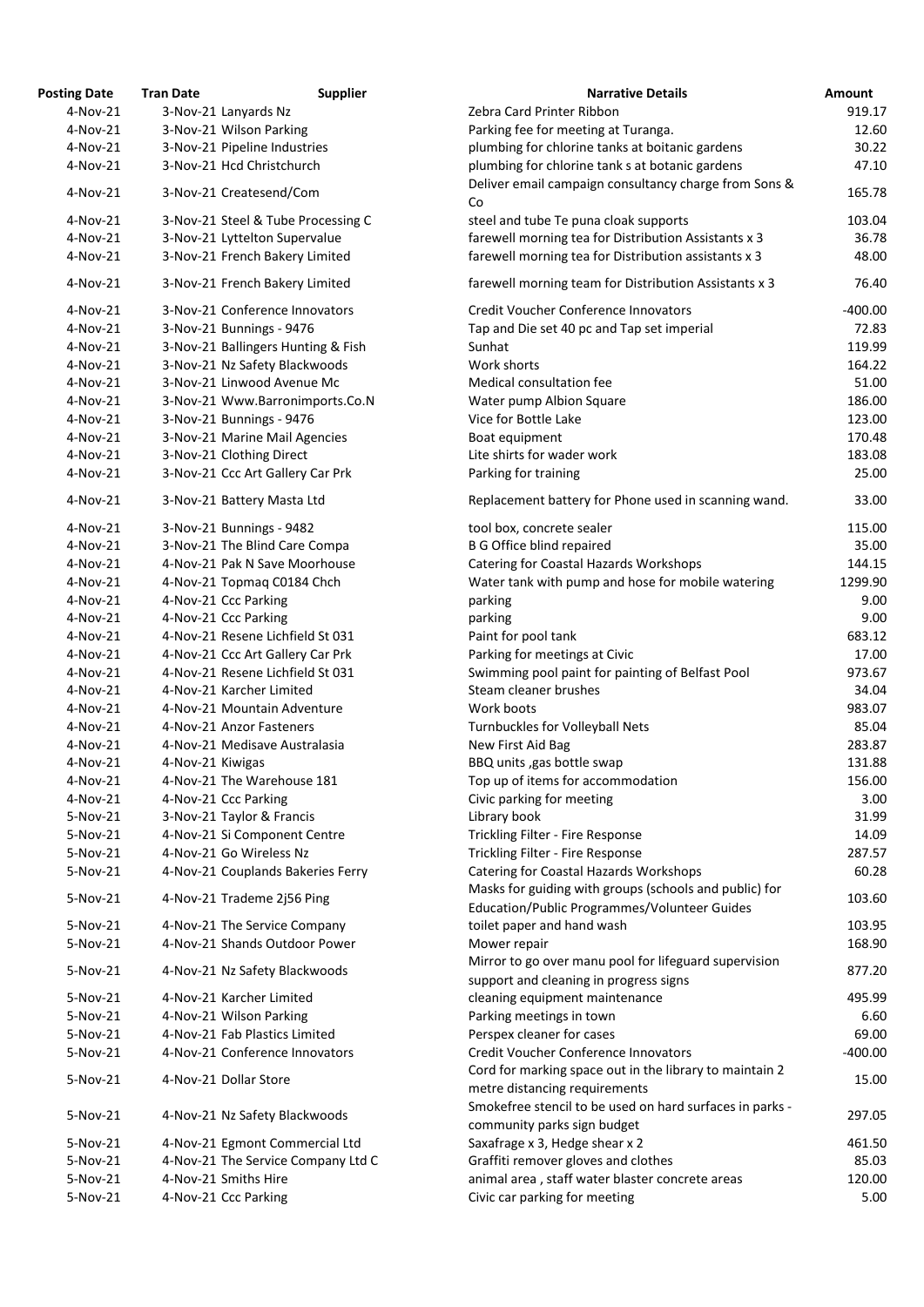| <b>Posting Date</b> | <b>Tran Date</b>     | <b>Supplier</b>                  | <b>Narrative Details</b>                                  |
|---------------------|----------------------|----------------------------------|-----------------------------------------------------------|
| 5-Nov-21            |                      | 4-Nov-21 Pb Technologies         | Credit Voucher Pb Technologies                            |
| 5-Nov-21            |                      | 5-Nov-21 New World Durham Street | Five to ten years' service - \$150 contribution to a Team |
|                     |                      |                                  | Function as per Exit Policy                               |
| 5-Nov-21            | 5-Nov-21 Seekom      |                                  | Campground online credit card transaction fees            |
| 5-Nov-21            |                      | 5-Nov-21 Mitre 10 Mega Papanui   | Weed killer for Duvauchelle camp ground.                  |
|                     |                      |                                  | Plumbing pieces for manufacture of wash machine was       |
| 5-Nov-21            |                      | 5-Nov-21 Mitre 10 Mega Papanui   | pipe (Okains Bay)                                         |
|                     |                      |                                  | Two inline booster pumps for two washing machine at       |
| 5-Nov-21            |                      | 5-Nov-21 Topmaq C0184 Chch       | Okains Bay.                                               |
| 5-Nov-21            | 5-Nov-21 Ccc Parking |                                  | Car parking fees for meeting in Civic                     |
| 5-Nov-21            |                      | 5-Nov-21 Mitre 10 Mega Papanui   | Keys cut for Events Trailer                               |
| 5-Nov-21            | 5-Nov-21 Ccc Parking |                                  | parking for offsite meeting attendance                    |
| 5-Nov-21            |                      | 5-Nov-21 Medisave Australasia    | New red bag for first aid                                 |
| 5-Nov-21            |                      | 5-Nov-21 Four Square Akaroa      | tea, coffee, cleaning materials etc                       |
| 5-Nov-21            |                      | 5-Nov-21 Mitre 10 Mega Hornby    | Dry mix asphalt for potholes                              |
|                     |                      |                                  | Electric Fence Pigtails to cordon off areas in an         |
| 5-Nov-21            |                      | 5-Nov-21 Farmlands Hornby        |                                                           |
|                     |                      |                                  | emergency                                                 |
| 5-Nov-21            |                      | 5-Nov-21 Mitre 10 Mega Hornby    | Potting Mix & Pots etc                                    |
| 5-Nov-21            |                      | 5-Nov-21 Mitre 10 Mega Hornby    | sealant to repair spray pack                              |
| 5-Nov-21            |                      | 5-Nov-21 Noble-Adams Machinery   | purchase new spray pack                                   |
| 5-Nov-21            |                      | 5-Nov-21 Rubber Monkey Sales     | CICS Podcasting equipment Audio South Learning Centr      |
| 5-Nov-21            |                      | 5-Nov-21 Leedsafe Limited        | Workwear                                                  |
| 5-Nov-21            |                      | 5-Nov-21 Mister Minit The Palms  | New key to north doors for cafe to have                   |
| 5-Nov-21            |                      | 5-Nov-21 Resene Tower Junction34 | Paint to cover graffiti                                   |
| 5-Nov-21            |                      | 5-Nov-21 New World Prestons      | Goods for re sale in shop                                 |
| 5-Nov-21            |                      | 5-Nov-21 New World Durham Street | <b>Farewell function</b>                                  |
| 5-Nov-21            |                      | 5-Nov-21 Mitre 10 Mega Papanui   | Carabiners for outdoor flags                              |
|                     |                      |                                  | Greater Christchurch Partnership 2050 tracking how        |
| 8-Nov-21            | 4-Nov-21 Mailchimp   |                                  | many people click on links etc.                           |
|                     |                      |                                  | ITDODWI Pix4dmapper support and Upgrade INTS Surve        |
| 8-Nov-21            | 4-Nov-21 Pix4d Sa    |                                  | team                                                      |
|                     |                      |                                  | Zoom video communication for the month of Novembe         |
| 8-Nov-21            |                      | 5-Nov-21 Zoom.Us 888-799-9666    | Greater Christchurch Partnership                          |
|                     |                      |                                  | Five to ten years' service - \$150 contribution to a Team |
| 8-Nov-21            |                      | 5-Nov-21 Dominos Pizza Lichfield | Function                                                  |
|                     |                      |                                  |                                                           |
| 8-Nov-21            |                      | 5-Nov-21 Td Chc Showroom         | 4X ceramic electric cook tops for Okains bay kitchen.     |
|                     |                      |                                  | Petrol for mowers                                         |
| 8-Nov-21            |                      | 5-Nov-21 Bp Connect Fendalton    |                                                           |
| 8-Nov-21            |                      | 5-Nov-21 Bunnings - 9476         | 4 stroke engine oil for water pump/mowers                 |
| 8-Nov-21            |                      | 5-Nov-21 Fabric Vision           | Threads for Te Puna Waiora                                |
| 8-Nov-21            |                      | 5-Nov-21 Ccc Art Gallery Car Prk | Parking meeting in civic                                  |
| 8-Nov-21            |                      | 5-Nov-21 Shroom Room Cafe        | Farwell morning team for Distribution assistants x 3      |
| 8-Nov-21            |                      | 5-Nov-21 Nz Safety Blackwoods    | Water & Wastewater Ops, Service Excellence - PPE          |
| 8-Nov-21            |                      | 5-Nov-21 Bunnings - 9482         | Sauna light bulbs                                         |
| 8-Nov-21            | 5-Nov-21 Countdown   |                                  | Strike wipes for cleaning                                 |
| 8-Nov-21            |                      | 5-Nov-21 Fulcrumapp.Com          | monthly fee for app for asset data collection             |
| 8-Nov-21            |                      | 5-Nov-21 Ixom Operations Pty     | Chemicals - Fire Response + Surcharge                     |
| 8-Nov-21            |                      | 5-Nov-21 Blacks Fasteners        | Screws for raised garden beds                             |
| 8-Nov-21            |                      | 5-Nov-21 Blacks Fasteners        | Screws to create raised garden beds                       |
| 8-Nov-21            |                      | 5-Nov-21 Blacks Fasteners        | Credit Voucher Blacks Fasteners - Goods returned from     |
|                     |                      |                                  | original purchase same day                                |
| 8-Nov-21            |                      | 5-Nov-21 Bargain Chemist Shirley | Credit Voucher Bargain Chemist Shirley - Sunblock         |
|                     |                      |                                  | purchased 02/11/21 discount not given at POS              |
| 8-Nov-21            |                      | 5-Nov-21 Mister Minit The Palms  | Key cut for trailer                                       |
| 8-Nov-21            |                      | 5-Nov-21 Omc Power Equipment     | Repair mower deck on R/H side                             |
| 8-Nov-21            |                      | 5-Nov-21 Kevin Daly Mowers Ltd   | lawnmower repairs                                         |
| 8-Nov-21            |                      | 5-Nov-21 Nz Safety Blackwoods    | hand cleaner for dispenser                                |
|                     |                      |                                  | 8mm tap, 8mm nuts and bolts, contact glue and flat        |
| 8-Nov-21            |                      | 5-Nov-21 Bunnings - 9476         | washers for the repair of make up water valve             |
| 8-Nov-21            |                      | 5-Nov-21 Paypal *cateringbel     | catering for We Stand Here opening event                  |
|                     |                      |                                  |                                                           |

| <b>Posting Date</b> | <b>Tran Date</b>  | <b>Supplier</b>                  | <b>Narrative Details</b>                                                                  | Amount    |
|---------------------|-------------------|----------------------------------|-------------------------------------------------------------------------------------------|-----------|
| 5-Nov-21            |                   | 4-Nov-21 Pb Technologies         | Credit Voucher Pb Technologies                                                            | $-214.48$ |
|                     |                   |                                  | Five to ten years' service - \$150 contribution to a Team                                 |           |
| 5-Nov-21            |                   | 5-Nov-21 New World Durham Street | Function as per Exit Policy                                                               | 198.50    |
| 5-Nov-21            | 5-Nov-21 Seekom   |                                  | Campground online credit card transaction fees                                            | 395.32    |
| 5-Nov-21            |                   | 5-Nov-21 Mitre 10 Mega Papanui   | Weed killer for Duvauchelle camp ground.                                                  | 27.98     |
|                     |                   |                                  | Plumbing pieces for manufacture of wash machine waste                                     |           |
| 5-Nov-21            |                   | 5-Nov-21 Mitre 10 Mega Papanui   | pipe (Okains Bay)                                                                         | 96.11     |
|                     |                   |                                  | Two inline booster pumps for two washing machine at                                       |           |
| 5-Nov-21            |                   | 5-Nov-21 Topmaq C0184 Chch       | Okains Bay.                                                                               | 199.80    |
| 5-Nov-21            |                   | 5-Nov-21 Ccc Parking             | Car parking fees for meeting in Civic                                                     | 9.00      |
| 5-Nov-21            |                   | 5-Nov-21 Mitre 10 Mega Papanui   | Keys cut for Events Trailer                                                               | 15.00     |
| 5-Nov-21            |                   | 5-Nov-21 Ccc Parking             | parking for offsite meeting attendance                                                    | 9.00      |
| 5-Nov-21            |                   | 5-Nov-21 Medisave Australasia    | New red bag for first aid                                                                 | 283.87    |
| 5-Nov-21            |                   |                                  |                                                                                           | 28.54     |
|                     |                   | 5-Nov-21 Four Square Akaroa      | tea, coffee, cleaning materials etc                                                       |           |
| 5-Nov-21            |                   | 5-Nov-21 Mitre 10 Mega Hornby    | Dry mix asphalt for potholes                                                              | 128.97    |
| 5-Nov-21            |                   | 5-Nov-21 Farmlands Hornby        | Electric Fence Pigtails to cordon off areas in an                                         | 155.00    |
|                     |                   |                                  | emergency                                                                                 |           |
| 5-Nov-21            |                   | 5-Nov-21 Mitre 10 Mega Hornby    | Potting Mix & Pots etc                                                                    | 211.31    |
| 5-Nov-21            |                   | 5-Nov-21 Mitre 10 Mega Hornby    | sealant to repair spray pack                                                              | 14.98     |
| 5-Nov-21            |                   | 5-Nov-21 Noble-Adams Machinery   | purchase new spray pack                                                                   | 551.79    |
| 5-Nov-21            |                   | 5-Nov-21 Rubber Monkey Sales     | CICS Podcasting equipment Audio South Learning Centre                                     | 1797.20   |
|                     |                   |                                  |                                                                                           |           |
| 5-Nov-21            |                   | 5-Nov-21 Leedsafe Limited        | Workwear                                                                                  | 64.99     |
| 5-Nov-21            |                   | 5-Nov-21 Mister Minit The Palms  | New key to north doors for cafe to have                                                   | 11.90     |
| 5-Nov-21            |                   | 5-Nov-21 Resene Tower Junction34 | Paint to cover graffiti                                                                   | 72.51     |
| 5-Nov-21            |                   | 5-Nov-21 New World Prestons      | Goods for re sale in shop                                                                 | 22.87     |
| 5-Nov-21            |                   | 5-Nov-21 New World Durham Street | Farewell function                                                                         | 149.38    |
| 5-Nov-21            |                   | 5-Nov-21 Mitre 10 Mega Papanui   | Carabiners for outdoor flags                                                              | 143.84    |
|                     |                   |                                  | Greater Christchurch Partnership 2050 tracking how                                        |           |
| 8-Nov-21            |                   | 4-Nov-21 Mailchimp               | many people click on links etc.                                                           | 28.74     |
|                     |                   |                                  | ITDODWI Pix4dmapper support and Upgrade INTS Survey                                       |           |
| 8-Nov-21            | 4-Nov-21 Pix4d Sa |                                  | team                                                                                      | 1254.16   |
|                     |                   |                                  | Zoom video communication for the month of November -                                      |           |
| 8-Nov-21            |                   | 5-Nov-21 Zoom.Us 888-799-9666    | Greater Christchurch Partnership                                                          | 21.68     |
|                     |                   |                                  | Five to ten years' service - \$150 contribution to a Team                                 |           |
| 8-Nov-21            |                   | 5-Nov-21 Dominos Pizza Lichfield | Function                                                                                  | 100.00    |
|                     |                   |                                  |                                                                                           |           |
| 8-Nov-21            |                   | 5-Nov-21 Td Chc Showroom         | 4X ceramic electric cook tops for Okains bay kitchen.                                     | 900.00    |
|                     |                   |                                  |                                                                                           |           |
| 8-Nov-21            |                   | 5-Nov-21 Bp Connect Fendalton    | Petrol for mowers                                                                         | 45.98     |
| 8-Nov-21            |                   | 5-Nov-21 Bunnings - 9476         | 4 stroke engine oil for water pump/mowers                                                 | 54.88     |
| 8-Nov-21            |                   | 5-Nov-21 Fabric Vision           | Threads for Te Puna Waiora                                                                | 16.20     |
| 8-Nov-21            |                   | 5-Nov-21 Ccc Art Gallery Car Prk | Parking meeting in civic                                                                  | 10.00     |
| 8-Nov-21            |                   | 5-Nov-21 Shroom Room Cafe        | Farwell morning team for Distribution assistants x 3                                      | 26.00     |
| 8-Nov-21            |                   | 5-Nov-21 Nz Safety Blackwoods    | Water & Wastewater Ops, Service Excellence - PPE                                          | 248.46    |
| 8-Nov-21            |                   | 5-Nov-21 Bunnings - 9482         | Sauna light bulbs                                                                         | 24.57     |
| 8-Nov-21            |                   | 5-Nov-21 Countdown               | Strike wipes for cleaning                                                                 | 16.00     |
| 8-Nov-21            |                   | 5-Nov-21 Fulcrumapp.Com          | monthly fee for app for asset data collection                                             | 347.10    |
| 8-Nov-21            |                   | 5-Nov-21 Ixom Operations Pty     | Chemicals - Fire Response + Surcharge                                                     | 723.70    |
| 8-Nov-21            |                   | 5-Nov-21 Blacks Fasteners        | Screws for raised garden beds                                                             | 58.37     |
| 8-Nov-21            |                   | 5-Nov-21 Blacks Fasteners        | Screws to create raised garden beds                                                       | 444.67    |
|                     |                   |                                  | Credit Voucher Blacks Fasteners - Goods returned from                                     |           |
| 8-Nov-21            |                   | 5-Nov-21 Blacks Fasteners        | original purchase same day                                                                | $-444.67$ |
|                     |                   |                                  | Credit Voucher Bargain Chemist Shirley - Sunblock                                         |           |
| 8-Nov-21            |                   | 5-Nov-21 Bargain Chemist Shirley | purchased 02/11/21 discount not given at POS                                              | $-9.80$   |
| 8-Nov-21            |                   | 5-Nov-21 Mister Minit The Palms  | Key cut for trailer                                                                       | 35.90     |
| 8-Nov-21            |                   | 5-Nov-21 Omc Power Equipment     | Repair mower deck on R/H side                                                             | 185.48    |
| 8-Nov-21            |                   | 5-Nov-21 Kevin Daly Mowers Ltd   | lawnmower repairs                                                                         | 171.00    |
| 8-Nov-21            |                   | 5-Nov-21 Nz Safety Blackwoods    | hand cleaner for dispenser                                                                | 68.83     |
|                     |                   |                                  | 8mm tap, 8mm nuts and bolts, contact glue and flat                                        |           |
| 8-Nov-21            |                   | 5-Nov-21 Bunnings - 9476         |                                                                                           | 32.54     |
|                     |                   |                                  | washers for the repair of make up water valve<br>catering for We Stand Here opening event | 598.00    |
| 8-Nov-21            |                   | 5-Nov-21 Paypal *cateringbel     |                                                                                           |           |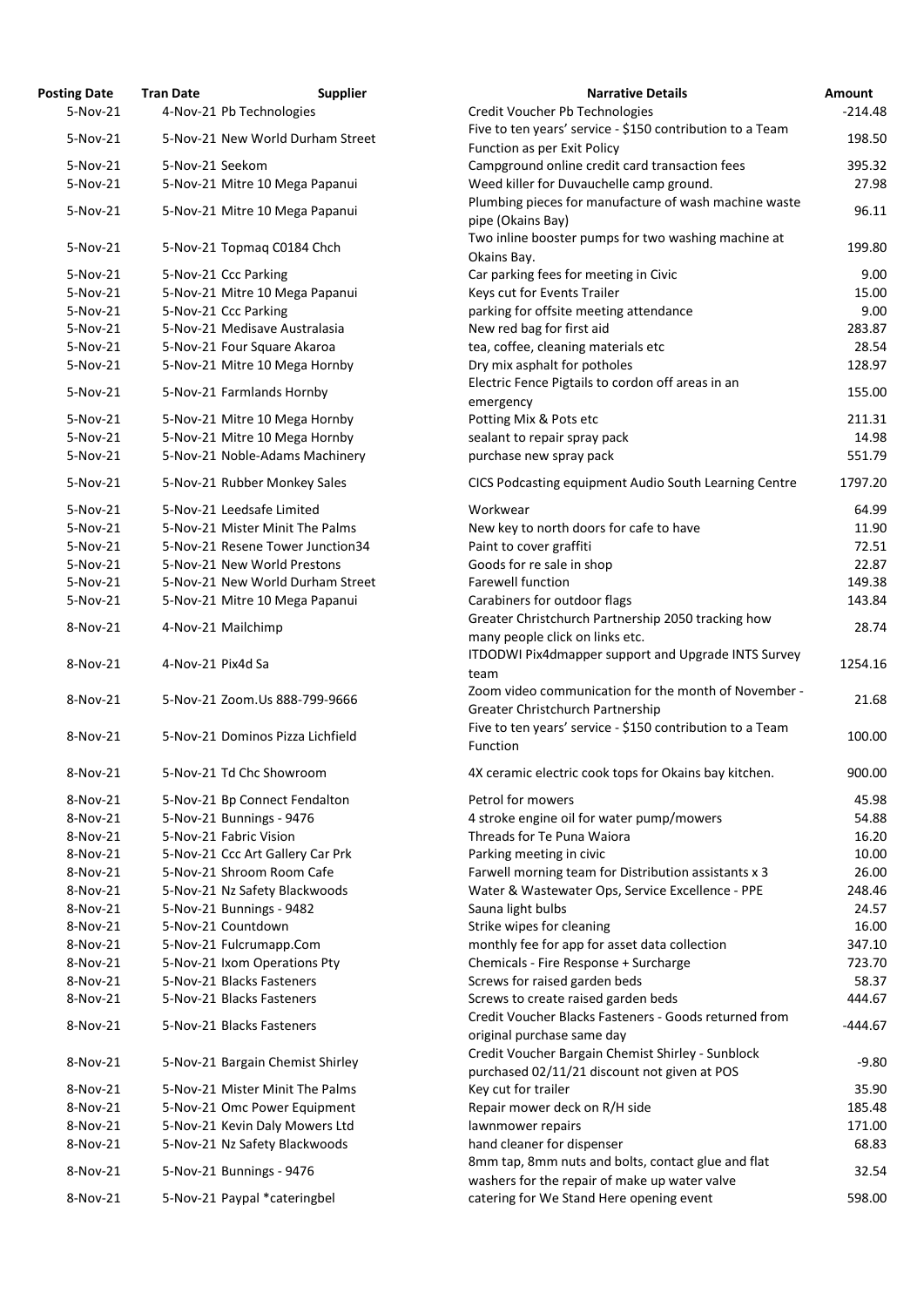| 'osting Date         | <b>Tran Date</b>  | <b>Supplier</b>                                           | <b>Narrative Details</b>                                                                     |
|----------------------|-------------------|-----------------------------------------------------------|----------------------------------------------------------------------------------------------|
| 8-Nov-21             |                   | 5-Nov-21 Kmart Online                                     | Towels for sale at Waltham Pool                                                              |
| 8-Nov-21             |                   | 5-Nov-21 Bunnings - 9482                                  | Various tools, gloves and tape                                                               |
| 8-Nov-21             |                   | 5-Nov-21 Rockshop                                         | Replacement Female XLR to 6mm jack for portable PA<br>system                                 |
| 8-Nov-21             |                   | 5-Nov-21 Pb Tech Online 09 5269200                        | 10 x 5-person audio jacks for SLC                                                            |
| 8-Nov-21             |                   | 5-Nov-21 New World Bishopdale                             | <b>Farewell function</b>                                                                     |
| 8-Nov-21             |                   | 5-Nov-21 Nz Safety Blackwoods                             | PPE equipment                                                                                |
| 8-Nov-21             |                   | 5-Nov-21 Www.Gov.Uk                                       | Library research                                                                             |
| 8-Nov-21             |                   | 5-Nov-21 Ab* Abebooks.Co J3xykd                           | Library book                                                                                 |
| 8-Nov-21             |                   | 5-Nov-21 Bunnings - 9482                                  | power board, surge protector                                                                 |
| 8-Nov-21             |                   | 5-Nov-21 Bunnings - 9532 Chch Arpt                        | Cleaning product (Degreaser)                                                                 |
| 8-Nov-21             |                   |                                                           |                                                                                              |
|                      |                   | 6-Nov-21 Spotify P17d7f9f0b                               | Music licence for the Art Gallery                                                            |
| 8-Nov-21<br>8-Nov-21 |                   | 6-Nov-21 Ecodrop Metro<br>6-Nov-21 Under The Red Verandah | grass clippings disposal<br>Personal Use in Error - Reimbursed at Service Desk               |
|                      |                   |                                                           | 26/11/21                                                                                     |
| 8-Nov-21             |                   | 6-Nov-21 Mitre 10 Mega Hornby                             | Spider Spray, padlocks etc                                                                   |
| 8-Nov-21             |                   | 6-Nov-21 Texture Plants Lt                                | garden plants                                                                                |
| 8-Nov-21             |                   | 7-Nov-21 New World Fendalton                              | Miscellaneous - Council Chamber Disposable Cups                                              |
| 8-Nov-21             |                   | 7-Nov-21 New World St Martins                             | Morning tea supplies for Eastenders work party                                               |
| 8-Nov-21             |                   | 7-Nov-21 The Warehouse 122                                | plant label tape                                                                             |
| 8-Nov-21             |                   | 7-Nov-21 The Warehouse 122                                | marker pens & notebook                                                                       |
| 8-Nov-21             |                   | 7-Nov-21 Farmers Northlands                               | Toasted sandwich maker for Jellie Park staff room                                            |
| 8-Nov-21             |                   | 7-Nov-21 Pak N Save Wainoni                               | Sun cream                                                                                    |
| 8-Nov-21             |                   | 7-Nov-21 Spotlight Christchurch                           | Merchandising materials                                                                      |
| 8-Nov-21             |                   | 8-Nov-21 Mitre 10 Mega Papanui                            | bolts and washers                                                                            |
| 8-Nov-21             |                   | 8-Nov-21 Pak N Save Wainoni                               | Swim Nappies for Resale at Waltham Pool                                                      |
| 8-Nov-21             |                   | 8-Nov-21 Mitre 10 Mega Ferrymead                          | Goods have been returned.                                                                    |
| 8-Nov-21             |                   | 8-Nov-21 Mitre 10 Mega Ferrymead                          | Sustainable Community Picnic Set                                                             |
| 8-Nov-21             |                   | 8-Nov-21 Mitre 10 Mega Ferrymead                          | portable step for waltham                                                                    |
| 8-Nov-21             |                   | 8-Nov-21 Q Variety Store Palm                             | Photo Frame purchased for a 20 year service certificate<br>for a member of staff             |
| 8-Nov-21             |                   | 8-Nov-21 Toms Emporium                                    | Kitchen stuff for Rarakau                                                                    |
| 8-Nov-21             |                   | 8-Nov-21 Hydraulink Fluid Connec                          | Trickling Filter - Fire Response                                                             |
| 8-Nov-21             |                   | 8-Nov-21 Hampton & Co Ltd                                 | mdf for shop display cubes                                                                   |
| 8-Nov-21             |                   | 8-Nov-21 Award Plastics                                   | Perspex cleaner                                                                              |
|                      |                   |                                                           | Electronic Monthly subscription for chart building                                           |
| 9-Nov-21             |                   | 7-Nov-21 Visual Elements As                               | software for Greater Christchurch Partnership                                                |
| 9-Nov-21             |                   | 7-Nov-21 Soundtrack Your Brand                            | Licencing for music at Te Pou Toetoe                                                         |
| 9-Nov-21             |                   | 7-Nov-21 Facebk *2n83l9xdv2                               | Facebook social media                                                                        |
| 9-Nov-21             |                   | 7-Nov-21 Nz Marketing                                     | ma marketing Brainy Breakfast course                                                         |
| 9-Nov-21             |                   | 7-Nov-21 Nz Marketing                                     | ma marketing, Brainy Breakfast course,                                                       |
| 9-Nov-21             |                   | 7-Nov-21 Nz Marketing                                     | ma marketing, brainy breakfast course                                                        |
| 9-Nov-21             |                   | 7-Nov-21 Createsend/Com                                   | email campaign together update Nov 21                                                        |
| 9-Nov-21             |                   | 7-Nov-21 Aliexpress.Com                                   | <b>Surveying Prism</b>                                                                       |
| 9-Nov-21             |                   | 7-Nov-21 Sp * Lightburn Softwar                           | Lightburn software license renewal: laser cutter (TU)                                        |
|                      |                   |                                                           |                                                                                              |
| 9-Nov-21             |                   | 8-Nov-21 Caltex Hornby                                    | Milk order for Hornby staff room.                                                            |
| 9-Nov-21             |                   | 8-Nov-21 Oderings Nurseries                               | Plant fertiliser                                                                             |
| 9-Nov-21             |                   | 8-Nov-21 Ross Galt Lock & Key                             | New padlock for Denton                                                                       |
| 9-Nov-21             |                   | 8-Nov-21 Bunnings - 9476                                  | Halswell changing room refit                                                                 |
| 9-Nov-21             |                   | 8-Nov-21 Mitre 10 Beckenham                               | Tool - bracket                                                                               |
| 9-Nov-21             |                   | 8-Nov-21 Pulp Kitchen Catering                            | Zone Committee Catering 28 October 2021                                                      |
| 9-Nov-21             |                   | 8-Nov-21 Wilson Parking                                   | <b>Wilson Parking - Meeting Civic</b>                                                        |
| 9-Nov-21             |                   | 8-Nov-21 Wilson Parking                                   | <b>Wilson Parking - Meeting Civic</b>                                                        |
| 9-Nov-21             |                   | 8-Nov-21 Southern H/pitality Lt                           | Replacement teapots and milk jug - North New Brighto<br>CC                                   |
| 9-Nov-21             | 8-Nov-21 Calendly |                                                           | Monthly Calendly subscription fee                                                            |
| 9-Nov-21             |                   | 8-Nov-21 Nz Safety Blackwoods                             | Face shields for Network staff working closely with the<br>public for children's programming |
| 9-Nov-21             |                   | 8-Nov-21 Hcd Christchurch                                 | Trickling Filter - Fire Response                                                             |
| 9-Nov-21             |                   | 8-Nov-21 Nz Safety Blackwoods                             | Trickling Filter - Fire response                                                             |

| <b>Posting Date</b> | <b>Tran Date</b>  | <b>Supplier</b>                    | <b>Narrative Details</b>                                | Amount |
|---------------------|-------------------|------------------------------------|---------------------------------------------------------|--------|
| 8-Nov-21            |                   | 5-Nov-21 Kmart Online              | Towels for sale at Waltham Pool                         | 160.00 |
| 8-Nov-21            |                   | 5-Nov-21 Bunnings - 9482           | Various tools, gloves and tape                          | 134.58 |
| 8-Nov-21            |                   | 5-Nov-21 Rockshop                  | Replacement Female XLR to 6mm jack for portable PA      | 38.99  |
|                     |                   |                                    | system                                                  |        |
| 8-Nov-21            |                   | 5-Nov-21 Pb Tech Online 09 5269200 | 10 x 5-person audio jacks for SLC                       | 217.12 |
| 8-Nov-21            |                   | 5-Nov-21 New World Bishopdale      | <b>Farewell function</b>                                | 88.13  |
| 8-Nov-21            |                   | 5-Nov-21 Nz Safety Blackwoods      | PPE equipment                                           | 229.88 |
| 8-Nov-21            |                   | 5-Nov-21 Www.Gov.Uk                | Library research                                        | 5.92   |
| 8-Nov-21            |                   | 5-Nov-21 Ab* Abebooks.Co J3xykd    | Library book                                            | 79.22  |
| 8-Nov-21            |                   | 5-Nov-21 Bunnings - 9482           | power board, surge protector                            | 30.98  |
| 8-Nov-21            |                   | 5-Nov-21 Bunnings - 9532 Chch Arpt | Cleaning product (Degreaser)                            | 10.90  |
| 8-Nov-21            |                   | 6-Nov-21 Spotify P17d7f9f0b        | Music licence for the Art Gallery                       | 14.99  |
| 8-Nov-21            |                   | 6-Nov-21 Ecodrop Metro             | grass clippings disposal                                | 73.66  |
|                     |                   |                                    | Personal Use in Error - Reimbursed at Service Desk      |        |
| 8-Nov-21            |                   | 6-Nov-21 Under The Red Verandah    | 26/11/21                                                | 38.90  |
| 8-Nov-21            |                   | 6-Nov-21 Mitre 10 Mega Hornby      | Spider Spray, padlocks etc                              | 391.60 |
| 8-Nov-21            |                   | 6-Nov-21 Texture Plants Lt         | garden plants                                           | 99.98  |
| 8-Nov-21            |                   | 7-Nov-21 New World Fendalton       | Miscellaneous - Council Chamber Disposable Cups         | 20.90  |
| 8-Nov-21            |                   | 7-Nov-21 New World St Martins      | Morning tea supplies for Eastenders work party          | 25.75  |
| 8-Nov-21            |                   | 7-Nov-21 The Warehouse 122         | plant label tape                                        | 21.99  |
| 8-Nov-21            |                   | 7-Nov-21 The Warehouse 122         | marker pens & notebook                                  | 42.22  |
| 8-Nov-21            |                   | 7-Nov-21 Farmers Northlands        | Toasted sandwich maker for Jellie Park staff room       | 74.99  |
| 8-Nov-21            |                   | 7-Nov-21 Pak N Save Wainoni        | Sun cream                                               | 15.99  |
| 8-Nov-21            |                   | 7-Nov-21 Spotlight Christchurch    | Merchandising materials                                 | 15.00  |
| 8-Nov-21            |                   | 8-Nov-21 Mitre 10 Mega Papanui     | bolts and washers                                       | 7.92   |
| 8-Nov-21            |                   | 8-Nov-21 Pak N Save Wainoni        | Swim Nappies for Resale at Waltham Pool                 | 222.30 |
| 8-Nov-21            |                   | 8-Nov-21 Mitre 10 Mega Ferrymead   | Goods have been returned.                               | 99.96  |
| 8-Nov-21            |                   | 8-Nov-21 Mitre 10 Mega Ferrymead   | Sustainable Community Picnic Set                        | 314.04 |
| 8-Nov-21            |                   | 8-Nov-21 Mitre 10 Mega Ferrymead   | portable step for waltham                               | 22.00  |
|                     |                   |                                    | Photo Frame purchased for a 20 year service certificate |        |
| 8-Nov-21            |                   | 8-Nov-21 Q Variety Store Palm      | for a member of staff                                   | 5.31   |
| 8-Nov-21            |                   | 8-Nov-21 Toms Emporium             | Kitchen stuff for Rarakau                               | 20.40  |
| 8-Nov-21            |                   | 8-Nov-21 Hydraulink Fluid Connec   | Trickling Filter - Fire Response                        | 105.63 |
| 8-Nov-21            |                   | 8-Nov-21 Hampton & Co Ltd          | mdf for shop display cubes                              | 93.15  |
| 8-Nov-21            |                   | 8-Nov-21 Award Plastics            | Perspex cleaner                                         | 50.49  |
|                     |                   |                                    | Electronic Monthly subscription for chart building      |        |
| 9-Nov-21            |                   | 7-Nov-21 Visual Elements As        | software for Greater Christchurch Partnership           | 85.33  |
| 9-Nov-21            |                   | 7-Nov-21 Soundtrack Your Brand     | Licencing for music at Te Pou Toetoe                    | 75.00  |
| 9-Nov-21            |                   | 7-Nov-21 Facebk *2n83l9xdv2        | Facebook social media                                   | 2.70   |
| 9-Nov-21            |                   | 7-Nov-21 Nz Marketing              | ma marketing Brainy Breakfast course                    | 33.35  |
| 9-Nov-21            |                   | 7-Nov-21 Nz Marketing              |                                                         | 33.35  |
| 9-Nov-21            |                   |                                    | ma marketing, Brainy Breakfast course,                  | 33.35  |
| 9-Nov-21            |                   | 7-Nov-21 Nz Marketing              | ma marketing, brainy breakfast course                   |        |
|                     |                   | 7-Nov-21 Createsend/Com            | email campaign together update Nov 21                   | 9.84   |
| 9-Nov-21            |                   | 7-Nov-21 Aliexpress.Com            | <b>Surveying Prism</b>                                  | 183.40 |
| 9-Nov-21            |                   | 7-Nov-21 Sp * Lightburn Softwar    | Lightburn software license renewal: laser cutter (TU)   | 43.00  |
| 9-Nov-21            |                   | 8-Nov-21 Caltex Hornby             | Milk order for Hornby staff room.                       | 13.10  |
| 9-Nov-21            |                   | 8-Nov-21 Oderings Nurseries        | Plant fertiliser                                        | 12.99  |
| 9-Nov-21            |                   | 8-Nov-21 Ross Galt Lock & Key      | New padlock for Denton                                  | 58.00  |
| 9-Nov-21            |                   | 8-Nov-21 Bunnings - 9476           | Halswell changing room refit                            | 215.05 |
| 9-Nov-21            |                   | 8-Nov-21 Mitre 10 Beckenham        | Tool - bracket                                          | 50.55  |
| 9-Nov-21            |                   | 8-Nov-21 Pulp Kitchen Catering     | Zone Committee Catering 28 October 2021                 | 422.05 |
| 9-Nov-21            |                   | 8-Nov-21 Wilson Parking            | <b>Wilson Parking - Meeting Civic</b>                   | 14.60  |
| 9-Nov-21            |                   | 8-Nov-21 Wilson Parking            | <b>Wilson Parking - Meeting Civic</b>                   | 18.60  |
| 9-Nov-21            |                   | 8-Nov-21 Southern H/pitality Lt    | Replacement teapots and milk jug - North New Brighton   | 235.41 |
| 9-Nov-21            | 8-Nov-21 Calendly |                                    | CC<br>Monthly Calendly subscription fee                 | 43.38  |
| 9-Nov-21            |                   | 8-Nov-21 Nz Safety Blackwoods      | Face shields for Network staff working closely with the | 242.65 |
|                     |                   |                                    | public for children's programming                       |        |
| 9-Nov-21            |                   | 8-Nov-21 Hcd Christchurch          | Trickling Filter - Fire Response                        | 17.20  |
| 9-Nov-21            |                   | 8-Nov-21 Nz Safety Blackwoods      | Trickling Filter - Fire response                        | 84.64  |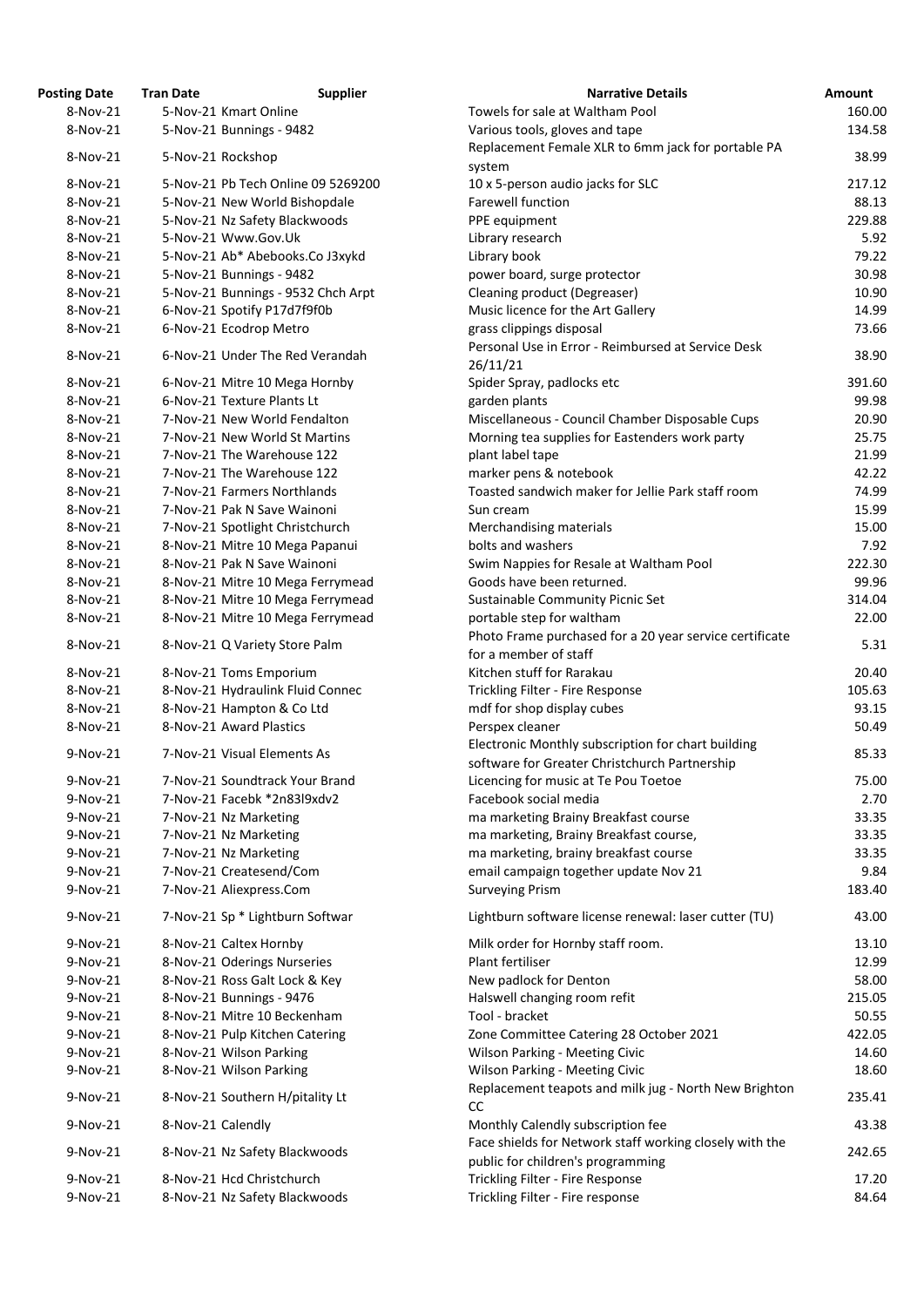| <b>Posting Date</b> | <b>Tran Date</b> | <b>Supplier</b>                    | <b>Narrative Details</b>                                                               |
|---------------------|------------------|------------------------------------|----------------------------------------------------------------------------------------|
| $9-Nov-21$          |                  | 8-Nov-21 Bunnings - 9476           | Bulk containers to mix chemicals                                                       |
| $9-Nov-21$          |                  | 8-Nov-21 Bunnings - 9482           | Tools                                                                                  |
| 9-Nov-21            |                  | 8-Nov-21 Bunnings - 9476           | Hose pipe                                                                              |
| 9-Nov-21            |                  | 8-Nov-21 Nz Safety Blackwoods      | Staff PPE equipment - hi-viz vests                                                     |
| $9-Nov-21$          |                  | 8-Nov-21 Mindkits Ltd              | Consumables: PLA 3D printer filament. Tūranga                                          |
| $9-Nov-21$          |                  | 8-Nov-21 The Service Company Ltd C | <b>Magic Sponges</b>                                                                   |
| 9-Nov-21            |                  | 8-Nov-21 Bunnings - 9482           | chain for old shop site ben the fencer contactor                                       |
| 9-Nov-21            |                  | 9-Nov-21 Z Barrington              | Milk for Ranger Tea Room                                                               |
| $9-Nov-21$          |                  | 9-Nov-21 Farmlands Hornby          | Hi vis vests J4N                                                                       |
| $9-Nov-21$          |                  | 9-Nov-21 Noble-Adams Machinery     | Spray equipment J4N                                                                    |
| 9-Nov-21            |                  | 9-Nov-21 Warehouse Stationery      | printer paper for TWRF                                                                 |
| 9-Nov-21            |                  | 9-Nov-21 Photo & Video Interntnl   | Manfrotto heavy duty ball tripod headCamera cable<br>tether cable clamp                |
| 9-Nov-21            |                  | 9-Nov-21 Ccc Parking               | Parking for training                                                                   |
| 9-Nov-21            |                  | 9-Nov-21 Mitre 10 Mega Hornby      | Bedding requirements Tuflock labels and Pen set                                        |
| 9-Nov-21            |                  | 9-Nov-21 Kilmarnock Enterprises    | Refurb of Skype Headsets                                                               |
| 9-Nov-21            |                  | 9-Nov-21 Laura Fergusson Trust (Ca | Catering for afternoon tea for colleague leaving after 16<br>years                     |
| 10-Nov-21           |                  | 7-Nov-21 Nz Red Cross              | Biennial replacement of Gallery defibrillator pads.                                    |
| 10-Nov-21           |                  | 8-Nov-21 Gowirelessnz              | Trickling Filter - Fire Response                                                       |
| 10-Nov-21           |                  | 8-Nov-21 Botanic-Christchurch      | Farewell lunch as per Council's Exit Policy                                            |
|                     |                  |                                    | Credit card convenience fee for 4 gas cook tops                                        |
| 10-Nov-21           |                  | 8-Nov-21 Appliance Outlet          | purchased for Okains Bay holiday park.                                                 |
| 10-Nov-21           |                  |                                    |                                                                                        |
|                     |                  | 8-Nov-21 Appliance Outlet          | 4 x new gas cook tops for Okains Bay holiday park.                                     |
| 10-Nov-21           |                  | 8-Nov-21 Owpsacstate               | <b>Staff Training</b>                                                                  |
| 10-Nov-21           |                  | 8-Nov-21 Zoom.Us 888-799-9666      | Monthly Zoom subscription for meeting with community<br>groups                         |
| 10-Nov-21           |                  | 8-Nov-21 Mobil Riccarton Road      | Petrol for ERN531<br>Telecommunications - Usage summary by type - System,              |
| 10-Nov-21           |                  | 8-Nov-21 Garmin Australasia Pty Lt | <b>Text Messaging, Tracking</b>                                                        |
| 10-Nov-21           |                  |                                    | Windscreen wiper blades for Ranger vehicle                                             |
| 10-Nov-21           | 9-Nov-21 Repco   | 9-Nov-21 Pb Tech Online 09 5269200 |                                                                                        |
|                     |                  |                                    | Ergonomic Keyboard and mouse                                                           |
| 10-Nov-21           |                  | 9-Nov-21 Equus Southern            | <b>PSS20</b>                                                                           |
| 10-Nov-21           |                  | 9-Nov-21 Bunnings - 9476           | Cleaning gear for halswell and fuel can for mower                                      |
| 10-Nov-21           |                  | 9-Nov-21 Bunnings - 9476           | Hose for water tank                                                                    |
| 10-Nov-21           |                  | 9-Nov-21 Bunnings - 9476           | Dynabolts for halswell change room seats                                               |
| 10-Nov-21           |                  | 9-Nov-21 Stuff Media (Ps)          | Payment for an image to be reproduced in Bulletin B.206                                |
| 10-Nov-21           |                  | 9-Nov-21 Nz Safety Blackwoods      | Health & Safety equipment (helmet and boots) for new<br><b>H&amp;S Advisor</b>         |
| 10-Nov-21           |                  | 9-Nov-21 Surveymonkey              | Survey Monkey annual subscription Nov 2021 to Nov<br>2022 for Working@Council account. |
| 10-Nov-21           |                  | 9-Nov-21 Ixom Operations Pty       | Chemicals - Fire Response                                                              |
| 10-Nov-21           |                  | 9-Nov-21 Hcd Christchurch          | manual vac hose for waltham                                                            |
| 10-Nov-21           |                  | 9-Nov-21 Whitcoulls                | misc. stationary                                                                       |
| 10-Nov-21           |                  | 9-Nov-21 Bunnings - 9482           | graffiti remover                                                                       |
| 10-Nov-21           |                  | 9-Nov-21 Countdown Chch Airport    | Lollipops x 100 for the Summertimes reading launch party                               |
| 10-Nov-21           |                  | 9-Nov-21 Ixom Operations Pty       | <b>Chemicals - Fire Response</b>                                                       |
| 10-Nov-21           |                  | 9-Nov-21 Bunnings - 9532 Chch Arpt | router bit, plaster anchor wall plugs for workshop                                     |
| 10-Nov-21           |                  | 9-Nov-21 Bunnings - 9532 Chch Arpt | handles for Rhodes crates                                                              |
| 10-Nov-21           |                  | 9-Nov-21 Rex Wheels & Castors      | custom dollies for moving foyer tables                                                 |
| 10-Nov-21           |                  | 9-Nov-21 Rex Wheels & Castors      | castors for Rhodes crate                                                               |
| 10-Nov-21           |                  | 9-Nov-21 Dockside Restaurant       | food purchase during conference attendance as per CCC                                  |
| 10-Nov-21           |                  | 9-Nov-21 Mountain Adventure        | policy<br>Credit Voucher Mountain Adventure                                            |
| 10-Nov-21           |                  | 9-Nov-21 Td Chc Showroom           | PVC pipe for poolside - hold crutches etc                                              |
| 10-Nov-21           |                  | 9-Nov-21 Td Website                | Resources for volunteers                                                               |
| 10-Nov-21           |                  | 9-Nov-21 Ferrymead Post Shop       | Postage of bestseller labels to Brisbane (Peter Pal vendor                             |
| 10-Nov-21           |                  | 9-Nov-21 Ballingers Hunting & Fish | Binoculars for bird survey                                                             |

| ting Date | Tran Date      | <b>Supplier</b>                    | <b>Narrative Details</b>                                                                | Amount    |
|-----------|----------------|------------------------------------|-----------------------------------------------------------------------------------------|-----------|
| 9-Nov-21  |                | 8-Nov-21 Bunnings - 9476           | Bulk containers to mix chemicals                                                        | 88.62     |
| 9-Nov-21  |                | 8-Nov-21 Bunnings - 9482           | Tools                                                                                   | 226.54    |
| 9-Nov-21  |                | 8-Nov-21 Bunnings - 9476           | Hose pipe                                                                               | 43.00     |
| 9-Nov-21  |                | 8-Nov-21 Nz Safety Blackwoods      | Staff PPE equipment - hi-viz vests                                                      | 21.62     |
| 9-Nov-21  |                | 8-Nov-21 Mindkits Ltd              | Consumables: PLA 3D printer filament. Tūranga                                           | 273.98    |
| 9-Nov-21  |                | 8-Nov-21 The Service Company Ltd C | <b>Magic Sponges</b>                                                                    | 182.62    |
| 9-Nov-21  |                | 8-Nov-21 Bunnings - 9482           | chain for old shop site ben the fencer contactor                                        | 137.00    |
| 9-Nov-21  |                |                                    |                                                                                         | 7.50      |
|           |                | 9-Nov-21 Z Barrington              | Milk for Ranger Tea Room                                                                |           |
| 9-Nov-21  |                | 9-Nov-21 Farmlands Hornby          | Hi vis vests J4N                                                                        | 61.00     |
| 9-Nov-21  |                | 9-Nov-21 Noble-Adams Machinery     | Spray equipment J4N                                                                     | 234.49    |
| 9-Nov-21  |                | 9-Nov-21 Warehouse Stationery      | printer paper for TWRF                                                                  | 32.20     |
| 9-Nov-21  |                | 9-Nov-21 Photo & Video Interntnl   | Manfrotto heavy duty ball tripod headCamera cable<br>tether cable clamp                 | 699.00    |
| 9-Nov-21  |                | 9-Nov-21 Ccc Parking               | Parking for training                                                                    | 6.00      |
| 9-Nov-21  |                | 9-Nov-21 Mitre 10 Mega Hornby      | Bedding requirements Tuflock labels and Pen set                                         | 35.04     |
| 9-Nov-21  |                | 9-Nov-21 Kilmarnock Enterprises    | Refurb of Skype Headsets                                                                | 55.26     |
|           |                |                                    | Catering for afternoon tea for colleague leaving after 16                               |           |
| 9-Nov-21  |                | 9-Nov-21 Laura Fergusson Trust (Ca | years                                                                                   | 208.55    |
| 10-Nov-21 |                | 7-Nov-21 Nz Red Cross              | Biennial replacement of Gallery defibrillator pads.                                     | 149.50    |
| 10-Nov-21 |                | 8-Nov-21 Gowirelessnz              | Trickling Filter - Fire Response                                                        | 287.57    |
| 10-Nov-21 |                | 8-Nov-21 Botanic-Christchurch      | Farewell lunch as per Council's Exit Policy                                             | 288.00    |
|           |                |                                    | Credit card convenience fee for 4 gas cook tops                                         |           |
| 10-Nov-21 |                | 8-Nov-21 Appliance Outlet          | purchased for Okains Bay holiday park.                                                  | 33.62     |
| 10-Nov-21 |                | 8-Nov-21 Appliance Outlet          | 4 x new gas cook tops for Okains Bay holiday park.                                      | 1345.00   |
| 10-Nov-21 |                | 8-Nov-21 Owpsacstate               | <b>Staff Training</b>                                                                   | 279.12    |
|           |                |                                    | Monthly Zoom subscription for meeting with community                                    |           |
| 10-Nov-21 |                | 8-Nov-21 Zoom.Us 888-799-9666      | groups                                                                                  | 21.58     |
| 10-Nov-21 |                | 8-Nov-21 Mobil Riccarton Road      | Petrol for ERN531                                                                       | 65.69     |
|           |                |                                    |                                                                                         |           |
| 10-Nov-21 |                | 8-Nov-21 Garmin Australasia Pty Lt | Telecommunications - Usage summary by type - System,<br><b>Text Messaging, Tracking</b> | 59.00     |
| 10-Nov-21 | 9-Nov-21 Repco |                                    | Windscreen wiper blades for Ranger vehicle                                              | 26.48     |
| 10-Nov-21 |                | 9-Nov-21 Pb Tech Online 09 5269200 | Ergonomic Keyboard and mouse                                                            | 133.76    |
| 10-Nov-21 |                | 9-Nov-21 Equus Southern            | <b>PSS20</b>                                                                            | 433.16    |
| 10-Nov-21 |                | 9-Nov-21 Bunnings - 9476           | Cleaning gear for halswell and fuel can for mower                                       | 58.19     |
| 10-Nov-21 |                | 9-Nov-21 Bunnings - 9476           | Hose for water tank                                                                     | 65.50     |
| 10-Nov-21 |                | 9-Nov-21 Bunnings - 9476           | Dynabolts for halswell change room seats                                                | 192.00    |
|           |                |                                    |                                                                                         |           |
| 10-Nov-21 |                | 9-Nov-21 Stuff Media (Ps)          | Payment for an image to be reproduced in Bulletin B.206                                 | 58.65     |
| 10-Nov-21 |                | 9-Nov-21 Nz Safety Blackwoods      | Health & Safety equipment (helmet and boots) for new<br><b>H&amp;S Advisor</b>          | 296.81    |
|           |                |                                    | Survey Monkey annual subscription Nov 2021 to Nov                                       |           |
| 10-Nov-21 |                | 9-Nov-21 Surveymonkey              | 2022 for Working@Council account.                                                       | 420.00    |
| 10-Nov-21 |                | 9-Nov-21 Ixom Operations Pty       | <b>Chemicals - Fire Response</b>                                                        | 723.70    |
| 10-Nov-21 |                | 9-Nov-21 Hcd Christchurch          | manual vac hose for waltham                                                             | 450.10    |
| 10-Nov-21 |                | 9-Nov-21 Whitcoulls                | misc. stationary                                                                        | 26.89     |
| 10-Nov-21 |                |                                    |                                                                                         | 80.15     |
|           |                | 9-Nov-21 Bunnings - 9482           | graffiti remover                                                                        |           |
| 10-Nov-21 |                | 9-Nov-21 Countdown Chch Airport    | Lollipops x 100 for the Summertimes reading launch party                                | 14.00     |
| 10-Nov-21 |                | 9-Nov-21 Ixom Operations Pty       | <b>Chemicals - Fire Response</b>                                                        | 723.70    |
| 10-Nov-21 |                | 9-Nov-21 Bunnings - 9532 Chch Arpt | router bit, plaster anchor wall plugs for workshop                                      | 64.88     |
| 10-Nov-21 |                | 9-Nov-21 Bunnings - 9532 Chch Arpt | handles for Rhodes crates                                                               | 107.10    |
| 10-Nov-21 |                | 9-Nov-21 Rex Wheels & Castors      | custom dollies for moving foyer tables                                                  | 173.80    |
| 10-Nov-21 |                | 9-Nov-21 Rex Wheels & Castors      | castors for Rhodes crate                                                                | 184.40    |
| 10-Nov-21 |                | 9-Nov-21 Dockside Restaurant       | food purchase during conference attendance as per CCC<br>policy                         | 45.00     |
| 10-Nov-21 |                | 9-Nov-21 Mountain Adventure        | Credit Voucher Mountain Adventure                                                       | $-127.65$ |
|           |                |                                    |                                                                                         |           |
| 10-Nov-21 |                | 9-Nov-21 Td Chc Showroom           | PVC pipe for poolside - hold crutches etc                                               | 99.00     |
| 10-Nov-21 |                | 9-Nov-21 Td Website                | <b>Resources for volunteers</b>                                                         | 1039.50   |
| 10-Nov-21 |                | 9-Nov-21 Ferrymead Post Shop       | Postage of bestseller labels to Brisbane (Peter Pal vendor)                             | 15.39     |
| 10-Nov-21 |                | 9-Nov-21 Ballingers Hunting & Fish | Binoculars for bird survey                                                              | 599.99    |
|           |                |                                    |                                                                                         |           |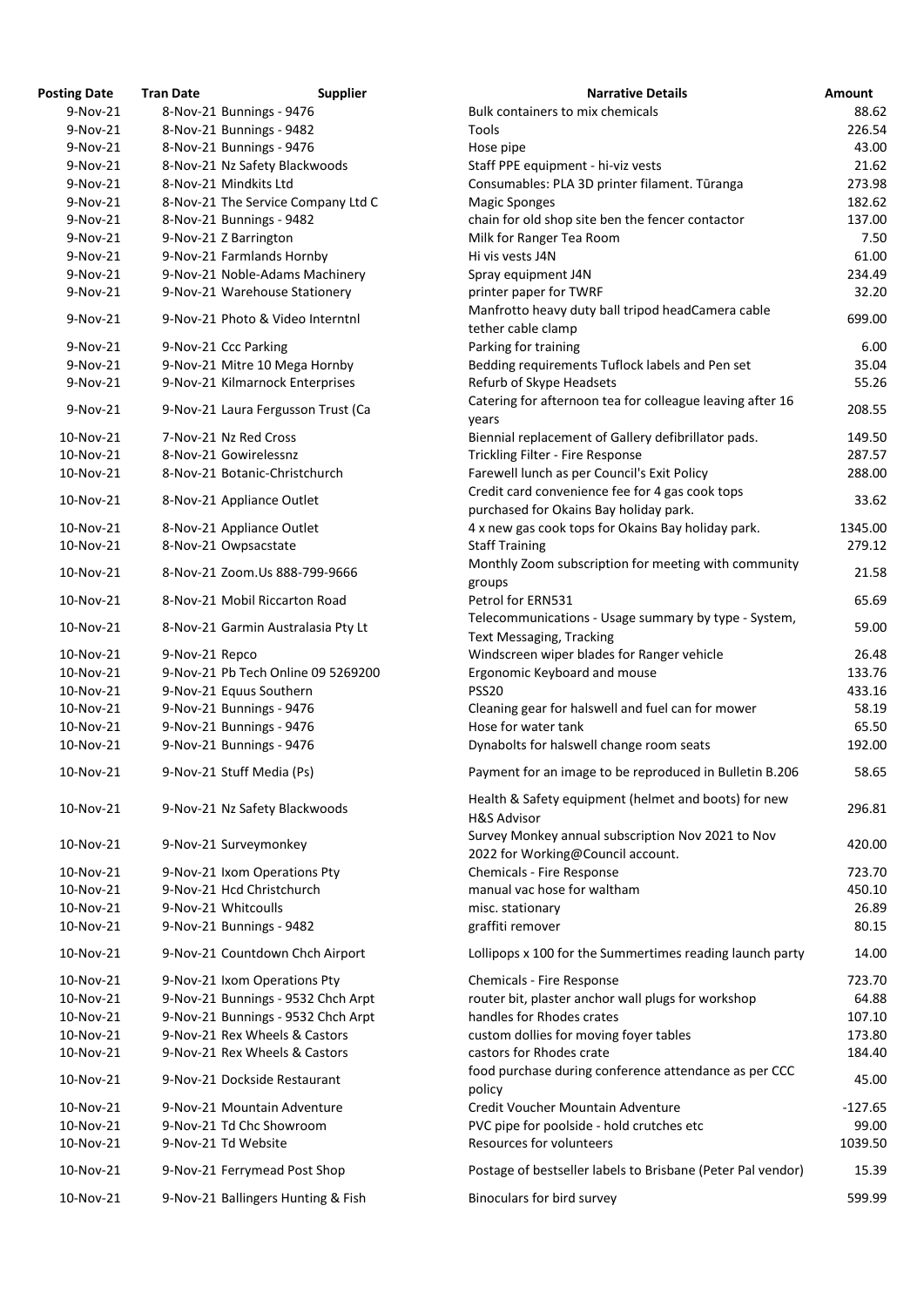| <b>Posting Date</b> | <b>Tran Date</b>   | <b>Supplier</b>                     | <b>Narrative Details</b>                                                                                 | Amount  |
|---------------------|--------------------|-------------------------------------|----------------------------------------------------------------------------------------------------------|---------|
| 10-Nov-21           |                    | 9-Nov-21 Mitre 10 Mega Hornby       | NPW pipe blow out repairs                                                                                | 157.28  |
| 10-Nov-21           |                    | 10-Nov-21 Salcom Technologies       | <b>Control Room Maintenance</b>                                                                          | 174.80  |
| 10-Nov-21           |                    | 10-Nov-21 Mitre 10 Mega Hornby      | plants for the Curator's House vegetable garden                                                          | 280.24  |
| 10-Nov-21           |                    | 10-Nov-21 Npd Port Hills Road       | Fuel for lawnmower                                                                                       | 11.55   |
| 10-Nov-21           |                    | 10-Nov-21 Bargain Chemist Shirley   | Face masks needed for urgent provision for MO and SO<br>teams.                                           | 37.99   |
| 10-Nov-21           |                    | 10-Nov-21 Armstrong Locksmiths      | Keys copied for leased properties                                                                        | 36.00   |
| 10-Nov-21           |                    | 10-Nov-21 N Z W W A                 | SV Water NZ sub                                                                                          | 134.17  |
| 10-Nov-21           |                    | 10-Nov-21 Ccc Parking               | parking fee for meeting attendance                                                                       | 9.00    |
| 10-Nov-21           |                    | 10-Nov-21 Countdown                 | Insect spray for ant infestation                                                                         | 14.00   |
| 10-Nov-21           |                    | 10-Nov-21 The Warehouse 178         | Kentic sand, felt texture books & wrapping paper for<br>Christmas decoration room theme                  | 52.00   |
| 10-Nov-21           |                    | 10-Nov-21 Mitre 10 Mega Ferrymead   | Trickling Filter - Fire Response                                                                         | 197.88  |
| 10-Nov-21           |                    | 10-Nov-21 Mitre 10 Beckenham        | x2 8kg blood & bone bags for plants - Greenwood Park                                                     | 60.76   |
| 10-Nov-21           |                    | 10-Nov-21 Pgg Wrightson Chch        | Pipe fittings                                                                                            | 33.98   |
| 10-Nov-21           |                    | 10-Nov-21 New World Prestons        | Milk for BLFP                                                                                            | 3.69    |
|                     |                    |                                     |                                                                                                          |         |
| 10-Nov-21           |                    | 10-Nov-21 Mitre 10 Mega Hornby      | Garden tools, forks and spades to replenish tool shed                                                    | 460.82  |
| 10-Nov-21           | 10-Nov-21 Signwise |                                     | x3 no parking signs for 13A Parkhouse Road yard site.GST<br>Number: 100646854                            | 158.00  |
| 10-Nov-21           |                    | 10-Nov-21 Resene Lichfield St 031   | Paint replenishment                                                                                      | 484.20  |
| 10-Nov-21           |                    | 10-Nov-21 Countdown                 | 12 packs of Strike wipes for sanitising technology<br>equipment                                          | 48.00   |
| 10-Nov-21           |                    | 10-Nov-21 New World Prestons        | milk for staff                                                                                           | 3.69    |
| 11-Nov-21           |                    | 9-Nov-21 Aliexpress.Com             | 135x I love my bike bells for Travel Planning programme                                                  | 272.69  |
| 11-Nov-21           |                    | 9-Nov-21 Www.Ceramicsnz.Org         | Library book                                                                                             | 19.20   |
| 11-Nov-21           |                    | 9-Nov-21 Www.Ceramicsnz.Org         | Library book                                                                                             | 21.70   |
| 11-Nov-21           |                    | 10-Nov-21 Aliexpress.Com            | Safety reflective tape for bikes, helmets, scooters                                                      | 38.10   |
| 11-Nov-21           |                    | 10-Nov-21 Aliexpress.Com            | Chrome cycle bells for travel planning programme                                                         | 101.49  |
| 11-Nov-21           |                    | 10-Nov-21 Aliexpress.Com            | 100 packs spoke reflectors, Travel Planning programme (1<br>of 2 orders)                                 | 163.84  |
| 11-Nov-21           |                    | 10-Nov-21 Aliexpress.Com            | 100 packs spoke reflectors, Travel Planning programme (2<br>of 2 orders)                                 | 163.84  |
| 11-Nov-21           |                    | 10-Nov-21 Aliexpress.Com            | 120 small bike bells                                                                                     | 340.44  |
|                     |                    |                                     | Extra Storage for pool control & Whiteboard for pool                                                     |         |
| 11-Nov-21           |                    | 10-Nov-21 Sp * Officefurniturewa    | control                                                                                                  | 564.65  |
| 11-Nov-21           |                    | 10-Nov-21 Createsend/Com            | Campaign monitor - Bromley Odour                                                                         | 8.01    |
| 11-Nov-21           |                    | 10-Nov-21 Nz Safety Blackwoods      | ventilator mask and sunscreen                                                                            | 425.91  |
| 11-Nov-21           |                    | 10-Nov-21 The Service Company Ltd C | cleaning supplies                                                                                        | 594.23  |
| 11-Nov-21           |                    | 10-Nov-21 The Service Company Ltd C | cleaning supplies                                                                                        | 628.06  |
| 11-Nov-21           |                    | 10-Nov-21 Ccc Art Gallery Car Prk   | Parking at Civic - Interviewing                                                                          | 25.00   |
| 11-Nov-21           |                    | 10-Nov-21 McGregor Shoe Servic      | Phil boot repair                                                                                         | 120.00  |
| 11-Nov-21           |                    | 10-Nov-21 Countdown Online          | Wipes purchased for COVID related cleaning of<br>workstations and public computer areas in all libraries | 81.00   |
|                     |                    |                                     |                                                                                                          |         |
| 11-Nov-21           |                    | 10-Nov-21 Wilson Parking            | Parking while at all-day recruitment                                                                     | 14.60   |
| 11-Nov-21           |                    | 10-Nov-21 Oderings Nurseries        | plants for cottage garden                                                                                | 10.98   |
| 11-Nov-21           |                    | 10-Nov-21 Oderings Nurseries        | plants for cottage garden<br>Bitumen Rubber & rollers to coat sleepers on pavilion                       | 19.98   |
| 11-Nov-21           |                    | 10-Nov-21 Mitre 10 Mega Hornby      | garden                                                                                                   | 70.69   |
| 11-Nov-21           |                    | 10-Nov-21 George Henry & Co Ltd     | Tools                                                                                                    | 29.98   |
| 11-Nov-21           |                    | 10-Nov-21 Vendhq.Com                | ITDO LibSys VendHq mthly sub                                                                             | 1148.20 |
| 11-Nov-21           |                    | 10-Nov-21 Dyers Road Itm            | Garden plot timbers                                                                                      | 423.11  |
| 11-Nov-21           |                    | 10-Nov-21 Ccc Art Gallery Car Prk   | Parking recruitment at civic                                                                             | 25.00   |
| 11-Nov-21           |                    | 10-Nov-21 The Service Company Ltd C | Disposable Masks for public                                                                              | 189.75  |
| 11-Nov-21           |                    | 10-Nov-21 The Service Company Ltd C | Bio-Zyme and scour pads                                                                                  | 478.40  |
| 11-Nov-21           |                    | 10-Nov-21 Cutnpaste Weed Gels       | Weed bottles, belt pouches, J4N                                                                          | 221.95  |
| 11-Nov-21           |                    | 10-Nov-21 Levin Sawmakers           | Silky saws, pouchs, belts                                                                                | 621.92  |
| 11-Nov-21           |                    | 11-Nov-21 Irrigation Warehouse      | replacement irrigation parts for Central Rose Garden                                                     | 372.50  |
|                     |                    |                                     |                                                                                                          |         |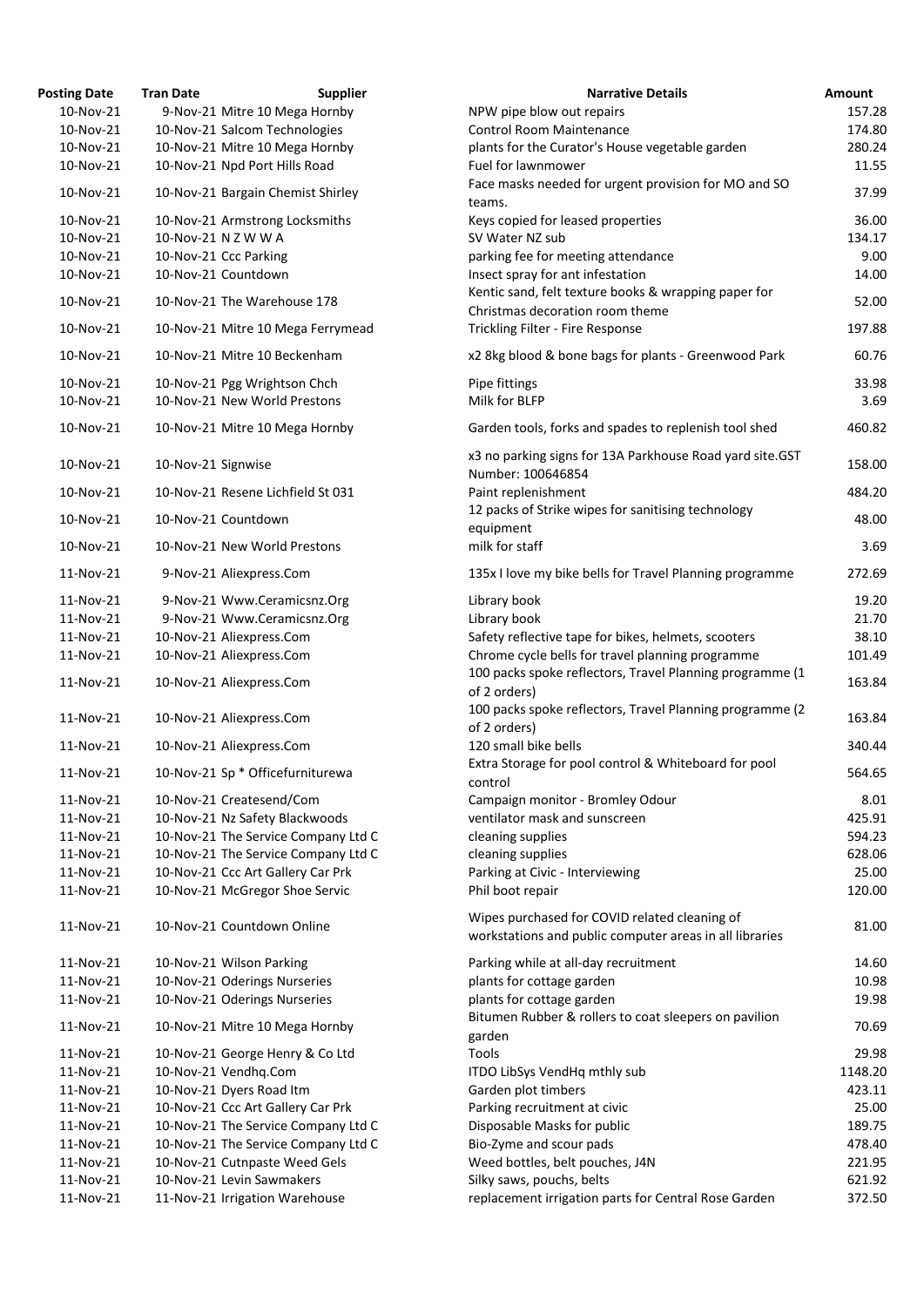| <b>Posting Date</b> | <b>Tran Date</b>                   | <b>Supplier</b>                      | <b>Narrative Details</b>                                                                              | Amount   |
|---------------------|------------------------------------|--------------------------------------|-------------------------------------------------------------------------------------------------------|----------|
| 11-Nov-21           | 11-Nov-21 Anzor Fasteners          |                                      | Fastening Supplies for The Moon and the Manor House<br>Plinths                                        | 94.51    |
| 11-Nov-21           | 11-Nov-21 Hampton & Co Ltd         |                                      | MDF Sheets for Te Puna Waiora display case construction                                               | 291.87   |
| 11-Nov-21           | 11-Nov-21<br>You                   | Payment - Personal - Payment - Thank | Payment - Personal Payment - Thank You - Personal Use<br>in Error 30/10/21                            | $-20.00$ |
| 11-Nov-21           | 11-Nov-21 Ccc Art Gallery Car Prk  |                                      | Parking council meeting and training                                                                  | 24.00    |
| 11-Nov-21           | 11-Nov-21 Mitre 10 Mega Papanui    |                                      | Paint to paint corflute signs                                                                         | 30.98    |
| 11-Nov-21           | 11-Nov-21 Adairs - Riccarton       |                                      | Kiwi Christmas decorations for Christmas room theme                                                   | 25.98    |
| 11-Nov-21           |                                    | 11-Nov-21 Mitre 10 Mega Ferrymead    | Tools                                                                                                 | 41.96    |
| 11-Nov-21           | 11-Nov-21 Goldpine Christchurch    |                                      | Posts for track work DHRMC                                                                            | 95.01    |
| 11-Nov-21           | 11-Nov-21 Resene Lichfield St 031  |                                      | Swimming pool paint 3 x 10ltrs for the painting of Belfast<br>pool                                    | 973.67   |
| 11-Nov-21           |                                    | 11-Nov-21 Mitre 10 Mega Ferrymead    | Twine                                                                                                 | 20.00    |
| 11-Nov-21           |                                    | 11-Nov-21 Mitre 10 Mega Ferrymead    | Pigtails for North Beach turf                                                                         | 124.38   |
| 11-Nov-21           | 11-Nov-21 Warehouse Stationery     |                                      | Laminated label tapes                                                                                 | 76.52    |
| 11-Nov-21           |                                    | 11-Nov-21 Mitre 10 Mega Ferrymead    | In library craft items                                                                                | 26.28    |
| 11-Nov-21           | 11-Nov-21 Mitre 10 Mega Hornby     |                                      | NPW Hockey stand window clean equipment.                                                              | 213.68   |
| 12-Nov-21           | 9-Nov-21 Trumba Corporation        |                                      | Trumba monthly subscription. Original invoice in US\$.                                                | 144.88   |
| 12-Nov-21           | 10-Nov-21 Dominos Pizza Ilam       |                                      | <b>Catering for Coastal Hazards Workshops</b>                                                         | 80.92    |
| 12-Nov-21           | 10-Nov-21 Smk*wufoo.Com Charge     |                                      | Sparks 2022 - Vendor Registration Form - Wufoo                                                        | 56.53    |
| 12-Nov-21           | 10-Nov-21 Myzone                   |                                      | Replacement MyZone belt straps for sale                                                               | 143.67   |
| 12-Nov-21           | 10-Nov-21 Sprout Social, Inc       |                                      | <b>ITDPCX SproutSocial mthly sub</b>                                                                  | 743.61   |
| 12-Nov-21           |                                    | 11-Nov-21 Egmont Commercial Lt M/O   | Pre emergent herbicide, knee pads, gloves                                                             | 438.46   |
| 12-Nov-21           | 11-Nov-21 Hi-Q Electronics Ltd     |                                      | <b>Custom Nylon Grommets for Francis Upritchard</b><br>exhibition                                     | 840.62   |
| 12-Nov-21           | 11-Nov-21 Nz Safety Blackwoods     |                                      | <b>PPE</b>                                                                                            | 88.34    |
| 12-Nov-21           | 11-Nov-21 Createsend/Com           |                                      | Campaign Monitor, Walk or wheel Wednesday                                                             | 8.74     |
| 12-Nov-21           | 11-Nov-21 Bunnings - 9476          |                                      | Cleaning equipment                                                                                    | 142.90   |
| 12-Nov-21           | 11-Nov-21 Wilson Parking           |                                      | <b>Wilson Parking - Civic Meeting</b>                                                                 | 24.60    |
| 12-Nov-21           | 11-Nov-21 Paramount Pools & Spas   |                                      | scoop poles for summer pools                                                                          | 113.90   |
| 12-Nov-21           | 11-Nov-21 2 Cheap                  |                                      | String to make texture feely box, stickers for Christmas<br>boxes                                     | 13.50    |
| 12-Nov-21           | 11-Nov-21 Spotlight Christchurch   |                                      | Items for Christmas theme room set up                                                                 | 24.07    |
| 12-Nov-21           | 11-Nov-21 Farmers Riccarton        |                                      | Kiwi christmas decorations for room theme                                                             | 26.95    |
| 12-Nov-21           |                                    | 11-Nov-21 Www.Cakesbyanna.Co.Nz      | Food purchased towards combined leaving functions for                                                 | 246.00   |
| 12-Nov-21           | 11-Nov-21 Standards Nz             |                                      | Guide for using NZ standards water safety signs for city<br>and BP beaches                            | 171.81   |
| 12-Nov-21           | 11-Nov-21 Standards Nz             |                                      | Nz standards part 1 Water safety signs for city beaches                                               | 256.68   |
| 12-Nov-21           | 11-Nov-21 Bns 2021* Building Nat   |                                      | Conference registration for Building Nations 2021                                                     | 799.25   |
| 12-Nov-21           | 11-Nov-21 Bp 2go Linwood           |                                      | Trickling Filter - Fire Response                                                                      | 178.53   |
| 12-Nov-21           |                                    | 11-Nov-21 Aromaunga Baxter Flowers   | Mayor's wreath for the Armistice Day Commemoration<br>on 11 November 2021 at the Park of Remembrance. | 135.00   |
| 12-Nov-21           | 11-Nov-21 Omc Power Equipment      |                                      | Washer and safety disk for scrubcutter                                                                | 10.30    |
| 12-Nov-21           | 11-Nov-21 Bunnings - 9476          |                                      | Deform reinforcing for track work DHRMC                                                               | 83.70    |
| 12-Nov-21           | 11-Nov-21 Bunnings - 9482          |                                      | Deform reinforcing bar for track work with DHRMC                                                      | 111.60   |
| 12-Nov-21           | 11-Nov-21 Bunnings - 9476          |                                      | Key rings & quick line                                                                                | 46.06    |
| 12-Nov-21           | 11-Nov-21 Bunnings - 9482          |                                      | cleaning gear for summer pool plant rooms                                                             | 147.15   |
| 12-Nov-21           | 11-Nov-21 Bunnings - 9482          |                                      | Rope for North Beach turf                                                                             | 15.58    |
| 12-Nov-21           | 11-Nov-21 Twodollarthingchristchur |                                      | Craft items for in library activities                                                                 | 156.00   |
| 12-Nov-21           | 11-Nov-21 Nz Safety Blackwoods     |                                      | Credit Voucher Nz Safety Blackwoods                                                                   | $-22.97$ |
| 12-Nov-21           | 11-Nov-21 Nz Safety Blackwoods     |                                      | Hose Clamps and cable ties                                                                            | 37.23    |
| 12-Nov-21           | 11-Nov-21 Nz Safety Blackwoods     |                                      | Hose clamps, gloves, file                                                                             | 80.54    |
| 12-Nov-21           | 11-Nov-21 N Z W W A                |                                      | <b>Drinking Water Course</b>                                                                          | 218.50   |
| 12-Nov-21           |                                    | 11-Nov-21 Bunnings - 9532 Chch Arpt  | Duck tapes                                                                                            | 11.98    |
| 12-Nov-21           | 11-Nov-21 Bunnings - 9482          |                                      | plywood, powerboard, sprinkler                                                                        | 118.98   |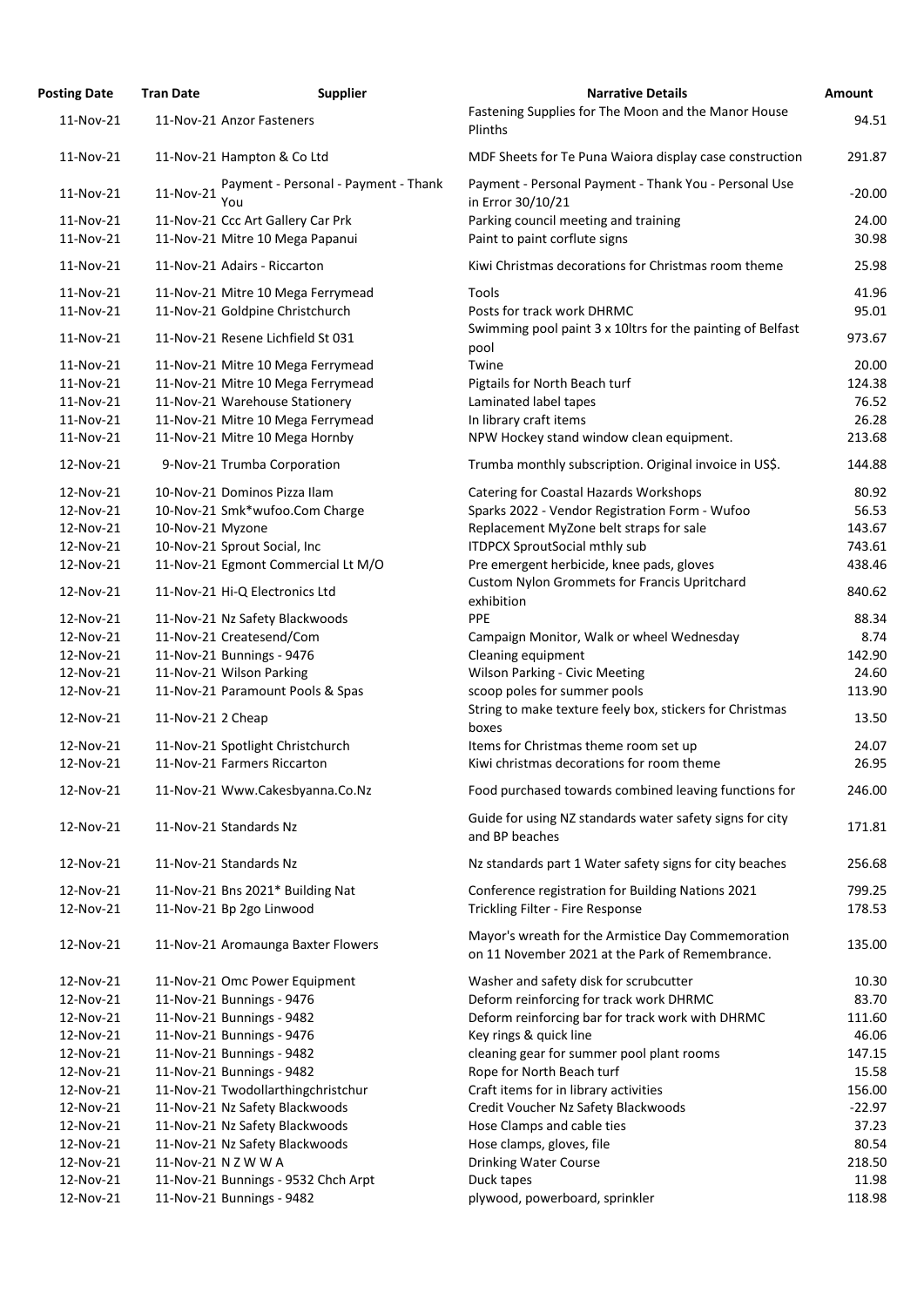| <b>Posting Date</b>    | <b>Tran Date</b>   | <b>Supplier</b>                                           | <b>Narrative Details</b>                                                                                      | Amount           |
|------------------------|--------------------|-----------------------------------------------------------|---------------------------------------------------------------------------------------------------------------|------------------|
| 12-Nov-21              |                    | 12-Nov-21 New World Prestons                              | Goods for re sale in the shop                                                                                 | 31.95            |
| 15-Nov-21              |                    | 11-Nov-21 Articheck.Co.Uk                                 | Articheck condition reporting software                                                                        | 244.98           |
| 15-Nov-21              |                    | 11-Nov-21 Paypal *techexpress                             | ITDO Replacement cable for Logitech hub to speaker M2<br>and M5 mtg rooms                                     | 26.98            |
| 15-Nov-21              |                    | 12-Nov-21 Mitre 10 Mega Ferrymead                         | cable ties and scissors                                                                                       | 27.95            |
| 15-Nov-21              |                    | 13-Nov-21 Tai Tapu Mowers & Hire Lt                       | <b>Compactor - Pavilion Road</b>                                                                              | 160.00           |
| 15-Nov-21              |                    | 13-Nov-21 North Canterbury Stockf                         | Budgies - woodham aviary                                                                                      | 100.00           |
| 15-Nov-21              |                    |                                                           |                                                                                                               | 71.60            |
|                        |                    | 13-Nov-21 Bunnings - 9476                                 | cement for installing bike stands                                                                             |                  |
| 15-Nov-21              | 13-Nov-21 Calendly |                                                           | Calendly subscription                                                                                         | 73.10            |
| 15-Nov-21              |                    | 13-Nov-21 Noel Leeming 3                                  | Headset                                                                                                       | 78.11            |
| 15-Nov-21              |                    | 14-Nov-21 Bunnings Online 2                               | there will be credit for this coming-wrong name on<br>invoice                                                 | 744.00           |
| 15-Nov-21              |                    | 14-Nov-21 Sp * Theplantproject                            | Plants                                                                                                        | 111.98           |
| 15-Nov-21              |                    | 14-Nov-21 Pak N Save Northlands                           | NPW non scourer pads for Hockey stand windows.                                                                | 19.36            |
| 15-Nov-21              |                    | 14-Nov-21 Spotlight Christchurch                          | Merchandising materials                                                                                       | 16.50            |
| 15-Nov-21              |                    | 14-Nov-21 Twodollarthingchristchur                        | Merchandising materials                                                                                       | 24.00            |
| 15-Nov-21              |                    | 14-Nov-21 Harvey Norman Northw                            | Hand held vacumn                                                                                              | 249.00           |
| 15-Nov-21              |                    | 14-Nov-21 Warehouse Stationery                            | Office shredder                                                                                               | 519.00           |
| 15-Nov-21              |                    | 15-Nov-21 Caltex Redwood                                  | milk for coffee                                                                                               | 3.79             |
| 15-Nov-21              |                    | 15-Nov-21 Prebble Seeds Ltd                               | Weed spray                                                                                                    | 49.39            |
| 15-Nov-21              |                    | 15-Nov-21 Gardenmakers Barrys Bay                         | Gravel to fill potholes in camp.                                                                              | 85.00            |
| 15-Nov-21              |                    | 15-Nov-21 The Barkery                                     | Coffee and ANZAC biscuits for the unfurling of the ANZAC<br>fronds / swearing in of new Coastal-Burwood       | 400.00           |
|                        |                    |                                                           |                                                                                                               |                  |
| 15-Nov-21              |                    | 15-Nov-21 Supervalue Sumner                               | Monthly account payment from Supervalue for staff milk<br>Masking tape and roller handles and sleeves for the | 33.44            |
| 15-Nov-21              |                    | 15-Nov-21 Mitre 10 Mega Ferrymead                         | painting of Belfast pool                                                                                      | 322.00           |
| 15-Nov-21              |                    | 15-Nov-21 Goldpine Christchurch                           | Timber<br>For Papanui-Innes Community Board meetings during                                                   | 384.21           |
| 15-Nov-21              |                    | 15-Nov-21 Pak N Save Northlands                           | week of 15-19 November 2021.<br>For Papanui-Innes Community Board meetings during                             | 4.29             |
| 15-Nov-21              |                    | 15-Nov-21 Pak N Save Northlands                           | week of 15-19 November 2021.                                                                                  | 4.29             |
| 15-Nov-21              |                    | 15-Nov-21 Pak N Save Northlands                           | Credit Voucher Pak N Save Northlands - Duplicate charge<br>in error                                           | $-4.29$          |
| 15-Nov-21              |                    | 15-Nov-21 New World Prestons                              | Goods for re sale in the shop                                                                                 | 21.30            |
| 15-Nov-21              |                    | 15-Nov-21 Massey University                               | Library book                                                                                                  | 70.00            |
| 16-Nov-21              |                    | 15-Nov-21 Bunnings - 9482                                 | seeds herbs batteries rope lights                                                                             | 458.40           |
| 16-Nov-21              |                    | 15-Nov-21 Countdown                                       | Milk for Ranger Tea Room                                                                                      | 7.40             |
| 16-Nov-21              |                    | 15-Nov-21 Nz Safety Blackwoods                            | safety gear for BG operations team                                                                            | 372.18           |
| 16-Nov-21              |                    | 15-Nov-21 Gardenmakers                                    | Fertiliser for jellie                                                                                         | 74.00            |
| 16-Nov-21              |                    | 15-Nov-21 Createsend/Com                                  | Campaign monitor - Water Reform                                                                               | 24.99            |
| 16-Nov-21              |                    | 15-Nov-21 Bunnings - 9476                                 | hardware supplies                                                                                             | 79.20            |
| 16-Nov-21              |                    | 15-Nov-21 Bunnings - 9482                                 | Pebbles purchased to be used in jars for cost effective<br>paper weights for outdoors                         | 3.50             |
| 16-Nov-21              |                    | 15-Nov-21 Computaleta Services                            | Laminate plastic cover for notified consent signage                                                           | 583.04           |
| 16-Nov-21              |                    | 15-Nov-21 Spotlight Christchurch                          | Red felt to make kiwi themed decorations                                                                      | 4.88             |
|                        |                    |                                                           |                                                                                                               |                  |
| 16-Nov-21<br>16-Nov-21 |                    | 15-Nov-21 Bunnings - 9476<br>15-Nov-21 Mitre 10 Beckenham | Gloves and safety glasses for Volunteer planting<br>Bug bombs for treatment of Kapuatohe museum and           | 266.62<br>109.90 |
| 16-Nov-21              |                    | 15-Nov-21 Stihl Shop Fosters                              | furniture in storage<br>Trickling Filter - Fire Response                                                      | 34.79            |
| 16-Nov-21              |                    | 15-Nov-21 New World St Martins                            | Hand Sanitizer for "go bags"                                                                                  | 16.96            |
| 16-Nov-21              | 15-Nov-21 Myzone   |                                                           | MyZone belts for sale.                                                                                        | 649.49           |
| 16-Nov-21              |                    | 15-Nov-21 Bell, Lamb & Trotter                            | Five condolence books for the passing of Royal                                                                | 351.90           |
| 16-Nov-21              |                    |                                                           | personages.                                                                                                   |                  |
|                        |                    | 15-Nov-21 New World Rolleston                             | Kitchen supplies                                                                                              | 36.99            |
| 16-Nov-21              |                    | 15-Nov-21 Bunnings - 9482                                 | Rivets                                                                                                        | 6.85             |
| 16-Nov-21              |                    | 15-Nov-21 Bunnings - 9482                                 | Weed killer & pail                                                                                            | 67.88            |
| 16-Nov-21              |                    | 15-Nov-21 Musgrove Ltd                                    | Security mesh door for container.                                                                             | 145.00           |
| 16-Nov-21              |                    | 15-Nov-21 Freshchoice Parkland                            | Milk for staffroom                                                                                            | 6.41             |
| 16-Nov-21              |                    | 15-Nov-21 Sp * Guestgear                                  | Hepa Filters for hand dryers                                                                                  | 388.82           |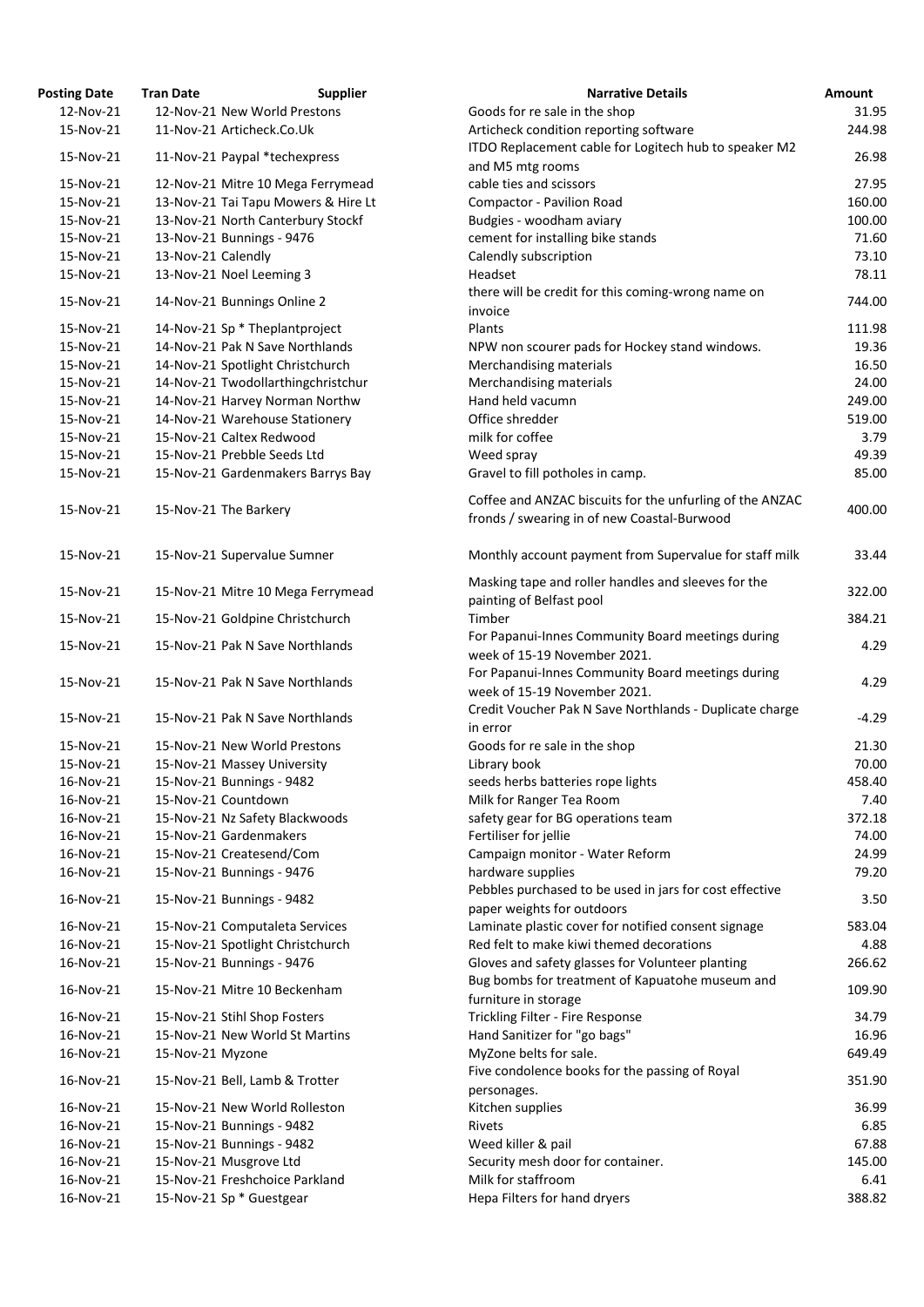| <b>Posting Date</b>    | <b>Tran Date</b>    | <b>Supplier</b>                                                 | <b>Narrative Details</b>                                                              | Amount   |
|------------------------|---------------------|-----------------------------------------------------------------|---------------------------------------------------------------------------------------|----------|
| 16-Nov-21              |                     | 15-Nov-21 Nz Safety Blackwoods                                  | ranger spraying gear for park pest plant work                                         | 283.72   |
| 16-Nov-21              |                     | 15-Nov-21 The Frontrunner Bushin                                | Shoes                                                                                 | 180.00   |
| 16-Nov-21              |                     | 15-Nov-21 Bunnings - 9532 Chch Arpt                             | pad lock for Waltham pool                                                             | 43.00    |
| 16-Nov-21              |                     | 15-Nov-21 Bp 2go Linwood                                        | <b>CHORUS</b> box                                                                     | 311.90   |
| 16-Nov-21              |                     | 16-Nov-21 Mister Minit Eastgate                                 | Gen Set Keys                                                                          | 26.80    |
| 16-Nov-21              |                     | 16-Nov-21 Noble-Adams Machinery                                 | Equipment for pest control work J4N                                                   | 65.14    |
| 16-Nov-21              |                     | 16-Nov-21 Mitre 10 Mega Hornby                                  | Equipment for pest control J4N                                                        | 193.79   |
| 16-Nov-21              |                     | 16-Nov-21 Farmlands Hornby                                      | PPE J4N Staff                                                                         | 312.45   |
| 16-Nov-21              |                     | 16-Nov-21 Reference Publishing                                  | nursery register                                                                      | 71.30    |
|                        |                     |                                                                 | Strike Wipes and Masks (Needed for teaching on the day                                |          |
| 16-Nov-21              |                     | 16-Nov-21 Countdown                                             | and order had not yet arrived)                                                        | 15.70    |
|                        |                     |                                                                 | MDF for the creation of the Esports Keyboards from Sport                              |          |
| 16-Nov-21              |                     | 16-Nov-21 Cebelio Holdings Limite                               | Canterbury. This to keep their equipment in *                                         | 54.35    |
| 16-Nov-21              |                     | 16-Nov-21 Mitre 10 Beckenham                                    | <b>Brake fluid for Events Trailer</b>                                                 | 9.98     |
| 16-Nov-21              |                     | 16-Nov-21 Placemakers Riccarton                                 | Things for Oval House. Dave B.                                                        | 294.40   |
|                        |                     |                                                                 |                                                                                       |          |
| 16-Nov-21              |                     | 16-Nov-21 Peninsula Trading Post                                | wire brush & rust converter to prep objects for exhibition                            | 33.98    |
| 16-Nov-21              |                     | 16-Nov-21 Hunting And Fishing Nc                                | suitable wind/rain jacket (8 month contract)                                          | 139.99   |
| 16-Nov-21              |                     | 16-Nov-21 Mitre 10 Beckenham                                    | storage bracket for cabinet - to make lockable x2 + x4                                | 273.37   |
|                        |                     |                                                                 | grubbers for nassella and other weed work                                             |          |
| 16-Nov-21              |                     | 16-Nov-21 Little River Cafe & Sto                               | Milk Little River staffroom                                                           | 3.50     |
| 16-Nov-21              |                     | 16-Nov-21 Cactus Outdoor Limited                                | JFN shorts                                                                            | 388.70   |
| 16-Nov-21              |                     | 16-Nov-21 Christchurch City Cncl                                | Parking coupon book for staff use                                                     | 45.00    |
| 16-Nov-21              |                     | 16-Nov-21 Acorn Models                                          | Brass for display mount making                                                        | 48.00    |
| 16-Nov-21              |                     | 16-Nov-21 Briscoes Papanui                                      | Wall clock for Halswell pool staff room.                                              | 59.99    |
| 16-Nov-21              |                     | 16-Nov-21 The Warehouse 123                                     | reusable bags for putting graffiti wipes in for volunteers                            | 11.00    |
| 16-Nov-21              |                     | 16-Nov-21 Southern Woods Nursery                                | NPW trees for Tennis project.                                                         | 281.25   |
| 17-Nov-21              |                     | 14-Nov-21 Paypal *redcliffepr                                   | Library book                                                                          | 109.96   |
| 17-Nov-21              |                     | 15-Nov-21 Apple New Zealand                                     | Belkin and Apple adapters for Use in TSB space (TU:<br>Yangyang)                      | 179.95   |
| 17-Nov-21              | 16-Nov-21 Site Safe |                                                                 | <b>Site Safe Training</b>                                                             | 161.00   |
| 17-Nov-21              |                     | 16-Nov-21 Spotlight Christchurch                                | Threads for Te Puna sewing supports for exhibition                                    | 27.21    |
| 17-Nov-21              |                     | 16-Nov-21 Ross Galt Lock & Key                                  | Keys key ring for parks master                                                        | 26.50    |
| 17-Nov-21              |                     | 16-Nov-21 Challenge Halswell                                    | WOF for scissor lift trailer                                                          | 40.00    |
| 17-Nov-21              |                     | 16-Nov-21 Gardenmakers                                          | Fert soil for jellie                                                                  | 48.00    |
| 17-Nov-21              |                     | 16-Nov-21 Nz Safety Blackwoods                                  | Work shorts                                                                           | 51.63    |
| 17-Nov-21              |                     | 16-Nov-21 Ecodrop Parkhouse                                     | Deans weed                                                                            | 73.66    |
| 17-Nov-21              |                     | 16-Nov-21 Bunnings - 9476                                       | Paint equipment for Belfast Pool                                                      | 27.88    |
|                        |                     |                                                                 | Banks Peninsula Zone Meeting - 16 November 2021                                       |          |
| 17-Nov-21              |                     | 16-Nov-21 French Bakery Limited                                 | Catering                                                                              | 6.00     |
| 17-Nov-21              |                     | 16-Nov-21 Wilson Parking                                        | Parking for meeting in civic                                                          | 12.60    |
| 17-Nov-21              |                     | 16-Nov-21 Vtnz Sockburn                                         | Warrant of fitness for events trailer                                                 | 51.00    |
| 17-Nov-21              |                     | 16-Nov-21 Bunnings - 9482                                       | Credit Voucher Bunnings - 9482                                                        | $-19.95$ |
| 17-Nov-21              | 16-Nov-21 Repco     |                                                                 | USB charger                                                                           | 32.99    |
| 17-Nov-21              |                     | 16-Nov-21 Bunnings - 9482                                       | timber screws                                                                         | 39.90    |
| 17-Nov-21              |                     | 16-Nov-21 Nz Safety Blackwoods                                  | PPE gear                                                                              | 439.29   |
| 17-Nov-21              |                     | 16-Nov-21 Pb Tech Online 09 5269200                             | Calculator                                                                            | 156.39   |
| 17-Nov-21              |                     | 16-Nov-21 George Henry & Co Ltd                                 | drill and socket for workshop support                                                 | 89.99    |
| 17-Nov-21              |                     | 16-Nov-21 Outsider Mountain Sprt                                | suitable boots for hill country work (8 month contract)                               | 396.75   |
| 17-Nov-21              |                     | 16-Nov-21 99 Bikes Homebase                                     | <b>Bike parts</b>                                                                     | 181.02   |
| 17-Nov-21              |                     | 16-Nov-21 Clothing Direct                                       | JFN shirts for wader use                                                              | 60.72    |
| 17-Nov-21              |                     | 16-Nov-21 Nz Safety Blackwoods                                  | JFN Respirator and gloves                                                             | 100.80   |
| 17-Nov-21              |                     | 16-Nov-21 Ballingers Hunting & Fish                             | JFN waders                                                                            | 249.99   |
| 17-Nov-21              |                     | 16-Nov-21 Outsider Mountain Sprt                                | JFN boots                                                                             | 396.75   |
| 17-Nov-21              |                     | 16-Nov-21 Kmart Online                                          | Towels for re-sale at Pioneer                                                         | 160.00   |
| 17-Nov-21              |                     | 16-Nov-21 Mitre 10 Mega Ferrymead                               | Mop heads & speed square metric                                                       | 47.72    |
|                        |                     |                                                                 |                                                                                       | 30.60    |
| 17-Nov-21<br>17-Nov-21 |                     | 16-Nov-21 Paramount Pools & Spas<br>16-Nov-21 Kmart - Riccarton | Chemicals for Paint recycling<br>Wine Glasses & Compost Bin for kitchen, use in rooms | 16.00    |
|                        |                     |                                                                 |                                                                                       |          |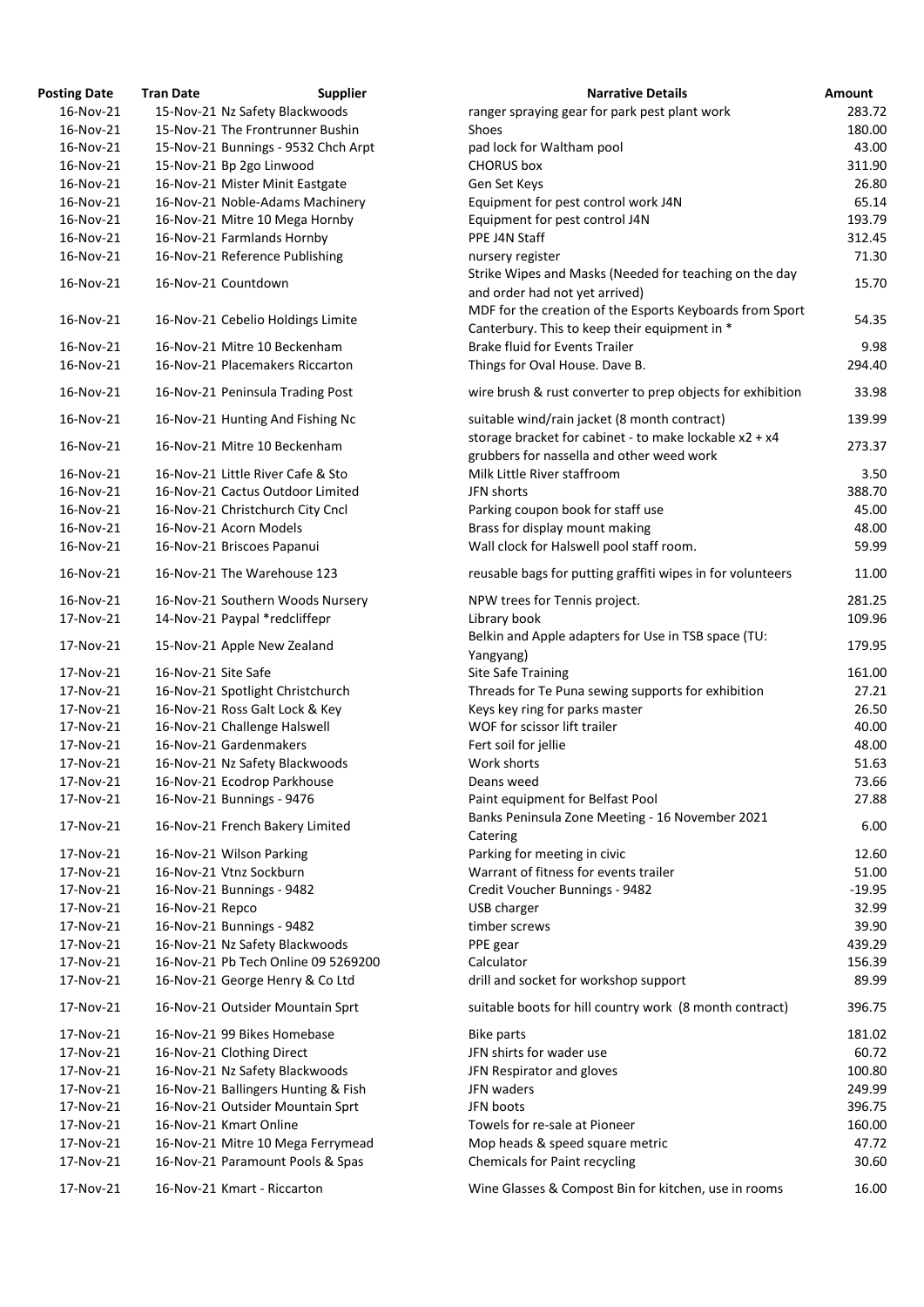| <b>Posting Date</b> | <b>Tran Date</b>         | <b>Supplier</b>                     | <b>Narrative Details</b>                                                |
|---------------------|--------------------------|-------------------------------------|-------------------------------------------------------------------------|
| 17-Nov-21           |                          | 16-Nov-21 Bunnings - 9532 Chch Arpt | Deck stain, augers, coach screws                                        |
| 17-Nov-21           |                          | 16-Nov-21 Richard Suckling          | Richard Suckling - Vision Test                                          |
| 17-Nov-21           |                          | 17-Nov-21 Texture Plants Lt         | Plants for jellie park                                                  |
| 17-Nov-21           |                          | 17-Nov-21 Ccc Art Gallery Car Prk   | <b>Offsite Parking</b>                                                  |
| 17-Nov-21           |                          | 17-Nov-21 Mitre 10 Mega Ferrymead   | Community Picnic Set for events                                         |
| 17-Nov-21           |                          | 17-Nov-21 Mitre 10 Mega Ferrymead   | Community Picnic Set for events                                         |
| 17-Nov-21           |                          | 17-Nov-21 Mitre 10 Beckenham        | Sack Barrow for Distribution Centre, moving of box loa                  |
|                     |                          |                                     | of Council print etc                                                    |
| 17-Nov-21           |                          | 17-Nov-21 Mitre 10 Beckenham        | Sand for beach party programme                                          |
| 17-Nov-21           |                          | 17-Nov-21 The Kitchen Cafe          | Farewell                                                                |
| 17-Nov-21           |                          | 17-Nov-21 Leedsafe Limited          | PPE Staff - Akaroa                                                      |
| 17-Nov-21           |                          | 17-Nov-21 Mitre 10 Mega Ferrymead   | safety vest - micro lab                                                 |
| 17-Nov-21           |                          | 17-Nov-21 Mitre 10 Mega Papanui     | JFN drill bits                                                          |
| 17-Nov-21           |                          | 17-Nov-21 Mitre 10 Beckenham        | <b>Engine Oil and Screws</b>                                            |
| 17-Nov-21           |                          | 17-Nov-21 Mitre 10 Beckenham        | Leaf rake and large garden sack                                         |
| 18-Nov-21           |                          | 16-Nov-21 Paypal *josiejoans Jos    | Goods for resale                                                        |
| 18-Nov-21           | 16-Nov-21 Nz Marketing   |                                     | <b>Credit Voucher Nz Marketing</b>                                      |
| 18-Nov-21           |                          | 16-Nov-21 Axure Software            | <b>ITDPBSCX Axure mthly sub</b>                                         |
| 18-Nov-21           | 16-Nov-21 Swiftype.Com   |                                     | ITDPBSCX swiftype mthly sub                                             |
| 18-Nov-21           |                          | 16-Nov-21 Zoom.Us 888-799-9666      | ITDODWI Zoom mthly sub                                                  |
| 18-Nov-21           | 16-Nov-21 Dri*gallup     |                                     | Dri*gallup-Strengthfinder                                               |
| 18-Nov-21           |                          | 17-Nov-21 New World Bishopdale      | Milk for Ranger Tea Room                                                |
| 18-Nov-21           |                          | 17-Nov-21 Bunnings - 9476           | Hose for hosing and furniture oil for oiling furniture                  |
| 18-Nov-21           | 17-Nov-21 Laerdalmedical |                                     | Pocket face masks                                                       |
| 18-Nov-21           | 17-Nov-21 Wilson Parking |                                     | <b>Wilson Parking - Civic Meeting</b>                                   |
| 18-Nov-21           |                          | 17-Nov-21 Asmuss Plastic Systems    | plumbing for chlorine tanks at belfast                                  |
| 18-Nov-21           |                          | 17-Nov-21 Nz Safety Blackwoods      | ppe                                                                     |
| 18-Nov-21           |                          | 17-Nov-21 Bunnings - 9476           | Spray paint for programming                                             |
| 18-Nov-21           |                          | 17-Nov-21 Nzrc Online Shop          | Red cross re-validation course                                          |
| 18-Nov-21           |                          | 17-Nov-21 Stihl Shop Fosters        | chainsaw chain                                                          |
| 18-Nov-21           |                          | 17-Nov-21 Nz Safety Blackwoods      | respirators and gloves                                                  |
| 18-Nov-21           |                          | 17-Nov-21 Westfield Gift Voucher    | Recognition vouchers for programme volunteers                           |
| 18-Nov-21           |                          | 17-Nov-21 Nz Safety Blackwoods      | Boots for Courtney Reid                                                 |
| 18-Nov-21           | 17-Nov-21 Wilson Parking |                                     | parking for Te Oka Reserve grazing meeting                              |
| 18-Nov-21           |                          | 17-Nov-21 The Warehouse Online      | towels & arm bands for re-sale                                          |
| 18-Nov-21           |                          | 17-Nov-21 Bunnings - 9476           | JFN storage crate                                                       |
| 18-Nov-21           |                          | 17-Nov-21 Bp Connect Hoon Hay       | Fuel for mover/ blower                                                  |
| 18-Nov-21           |                          | 17-Nov-21 Nz Safety Blackwoods      | Hose clamps and saw for poolside pipes to hold crutch                   |
| 18-Nov-21           |                          | 17-Nov-21 Ross Galt Lock Alarm      | Repair Locks between Main pool/ Foyer and teach poor                    |
| 18-Nov-21           |                          | 17-Nov-21 The Service Company Ltd C | 4 stroke Leaf Blower/ Vac                                               |
| 18-Nov-21           |                          | 18-Nov-21 New World Durham Street   | <b>Catering for Coastal Hazards Workshops</b>                           |
| 18-Nov-21           |                          | 18-Nov-21 Mitre 10 Mega Ferrymead   | Misc items for te pou Toetoe                                            |
| 18-Nov-21           |                          | 18-Nov-21 Pak N Save Wainoni        | Swim Nappies for resale at TPTL                                         |
| 18-Nov-21           |                          | 18-Nov-21 Spotlight Christchurch    | Christmas baubles for room theme, snow globe room<br>theme              |
| 18-Nov-21           |                          | 18-Nov-21 Spotlight Christchurch    | White felt for christmas room setting                                   |
| 18-Nov-21           |                          | 18-Nov-21 Mrc Global (NZ) Ltd       | In House Maintenance - WO                                               |
| 18-Nov-21           |                          | 18-Nov-21 Mitre 10 Mega Ferrymead   | <b>Trickling Filter Fire Response</b>                                   |
| 18-Nov-21           |                          | 18-Nov-21 St Martins Garage         | D chain for trailer                                                     |
| 18-Nov-21           |                          | 18-Nov-21 Placemakers Chch South    | asphalt mix for installing bollards                                     |
| 18-Nov-21           |                          | 18-Nov-21 Mitre 10 Mega Ferrymead   | <b>Irrigation fittings North Beach</b>                                  |
| 18-Nov-21           |                          | 18-Nov-21 Papanui Service Centre    | Parking coupons for Papanui-Innes Community<br>Governance Team members. |
| 19-Nov-21           | 17-Nov-21 Owpsacstate    |                                     | California State University Training Chris                              |
| 19-Nov-21           |                          | 17-Nov-21 Officemax Boiseinternet   | Calculator                                                              |
| 19-Nov-21           |                          | 17-Nov-21 Paypal *goformz Inc       | <b>ITDPBSPathway GoFormz Health Licensing</b>                           |
| 19-Nov-21           | 17-Nov-21 Pix4d Sa       |                                     | ITDOEU Pix4d pt cloud INTS Survey team                                  |
| 19-Nov-21           |                          | 18-Nov-21 Mbie Min Business Inn     | <b>PPST</b>                                                             |
| 19-Nov-21           |                          | 18-Nov-21 Mbie Min Business Inn     | <b>PPSR</b>                                                             |

| ting Date | Tran Date            | <b>Supplier</b>                     | <b>Narrative Details</b>                                                                    | Amount    |
|-----------|----------------------|-------------------------------------|---------------------------------------------------------------------------------------------|-----------|
| 17-Nov-21 |                      | 16-Nov-21 Bunnings - 9532 Chch Arpt | Deck stain, augers, coach screws                                                            | 158.53    |
| 17-Nov-21 |                      | 16-Nov-21 Richard Suckling          | Richard Suckling - Vision Test                                                              | 51.75     |
| 17-Nov-21 |                      | 17-Nov-21 Texture Plants Lt         | Plants for jellie park                                                                      | 259.07    |
| 17-Nov-21 |                      | 17-Nov-21 Ccc Art Gallery Car Prk   | <b>Offsite Parking</b>                                                                      | 14.00     |
| 17-Nov-21 |                      | 17-Nov-21 Mitre 10 Mega Ferrymead   | Community Picnic Set for events                                                             | 19.92     |
| 17-Nov-21 |                      | 17-Nov-21 Mitre 10 Mega Ferrymead   | Community Picnic Set for events<br>Sack Barrow for Distribution Centre, moving of box loads | 29.88     |
| 17-Nov-21 |                      | 17-Nov-21 Mitre 10 Beckenham        | of Council print etc                                                                        | 39.98     |
| 17-Nov-21 |                      | 17-Nov-21 Mitre 10 Beckenham        | Sand for beach party programme                                                              | 24.96     |
| 17-Nov-21 |                      | 17-Nov-21 The Kitchen Cafe          | Farewell                                                                                    | 80.00     |
| 17-Nov-21 |                      | 17-Nov-21 Leedsafe Limited          | PPE Staff - Akaroa                                                                          | 554.93    |
| 17-Nov-21 |                      | 17-Nov-21 Mitre 10 Mega Ferrymead   | safety vest - micro lab                                                                     | 55.87     |
| 17-Nov-21 |                      | 17-Nov-21 Mitre 10 Mega Papanui     | JFN drill bits                                                                              | 109.30    |
| 17-Nov-21 |                      | 17-Nov-21 Mitre 10 Beckenham        | <b>Engine Oil and Screws</b>                                                                | 17.30     |
| 17-Nov-21 |                      | 17-Nov-21 Mitre 10 Beckenham        | Leaf rake and large garden sack                                                             | 40.96     |
| 18-Nov-21 |                      | 16-Nov-21 Paypal *josiejoans Jos    | Goods for resale                                                                            | 288.10    |
| 18-Nov-21 |                      | 16-Nov-21 Nz Marketing              | <b>Credit Voucher Nz Marketing</b>                                                          | $-517.50$ |
| 18-Nov-21 |                      | 16-Nov-21 Axure Software            | <b>ITDPBSCX Axure mthly sub</b>                                                             | 143.50    |
| 18-Nov-21 |                      | 16-Nov-21 Swiftype.Com              | ITDPBSCX swiftype mthly sub                                                                 | 408.53    |
| 18-Nov-21 |                      | 16-Nov-21 Zoom.Us 888-799-9666      | ITDODWI Zoom mthly sub                                                                      | 485.43    |
| 18-Nov-21 | 16-Nov-21 Dri*gallup |                                     | Dri*gallup-Strengthfinder                                                                   | 92.00     |
| 18-Nov-21 |                      | 17-Nov-21 New World Bishopdale      | Milk for Ranger Tea Room                                                                    | 3.69      |
| 18-Nov-21 |                      | 17-Nov-21 Bunnings - 9476           | Hose for hosing and furniture oil for oiling furniture                                      | 253.28    |
| 18-Nov-21 |                      | 17-Nov-21 Laerdalmedical            | Pocket face masks                                                                           | 239.89    |
| 18-Nov-21 |                      | 17-Nov-21 Wilson Parking            | <b>Wilson Parking - Civic Meeting</b>                                                       | 6.60      |
| 18-Nov-21 |                      | 17-Nov-21 Asmuss Plastic Systems    | plumbing for chlorine tanks at belfast                                                      | 295.07    |
| 18-Nov-21 |                      | 17-Nov-21 Nz Safety Blackwoods      | ppe                                                                                         | 436.07    |
| 18-Nov-21 |                      | 17-Nov-21 Bunnings - 9476           | Spray paint for programming                                                                 | 10.95     |
| 18-Nov-21 |                      | 17-Nov-21 Nzrc Online Shop          | Red cross re-validation course                                                              | 140.00    |
| 18-Nov-21 |                      | 17-Nov-21 Stihl Shop Fosters        | chainsaw chain                                                                              | 89.01     |
| 18-Nov-21 |                      | 17-Nov-21 Nz Safety Blackwoods      | respirators and gloves                                                                      | 492.27    |
| 18-Nov-21 |                      | 17-Nov-21 Westfield Gift Voucher    | Recognition vouchers for programme volunteers                                               | 100.00    |
| 18-Nov-21 |                      | 17-Nov-21 Nz Safety Blackwoods      | <b>Boots for Courtney Reid</b>                                                              | 206.88    |
| 18-Nov-21 |                      | 17-Nov-21 Wilson Parking            | parking for Te Oka Reserve grazing meeting                                                  | 8.60      |
| 18-Nov-21 |                      | 17-Nov-21 The Warehouse Online      | towels & arm bands for re-sale                                                              | 235.00    |
| 18-Nov-21 |                      | 17-Nov-21 Bunnings - 9476           | JFN storage crate                                                                           | 29.98     |
| 18-Nov-21 |                      | 17-Nov-21 Bp Connect Hoon Hay       | Fuel for mover/ blower                                                                      | 30.53     |
| 18-Nov-21 |                      | 17-Nov-21 Nz Safety Blackwoods      | Hose clamps and saw for poolside pipes to hold crutches                                     | 36.96     |
| 18-Nov-21 |                      | 17-Nov-21 Ross Galt Lock Alarm      | Repair Locks between Main pool/ Foyer and teach pool                                        | 364.50    |
| 18-Nov-21 |                      | 17-Nov-21 The Service Company Ltd C | 4 stroke Leaf Blower/ Vac                                                                   | 414.00    |
| 18-Nov-21 |                      | 18-Nov-21 New World Durham Street   | <b>Catering for Coastal Hazards Workshops</b>                                               | 178.75    |
| 18-Nov-21 |                      | 18-Nov-21 Mitre 10 Mega Ferrymead   | Misc items for te pou Toetoe                                                                | 129.78    |
| 18-Nov-21 |                      | 18-Nov-21 Pak N Save Wainoni        | Swim Nappies for resale at TPTL                                                             | 98.80     |
| 18-Nov-21 |                      | 18-Nov-21 Spotlight Christchurch    | Christmas baubles for room theme, snow globe room<br>theme                                  | 31.50     |
| 18-Nov-21 |                      | 18-Nov-21 Spotlight Christchurch    | White felt for christmas room setting                                                       | 36.48     |
| 18-Nov-21 |                      | 18-Nov-21 Mrc Global (NZ) Ltd       | In House Maintenance - WO                                                                   | 69.24     |
| 18-Nov-21 |                      | 18-Nov-21 Mitre 10 Mega Ferrymead   | <b>Trickling Filter Fire Response</b>                                                       | 63.92     |
| 18-Nov-21 |                      | 18-Nov-21 St Martins Garage         | D chain for trailer                                                                         | 11.99     |
| 18-Nov-21 |                      | 18-Nov-21 Placemakers Chch South    | asphalt mix for installing bollards                                                         | 75.96     |
| 18-Nov-21 |                      | 18-Nov-21 Mitre 10 Mega Ferrymead   | <b>Irrigation fittings North Beach</b>                                                      | 80.30     |
| 18-Nov-21 |                      | 18-Nov-21 Papanui Service Centre    | Parking coupons for Papanui-Innes Community                                                 | 180.00    |
|           |                      |                                     | Governance Team members.                                                                    |           |
| 19-Nov-21 |                      | 17-Nov-21 Owpsacstate               | California State University Training Chris                                                  | 294.32    |
| 19-Nov-21 |                      | 17-Nov-21 Officemax Boiseinternet   | Calculator                                                                                  | 56.66     |
| 19-Nov-21 |                      | 17-Nov-21 Paypal *goformz Inc       | <b>ITDPBSPathway GoFormz Health Licensing</b>                                               | 219.41    |
| 19-Nov-21 | 17-Nov-21 Pix4d Sa   |                                     | ITDOEU Pix4d pt cloud INTS Survey team                                                      | 5113.96   |
| 19-Nov-21 |                      | 18-Nov-21 Mbie Min Business Inn     | <b>PPST</b>                                                                                 | 2.30      |
| 19-Nov-21 |                      | 18-Nov-21 Mbie Min Business Inn     | <b>PPSR</b>                                                                                 | 2.30      |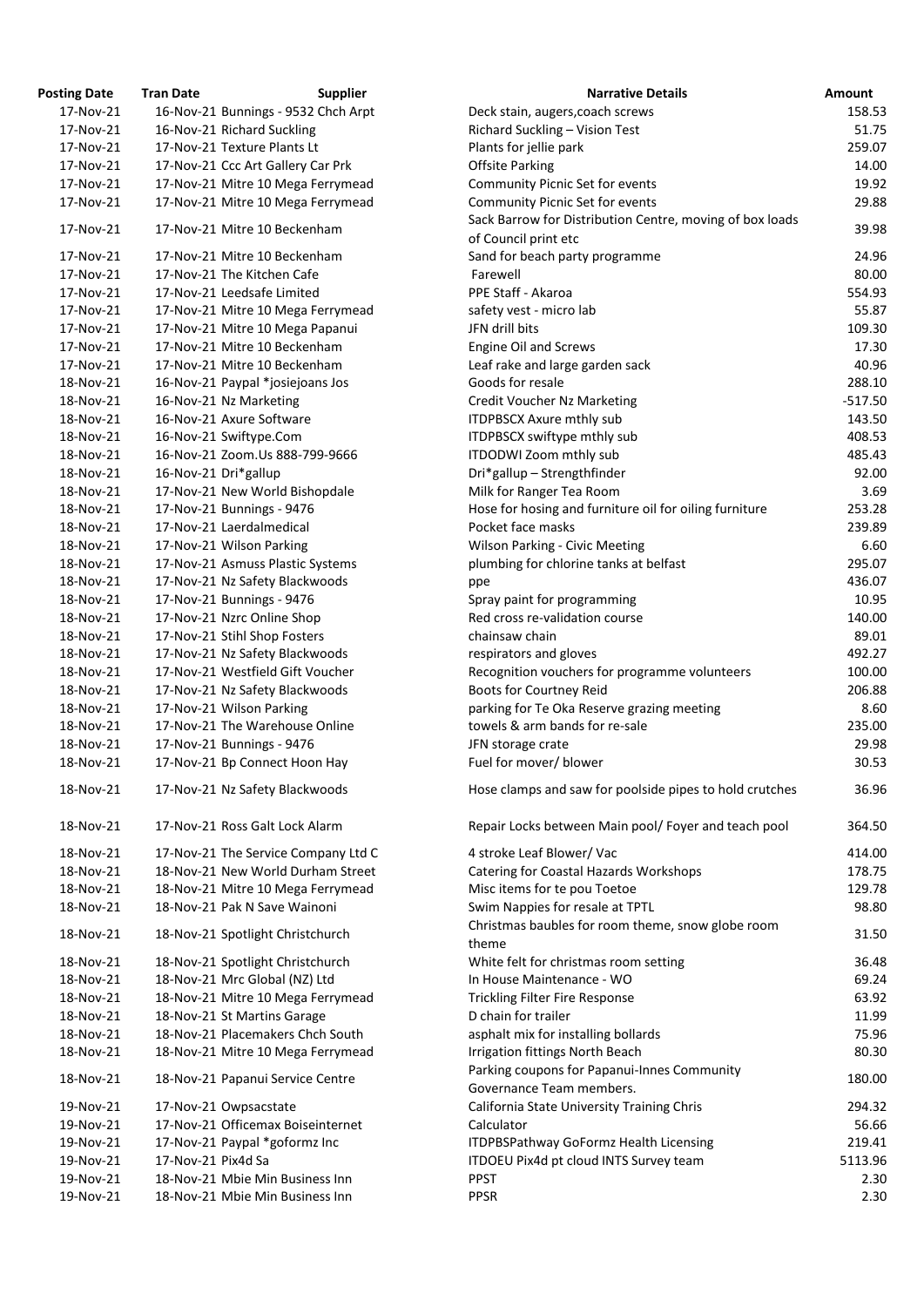| osting Date | <b>Tran Date</b>    | <b>Supplier</b>                     | <b>Narrative Details</b>                                              |
|-------------|---------------------|-------------------------------------|-----------------------------------------------------------------------|
| 19-Nov-21   |                     | 18-Nov-21 Mbie Min Business Inn     | <b>PPSR</b>                                                           |
| 19-Nov-21   | 18-Nov-21 Repco     |                                     | Wiper blades for Ranger Vehicle                                       |
| 19-Nov-21   | 18-Nov-21 Repco     |                                     | Credit Voucher Repco                                                  |
| 19-Nov-21   |                     | 18-Nov-21 Stager Sport              | PPE for J4N                                                           |
| 19-Nov-21   |                     | 18-Nov-21 Nz Rental Car Hire        | Rental car hire for Residents Survey - 28 days                        |
| 19-Nov-21   |                     | 18-Nov-21 Nz Rental Car Hire        | Rental car hire for Residents Survey - 28 days                        |
| 19-Nov-21   | 18-Nov-21 Macpac    |                                     | Gaiters for mowing lawns                                              |
| 19-Nov-21   |                     | 18-Nov-21 Bunnings - 9476           | Fence roll for fencing and sprinkler bits                             |
| 19-Nov-21   |                     | 18-Nov-21 The Warehouse 122         | Balls for the public to use                                           |
| 19-Nov-21   |                     | 18-Nov-21 Engineering New Zealand   | Engineering NZ Emerging Professional Membership                       |
|             |                     |                                     | (1025975) (01/10/2021 - 30/0 *                                        |
| 19-Nov-21   |                     | 18-Nov-21 Engineering New Zealand   | Engineering NZ Chartered Membership (67790)                           |
|             |                     |                                     | $(01/10/2021 - 30/09/2022)$                                           |
| 19-Nov-21   |                     | 18-Nov-21 Wilson Parking            | Parking fees for meeting attendance.                                  |
| 19-Nov-21   |                     | 18-Nov-21 Nz Safety Blackwoods      | 10x Cones and 8x Tiger Tails                                          |
| 19-Nov-21   |                     | 18-Nov-21 Order Of St John          | First aid supplies                                                    |
| 19-Nov-21   |                     | 18-Nov-21 Vma.Org.Au                | VMA Fee                                                               |
| 19-Nov-21   |                     | 18-Nov-21 Wilson Parking            | Parking for meeting at Turanga                                        |
| 19-Nov-21   |                     | 18-Nov-21 Avonside Wainoni Vet      | Yearly booster shot for education dog Maggie                          |
| 19-Nov-21   |                     | 18-Nov-21 Nz Safety Blackwoods      | Replacement safety footwear                                           |
| 19-Nov-21   |                     | 18-Nov-21 Marine Mail Agencies      | Boat seat brackets                                                    |
| 19-Nov-21   |                     | 18-Nov-21 Oderings Nurseries        | Trillium rivale x 15 for alpine collection                            |
| 19-Nov-21   |                     | 18-Nov-21 J A Russell - Belfast     | Electrical tag testing stickers                                       |
| 19-Nov-21   |                     | 18-Nov-21 Metrolink Trading Ltd     | REQUEST 509961 - Ergonomic Mouse                                      |
| 19-Nov-21   |                     | 18-Nov-21 Pb Tech Online 09 5269200 | Replacement lighting cables and wall plug charger                     |
| 19-Nov-21   |                     | 18-Nov-21 Bp 2go Linwood            | <b>CHORUS</b> box                                                     |
| 19-Nov-21   |                     | 18-Nov-21 Bp 2go Linwood            | <b>CHROUS box</b>                                                     |
| 19-Nov-21   |                     | 18-Nov-21 Bp 2go Linwood            | Payment for CHORUS box                                                |
| 19-Nov-21   |                     | 18-Nov-21 Musgrove Ltd              | totara timber for sign                                                |
| 19-Nov-21   |                     | 18-Nov-21 George Henry & Co Ltd     | Deep socket, bench grinder                                            |
| 19-Nov-21   | 18-Nov-21 Perennial |                                     | Hagley Oval Plifixs for vendors.                                      |
| 19-Nov-21   |                     | 19-Nov-21 Jaycar Pty Ltd            | Trickling Filter Fire Response - Camera System                        |
| 19-Nov-21   |                     | 19-Nov-21 Herba Gourmet             | <b>Catering for Coastal Hazards Workshops</b>                         |
| 19-Nov-21   | 19-Nov-21 Miro      |                                     | Farewell breakfast as per Council's Exit Policy                       |
| 19-Nov-21   | 19-Nov-21 Cep       |                                     | Surcharge for Credit card payments                                    |
| 19-Nov-21   |                     | 19-Nov-21 Mitre 10 Mega Hornby      | Cement bag for post. Weed eater line and earplugs for                 |
|             |                     |                                     | Duvauchelle Holiday Park.                                             |
| 19-Nov-21   |                     | 19-Nov-21 Mitre 10 Mega Hornby      | Materials to complete work at Okains Bay Holiday Park                 |
| 19-Nov-21   |                     | 19-Nov-21 Warehouse Stationery      | Science Project Board                                                 |
| 19-Nov-21   |                     | 19-Nov-21 Countdown                 | Residential red zone event                                            |
| 19-Nov-21   |                     | 19-Nov-21 Mobil Aranui              | <b>Fuel Polaris</b>                                                   |
| 19-Nov-21   |                     | 19-Nov-21 Mobil Aranui              | <b>Fuel Polaris</b>                                                   |
| 19-Nov-21   |                     | 19-Nov-21 Pgg Wrightson Chch        | ranger uniform                                                        |
| 19-Nov-21   |                     | 19-Nov-21 Mitre 10 Mega Papanui     | Battery drill                                                         |
| 19-Nov-21   |                     | 19-Nov-21 Arnold Products Ltd       | Tea, coffee, milk an hot choc for accommodation                       |
| 19-Nov-21   |                     | 19-Nov-21 Beckenham Service Ctr     | Beckenham Service Ctr - Parking coupons for Commun<br>Governance Team |
| 22-Nov-21   |                     | 18-Nov-21 Createsend/Com            | Campaign Monitor - Banks Peninsula Newsletter                         |
| 22-Nov-21   | 18-Nov-21 Calendly  |                                     | Monthly Calendly subscription fee                                     |
| 22-Nov-21   | 18-Nov-21 Calendly  |                                     | Monthly Calendly subscription fee                                     |
| 22-Nov-21   | 18-Nov-21 Calendly  |                                     | Monthly Calendly subscription fee                                     |
| 22-Nov-21   | 18-Nov-21 Calendly  |                                     | Monthly Calendly subscription fee                                     |
| 22-Nov-21   |                     | 18-Nov-21 Officemax Boiseinternet   | 2022 dairies for staff                                                |
|             |                     |                                     | Download of the Listener with review of book "Bill                    |
| 22-Nov-21   |                     | 18-Nov-21 Zinio*llc Nzd             | Hammond: Across the Evening Sky"                                      |
| 22-Nov-21   |                     | 19-Nov-21 Wilson Parking            | <b>Wilson Parking - Meeting Civic</b>                                 |
| 22-Nov-21   |                     | 19-Nov-21 Bunnings - 9476           | Toolbox for Ute and brass tap key                                     |
|             |                     |                                     | 3 timber posts H4 treated for street name posts for                   |
| 22-Nov-21   |                     | 19-Nov-21 Musgrove Ltd              | Duvauchelle holiday park.                                             |
| 22-Nov-21   |                     | 19-Nov-21 Createsend/Com            | Campaign Monitor - CMUA                                               |
|             |                     |                                     |                                                                       |

| <b>Posting Date</b> | <b>Tran Date</b>    | <b>Supplier</b>                     | <b>Narrative Details</b>                               | <b>Amount</b> |
|---------------------|---------------------|-------------------------------------|--------------------------------------------------------|---------------|
| 19-Nov-21           |                     | 18-Nov-21 Mbie Min Business Inn     | <b>PPSR</b>                                            | 2.30          |
| 19-Nov-21           | 18-Nov-21 Repco     |                                     | Wiper blades for Ranger Vehicle                        | 10.99         |
| 19-Nov-21           | 18-Nov-21 Repco     |                                     | Credit Voucher Repco                                   | $-15.49$      |
| 19-Nov-21           |                     | 18-Nov-21 Stager Sport              | PPE for J4N                                            | 1010.85       |
| 19-Nov-21           |                     | 18-Nov-21 Nz Rental Car Hire        | Rental car hire for Residents Survey - 28 days         | 585.20        |
| 19-Nov-21           |                     | 18-Nov-21 Nz Rental Car Hire        | Rental car hire for Residents Survey - 28 days         | 585.20        |
| 19-Nov-21           | 18-Nov-21 Macpac    |                                     | Gaiters for mowing lawns                               | 24.46         |
| 19-Nov-21           |                     | 18-Nov-21 Bunnings - 9476           | Fence roll for fencing and sprinkler bits              | 81.74         |
| 19-Nov-21           |                     | 18-Nov-21 The Warehouse 122         | Balls for the public to use                            | 22.00         |
|                     |                     |                                     | Engineering NZ Emerging Professional Membership        |               |
| 19-Nov-21           |                     | 18-Nov-21 Engineering New Zealand   | (1025975) (01/10/2021 - 30/0 *                         | 483.00        |
|                     |                     |                                     | Engineering NZ Chartered Membership (67790)            |               |
| 19-Nov-21           |                     | 18-Nov-21 Engineering New Zealand   | $(01/10/2021 - 30/09/2022)$                            | 603.75        |
|                     |                     |                                     |                                                        |               |
| 19-Nov-21           |                     | 18-Nov-21 Wilson Parking            | Parking fees for meeting attendance.                   | 12.60         |
| 19-Nov-21           |                     | 18-Nov-21 Nz Safety Blackwoods      | 10x Cones and 8x Tiger Tails                           | 561.79        |
| 19-Nov-21           |                     | 18-Nov-21 Order Of St John          | First aid supplies                                     | 383.16        |
| 19-Nov-21           |                     | 18-Nov-21 Vma.Org.Au                | VMA Fee                                                | 588.13        |
| 19-Nov-21           |                     | 18-Nov-21 Wilson Parking            | Parking for meeting at Turanga                         | 12.60         |
| 19-Nov-21           |                     | 18-Nov-21 Avonside Wainoni Vet      | Yearly booster shot for education dog Maggie           | 86.70         |
| 19-Nov-21           |                     | 18-Nov-21 Nz Safety Blackwoods      | Replacement safety footwear                            | 111.88        |
| 19-Nov-21           |                     | 18-Nov-21 Marine Mail Agencies      | Boat seat brackets                                     | 484.04        |
| 19-Nov-21           |                     | 18-Nov-21 Oderings Nurseries        | Trillium rivale x 15 for alpine collection             | 329.85        |
| 19-Nov-21           |                     | 18-Nov-21 J A Russell - Belfast     | Electrical tag testing stickers                        | 138.77        |
| 19-Nov-21           |                     | 18-Nov-21 Metrolink Trading Ltd     | REQUEST 509961 - Ergonomic Mouse                       | 138.00        |
| 19-Nov-21           |                     | 18-Nov-21 Pb Tech Online 09 5269200 | Replacement lighting cables and wall plug charger      | 52.50         |
| 19-Nov-21           |                     | 18-Nov-21 Bp 2go Linwood            | <b>CHORUS</b> box                                      | 305.95        |
| 19-Nov-21           |                     | 18-Nov-21 Bp 2go Linwood            | <b>CHROUS</b> box                                      | 311.90        |
| 19-Nov-21           |                     | 18-Nov-21 Bp 2go Linwood            | Payment for CHORUS box                                 | 405.95        |
| 19-Nov-21           |                     | 18-Nov-21 Musgrove Ltd              | totara timber for sign                                 | 82.80         |
| 19-Nov-21           |                     | 18-Nov-21 George Henry & Co Ltd     | Deep socket, bench grinder                             | 354.95        |
| 19-Nov-21           | 18-Nov-21 Perennial |                                     | Hagley Oval Plifixs for vendors.                       | 478.00        |
| 19-Nov-21           |                     | 19-Nov-21 Jaycar Pty Ltd            | Trickling Filter Fire Response - Camera System         | 153.25        |
| 19-Nov-21           |                     | 19-Nov-21 Herba Gourmet             | <b>Catering for Coastal Hazards Workshops</b>          | 20.40         |
| 19-Nov-21           | 19-Nov-21 Miro      |                                     | Farewell breakfast as per Council's Exit Policy        | 150.00        |
| 19-Nov-21           |                     |                                     | Surcharge for Credit card payments                     | 546.99        |
|                     | 19-Nov-21 Cep       |                                     |                                                        |               |
| 19-Nov-21           |                     | 19-Nov-21 Mitre 10 Mega Hornby      | Cement bag for post. Weed eater line and earplugs for  | 39.43         |
|                     |                     |                                     | Duvauchelle Holiday Park.                              |               |
| 19-Nov-21           |                     | 19-Nov-21 Mitre 10 Mega Hornby      | Materials to complete work at Okains Bay Holiday Park. | 98.13         |
| 19-Nov-21           |                     | 19-Nov-21 Warehouse Stationery      | <b>Science Project Board</b>                           | 48.00         |
| 19-Nov-21           |                     | 19-Nov-21 Countdown                 | Residential red zone event                             | 18.00         |
| 19-Nov-21           |                     | 19-Nov-21 Mobil Aranui              | <b>Fuel Polaris</b>                                    | 56.63         |
| 19-Nov-21           |                     | 19-Nov-21 Mobil Aranui              | <b>Fuel Polaris</b>                                    | 59.43         |
| 19-Nov-21           |                     | 19-Nov-21 Pgg Wrightson Chch        | ranger uniform                                         | 79.99         |
| 19-Nov-21           |                     | 19-Nov-21 Mitre 10 Mega Papanui     | Battery drill                                          | 474.00        |
| 19-Nov-21           |                     | 19-Nov-21 Arnold Products Ltd       | Tea, coffee, milk an hot choc for accommodation        | 289.38        |
|                     |                     |                                     | Beckenham Service Ctr - Parking coupons for Community  |               |
| 19-Nov-21           |                     | 19-Nov-21 Beckenham Service Ctr     | Governance Team                                        | 45.00         |
| 22-Nov-21           |                     | 18-Nov-21 Createsend/Com            | Campaign Monitor - Banks Peninsula Newsletter          | 11.38         |
| 22-Nov-21           | 18-Nov-21 Calendly  |                                     | Monthly Calendly subscription fee                      | 43.88         |
| 22-Nov-21           | 18-Nov-21 Calendly  |                                     | Monthly Calendly subscription fee                      | 65.82         |
| 22-Nov-21           | 18-Nov-21 Calendly  |                                     | Monthly Calendly subscription fee                      | 87.75         |
| 22-Nov-21           | 18-Nov-21 Calendly  |                                     | Monthly Calendly subscription fee                      | 131.64        |
| 22-Nov-21           |                     | 18-Nov-21 Officemax Boiseinternet   | 2022 dairies for staff                                 | 51.62         |
|                     |                     |                                     | Download of the Listener with review of book "Bill     |               |
| 22-Nov-21           |                     | 18-Nov-21 Zinio*llc Nzd             | Hammond: Across the Evening Sky"                       | 2.99          |
| 22-Nov-21           |                     | 19-Nov-21 Wilson Parking            | <b>Wilson Parking - Meeting Civic</b>                  | 8.60          |
| 22-Nov-21           |                     | 19-Nov-21 Bunnings - 9476           | Toolbox for Ute and brass tap key                      | 393.00        |
|                     |                     |                                     | 3 timber posts H4 treated for street name posts for    |               |
| 22-Nov-21           |                     | 19-Nov-21 Musgrove Ltd              | Duvauchelle holiday park.                              | 74.21         |
| 22-Nov-21           |                     | 19-Nov-21 Createsend/Com            | Campaign Monitor - CMUA                                | 15.46         |
|                     |                     |                                     |                                                        |               |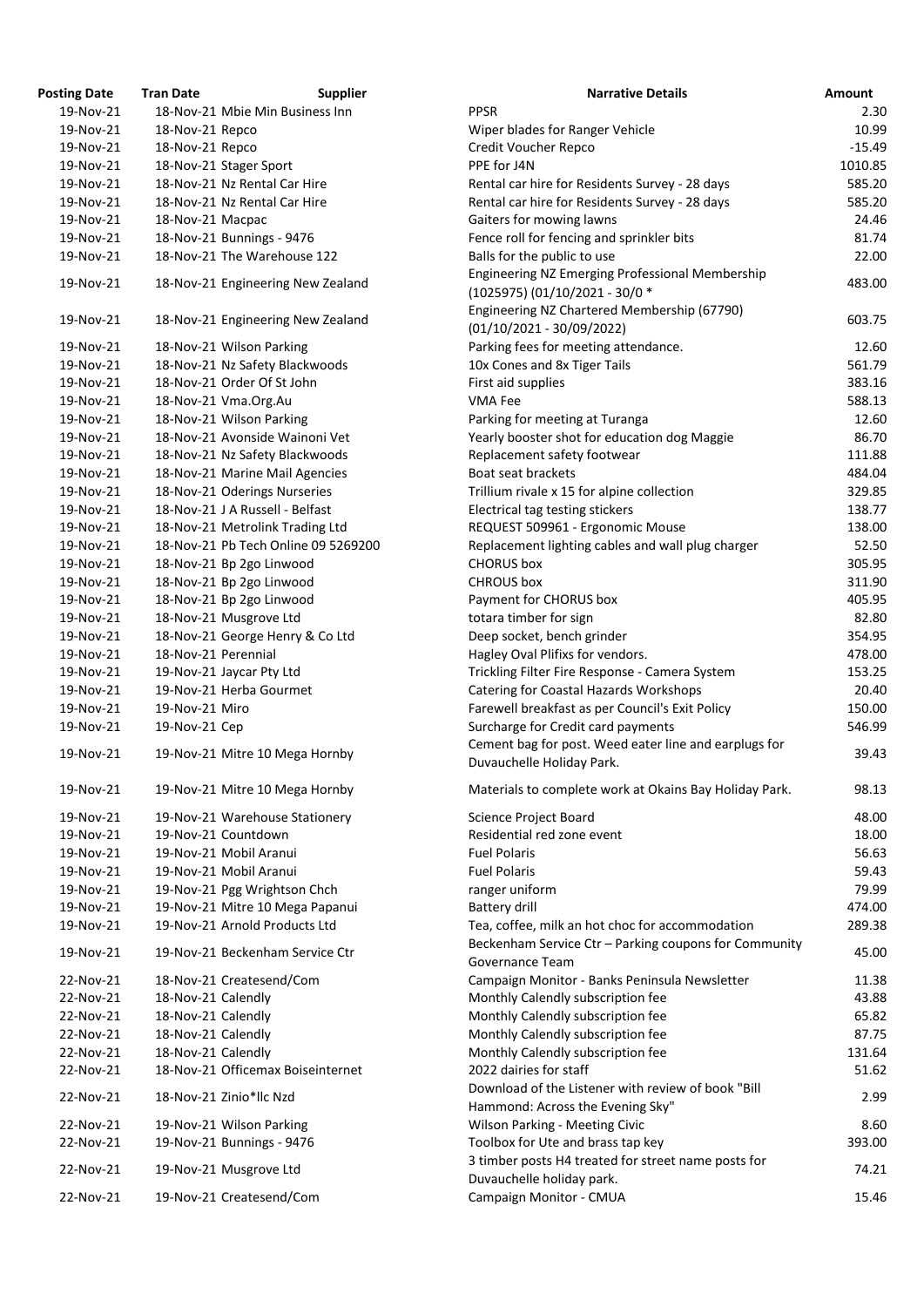| <b>osting Date</b> | <b>Tran Date</b>           | <b>Supplier</b>                     | <b>Narrative Details</b>                                                                         |
|--------------------|----------------------------|-------------------------------------|--------------------------------------------------------------------------------------------------|
| 22-Nov-21          |                            | 19-Nov-21 Mitre 10 Mega Papanui     | hardware for chlorine tanks                                                                      |
| 22-Nov-21          |                            | 19-Nov-21 Asmuss Plastic Systems    | plumbing for chlorine tanks at belfast                                                           |
| 22-Nov-21          | 19-Nov-21 Hcd Christchurch |                                     | plumbing for chlorine tanks at Belfast pool                                                      |
| 22-Nov-21          |                            | 19-Nov-21 Ccc Art Gallery Car Prk   | Cost of parking for a staff member to attend a meeting at<br>Civic Offices - 53 Hereford Street. |
| 22-Nov-21          | 19-Nov-21 Bunnings - 9482  |                                     | Water proof sealant for Aqua Dumbells                                                            |
| 22-Nov-21          | 19-Nov-21 Pocket Save      |                                     | New lightning to headphone jacks for Aqua and GF<br>(dongles)                                    |
| 22-Nov-21          | 19-Nov-21 Fat Eddies       |                                     | Leaving function, 19 years service entitlement for<br>function as per policy                     |
| 22-Nov-21          |                            | 19-Nov-21 Freshchoice Parkland      | food for Travis volunteers                                                                       |
| 22-Nov-21          |                            | 19-Nov-21 Nz Safety Blackwoods      | <b>PPE Maintenance</b>                                                                           |
| 22-Nov-21          |                            | 19-Nov-21 Brent Ozar Unlimited      | <b>ITIM BrentOzar SQL Services</b>                                                               |
| 22-Nov-21          |                            | 19-Nov-21 Nz Safety Blackwoods      | Eye wash station                                                                                 |
| 22-Nov-21          |                            | 19-Nov-21 Army And Outdoors         | Jobs for Nature kit.                                                                             |
| 22-Nov-21          | 19-Nov-21 Blacks Fasteners |                                     | drill bits for object mount making TPW                                                           |
| 22-Nov-21          |                            | 19-Nov-21 George Henry & Co Ltd     | drill bits for object mount making TPW                                                           |
| 22-Nov-21          |                            | 19-Nov-21 Toolshed Woolston         | Battery for drill                                                                                |
| 22-Nov-21          | 19-Nov-21 Laerdalmedical   |                                     | SpeedBlocks Universal for spinal board                                                           |
| 22-Nov-21          |                            | 19-Nov-21 Shoof International       | Purchase of 20x dog muzzles (10x sz5, 10x sz6)                                                   |
| 22-Nov-21          |                            | 19-Nov-21 New World Kaiapoi         | Goods for re sale in the shop                                                                    |
| 22-Nov-21          | 19-Nov-21 Whitcoulls       |                                     | Library book                                                                                     |
| 22-Nov-21          |                            | 19-Nov-21 Bunnings - 9532 Chch Arpt | Aqua knead for fixing tiles and stainless steel cleaners                                         |
| 22-Nov-21          | 19-Nov-21 Clothing Direct  |                                     | Ladies polo shirt J4N                                                                            |
| 22-Nov-21          |                            | 19-Nov-21 Industry Solution 2005    | Growsafe training course J4N                                                                     |
| 22-Nov-21          |                            | 20-Nov-21 Life Pharmacy Hornby      | Disposable masks to offer to maskless customers.                                                 |
| 22-Nov-21          |                            | 20-Nov-21 Mitre 10 Mega Ferrymead   | Materials for cycle directional signage maintenance                                              |
| 22-Nov-21          |                            | 20-Nov-21 Mitre 10 Mega Hornby      | Garden landscaping lighting - SBHP & DHP                                                         |
| 22-Nov-21          | 20-Nov-21 Gamefroot        |                                     | Gamefroot subscription for STEAM LAB                                                             |
| 22-Nov-21          |                            | 20-Nov-21 Spotify P180e2c676        | facility music                                                                                   |
| 22-Nov-21          | 20-Nov-21 Jotform Inc.     |                                     | H&S Reporting Tool for Contractors                                                               |
| 22-Nov-21          | 21-Nov-21 Jaycar Pty Ltd   |                                     | Pest Animal Team card reader for audio and field camera                                          |
| 22-Nov-21          |                            | 21-Nov-21 Warehouse Stationery      | Pest Animal Team for storing pest animal related photos<br>and audio files                       |
| 22-Nov-21          | 21-Nov-21 Bunnings - 9482  |                                     | batteries for car remote keys Office Max could not supply                                        |
| 22-Nov-21          |                            | 21-Nov-21 Canterbury Landscape Supp | Charged in Error - Refunded same day<br>Credit Voucher Canterbury Landscape Supp - Charge in     |
| 22-Nov-21          |                            | 21-Nov-21 Canterbury Landscape Supp | Error same day refund                                                                            |
| 22-Nov-21          |                            | 21-Nov-21 Canterbury Landscape Supp | Animal area saw dust for rabbits                                                                 |
| 22-Nov-21          |                            | 22-Nov-21 New World Durham Street   | Leaving catering as per exit policy.                                                             |
| 22-Nov-21          | 22-Nov-21 Hampton & Co Ltd |                                     | Knife for cutting                                                                                |
| 22-Nov-21          |                            | 22-Nov-21 New World Durham Street   | Morning tea supplies                                                                             |
| 22-Nov-21          |                            | 22-Nov-21 Pak N Save Moorhouse      | Leaving morning tea catering<br>Stockinette for suction pipe on petrol pump for the filling      |
| 22-Nov-21          |                            | 22-Nov-21 Resene Lichfield St 031   | port levy pool<br>2 No. small paint roller handles and pack of cable ties for                    |
| 22-Nov-21          |                            | 22-Nov-21 Mitre 10 Mega Ferrymead   | summer pools cleanup and painting.                                                               |
| 22-Nov-21          |                            | 22-Nov-21 Bioguard Poolside Chch    | replacement lint basket for Port levy pool filter pump                                           |
| 22-Nov-21          |                            | 22-Nov-21 Mitre 10 Mega Papanui     | Plantosan 3 month fertiliser. Felco secateures x 2                                               |
| 22-Nov-21          | 22-Nov-21 Wakefield Metals |                                     | Brass rod for object mount making TPW                                                            |
| 22-Nov-21          |                            | 22-Nov-21 Christchurch Art Galler   | Library book                                                                                     |
| 23-Nov-21          |                            | 21-Nov-21 Jam Software Gmbh         | ITIM Treesize Pro 5 years 20 users                                                               |
| 23-Nov-21          | 21-Nov-21 Solarwinds       |                                     | <b>ITIM Taskfactory 3 licenses</b>                                                               |
| 23-Nov-21          |                            | 21-Nov-21 Ebay Commerce UK Ltd      | Library book                                                                                     |
| 23-Nov-21          |                            | 21-Nov-21 Bookdepository.Com        | Library book                                                                                     |
| 23-Nov-21          |                            | 22-Nov-21 Mitre 10 Beckenham        | Painting and construction materials for JMP installation                                         |

| <b>Posting Date</b> | <b>Tran Date</b> | <b>Supplier</b>                     | <b>Narrative Details</b>                                                                          | <b>Amount</b> |
|---------------------|------------------|-------------------------------------|---------------------------------------------------------------------------------------------------|---------------|
| 22-Nov-21           |                  | 19-Nov-21 Mitre 10 Mega Papanui     | hardware for chlorine tanks                                                                       | 22.03         |
| 22-Nov-21           |                  | 19-Nov-21 Asmuss Plastic Systems    | plumbing for chlorine tanks at belfast                                                            | 71.99         |
| 22-Nov-21           |                  | 19-Nov-21 Hcd Christchurch          | plumbing for chlorine tanks at Belfast pool                                                       | 76.47         |
| 22-Nov-21           |                  | 19-Nov-21 Ccc Art Gallery Car Prk   | Cost of parking for a staff member to attend a meeting at<br>Civic Offices - 53 Hereford Street.  | 7.00          |
| 22-Nov-21           |                  | 19-Nov-21 Bunnings - 9482           | Water proof sealant for Aqua Dumbells                                                             | 14.98         |
| 22-Nov-21           |                  | 19-Nov-21 Pocket Save               | New lightning to headphone jacks for Aqua and GF<br>(dongles)                                     | 56.80         |
| 22-Nov-21           |                  | 19-Nov-21 Fat Eddies                | Leaving function, 19 years service entitlement for<br>function as per policy                      | 388.00        |
| 22-Nov-21           |                  | 19-Nov-21 Freshchoice Parkland      | food for Travis volunteers                                                                        | 46.33         |
| 22-Nov-21           |                  | 19-Nov-21 Nz Safety Blackwoods      | <b>PPE Maintenance</b>                                                                            | 183.40        |
| 22-Nov-21           |                  | 19-Nov-21 Brent Ozar Unlimited      | <b>ITIM BrentOzar SQL Services</b>                                                                | 431.83        |
| 22-Nov-21           |                  | 19-Nov-21 Nz Safety Blackwoods      | Eye wash station                                                                                  | 149.96        |
| 22-Nov-21           |                  | 19-Nov-21 Army And Outdoors         | Jobs for Nature kit.                                                                              | 97.50         |
| 22-Nov-21           |                  | 19-Nov-21 Blacks Fasteners          | drill bits for object mount making TPW                                                            | 13.51         |
| 22-Nov-21           |                  | 19-Nov-21 George Henry & Co Ltd     | drill bits for object mount making TPW                                                            | 22.86         |
| 22-Nov-21           |                  | 19-Nov-21 Toolshed Woolston         |                                                                                                   | 171.06        |
|                     |                  |                                     | Battery for drill                                                                                 |               |
| 22-Nov-21           |                  | 19-Nov-21 Laerdalmedical            | SpeedBlocks Universal for spinal board                                                            | 265.88        |
| 22-Nov-21           |                  | 19-Nov-21 Shoof International       | Purchase of 20x dog muzzles (10x sz5, 10x sz6)                                                    | 349.00        |
| 22-Nov-21           |                  | 19-Nov-21 New World Kaiapoi         | Goods for re sale in the shop                                                                     | 26.01         |
| 22-Nov-21           |                  | 19-Nov-21 Whitcoulls                | Library book                                                                                      | 169.88        |
| 22-Nov-21           |                  | 19-Nov-21 Bunnings - 9532 Chch Arpt | Aqua knead for fixing tiles and stainless steel cleaners                                          | 334.43        |
| 22-Nov-21           |                  | 19-Nov-21 Clothing Direct           | Ladies polo shirt J4N                                                                             | 32.55         |
| 22-Nov-21           |                  | 19-Nov-21 Industry Solution 2005    | Growsafe training course J4N                                                                      | 915.00        |
| 22-Nov-21           |                  | 20-Nov-21 Life Pharmacy Hornby      | Disposable masks to offer to maskless customers.                                                  | 29.99         |
| 22-Nov-21           |                  | 20-Nov-21 Mitre 10 Mega Ferrymead   | Materials for cycle directional signage maintenance                                               | 19.75         |
| 22-Nov-21           |                  | 20-Nov-21 Mitre 10 Mega Hornby      | Garden landscaping lighting - SBHP & DHP                                                          | 209.88        |
| 22-Nov-21           |                  | 20-Nov-21 Gamefroot                 | Gamefroot subscription for STEAM LAB                                                              | 28.00         |
| 22-Nov-21           |                  | 20-Nov-21 Spotify P180e2c676        | facility music                                                                                    | 22.50         |
| 22-Nov-21           |                  | 20-Nov-21 Jotform Inc.              | H&S Reporting Tool for Contractors                                                                | 27.81         |
| 22-Nov-21           |                  | 21-Nov-21 Jaycar Pty Ltd            | Pest Animal Team card reader for audio and field camera                                           | 53.50         |
| 22-Nov-21           |                  | 21-Nov-21 Warehouse Stationery      | Pest Animal Team for storing pest animal related photos<br>and audio files                        | 158.00        |
| 22-Nov-21           |                  | 21-Nov-21 Bunnings - 9482           | batteries for car remote keys Office Max could not supply                                         | 17.79         |
| 22-Nov-21           |                  | 21-Nov-21 Canterbury Landscape Supp | Charged in Error - Refunded same day<br>Credit Voucher Canterbury Landscape Supp - Charge in      | 12.00         |
| 22-Nov-21           |                  | 21-Nov-21 Canterbury Landscape Supp | Error same day refund                                                                             | $-12.00$      |
| 22-Nov-21           |                  | 21-Nov-21 Canterbury Landscape Supp | Animal area saw dust for rabbits                                                                  | 28.00         |
| 22-Nov-21           |                  | 22-Nov-21 New World Durham Street   | Leaving catering as per exit policy.                                                              | 109.00        |
| 22-Nov-21           |                  | 22-Nov-21 Hampton & Co Ltd          | Knife for cutting                                                                                 | 25.67         |
| 22-Nov-21           |                  | 22-Nov-21 New World Durham Street   | Morning tea supplies                                                                              | 18.58         |
| 22-Nov-21           |                  | 22-Nov-21 Pak N Save Moorhouse      | Leaving morning tea catering<br>Stockinette for suction pipe on petrol pump for the filling       | 77.08         |
| 22-Nov-21           |                  | 22-Nov-21 Resene Lichfield St 031   | port levy pool                                                                                    | 20.60         |
| 22-Nov-21           |                  | 22-Nov-21 Mitre 10 Mega Ferrymead   | 2 No. small paint roller handles and pack of cable ties for<br>summer pools cleanup and painting. | 25.63         |
| 22-Nov-21           |                  | 22-Nov-21 Bioguard Poolside Chch    | replacement lint basket for Port levy pool filter pump                                            | 83.90         |
| 22-Nov-21           |                  | 22-Nov-21 Mitre 10 Mega Papanui     | Plantosan 3 month fertiliser. Felco secateures x 2                                                | 107.92        |
| 22-Nov-21           |                  | 22-Nov-21 Wakefield Metals          | Brass rod for object mount making TPW                                                             | 51.88         |
| 22-Nov-21           |                  | 22-Nov-21 Christchurch Art Galler   | Library book                                                                                      | 63.75         |
| 23-Nov-21           |                  | 21-Nov-21 Jam Software Gmbh         | ITIM Treesize Pro 5 years 20 users                                                                | 1615.17       |
| 23-Nov-21           |                  | 21-Nov-21 Solarwinds                | <b>ITIM Taskfactory 3 licenses</b>                                                                | 2191.38       |
| 23-Nov-21           |                  | 21-Nov-21 Ebay Commerce UK Ltd      | Library book                                                                                      | 34.12         |
| 23-Nov-21           |                  | 21-Nov-21 Bookdepository.Com        | Library book                                                                                      | 70.11         |
| 23-Nov-21           |                  | 22-Nov-21 Mitre 10 Beckenham        | Painting and construction materials for JMP installation                                          | 305.64        |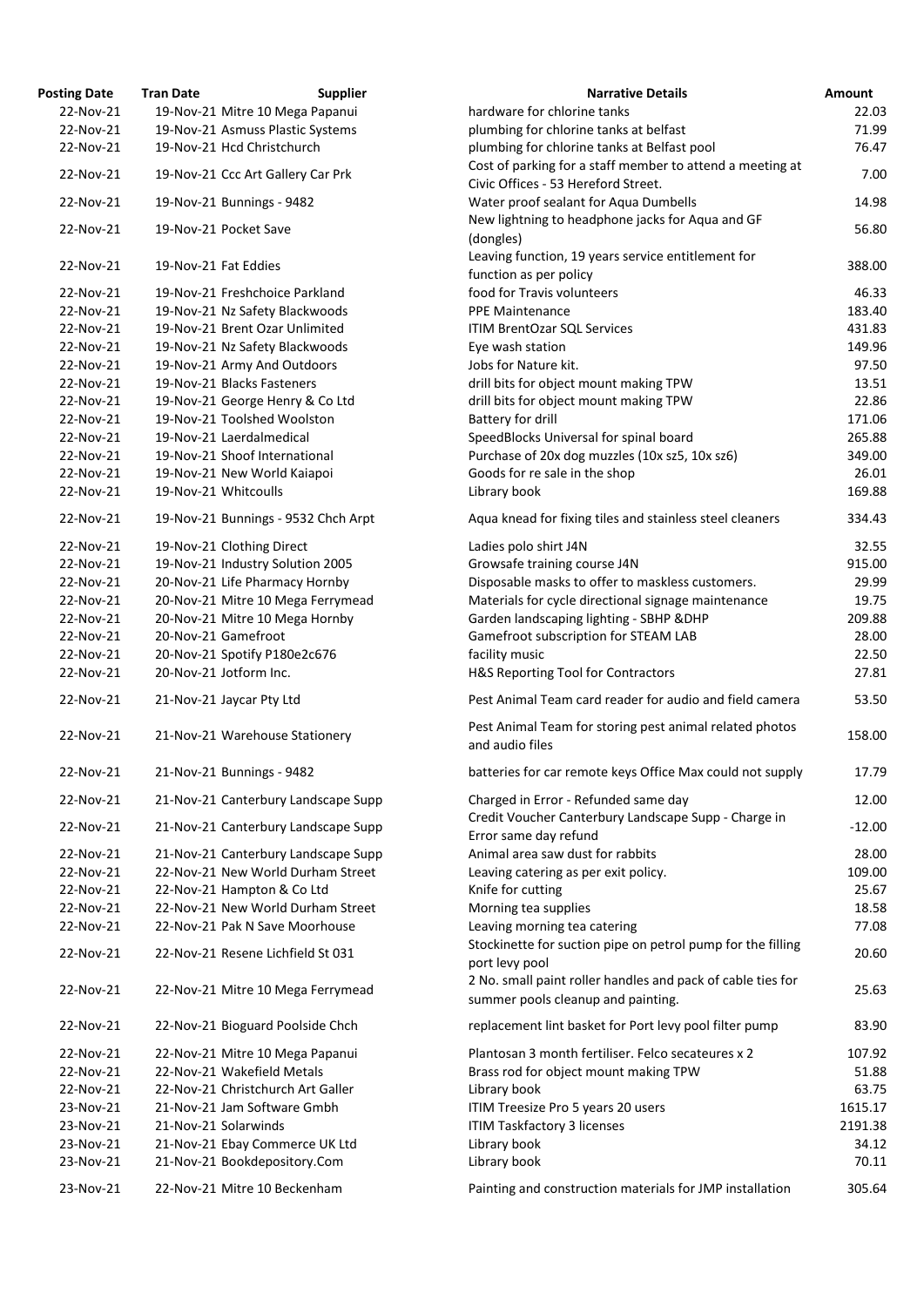| <b>osting Date</b> | <b>Tran Date</b>     | <b>Supplier</b>                    | <b>Narrative Details</b>                                            |
|--------------------|----------------------|------------------------------------|---------------------------------------------------------------------|
| 23-Nov-21          |                      | 22-Nov-21 Createsend/Com           | Campaign Monitor - Hornby Centre                                    |
| 23-Nov-21          |                      | 22-Nov-21 Stuff Ps Recurring       | Stuff subscription - Media Team                                     |
| 23-Nov-21          |                      | 22-Nov-21 Stuff Ps Recurring       | Stuff subscription - Media Team                                     |
| 23-Nov-21          |                      | 22-Nov-21 Stuff Ps Recurring       | Stuff subscription                                                  |
| 23-Nov-21          |                      | 22-Nov-21 Nz Safety Blackwoods     | <b>PPE Summer Student</b>                                           |
| 23-Nov-21          |                      | 22-Nov-21 French Bakery Limited    | Sandwiches Leaving morning tea                                      |
| 23-Nov-21          |                      | 22-Nov-21 French Bakery Limited    | Savouries for leaving morning tea                                   |
| 23-Nov-21          |                      | 22-Nov-21 Voyager Internet Ltd     | <b>Bulletin messaging</b>                                           |
|                    |                      |                                    | 3W Quality & Compliance - Community Waterways                       |
| 23-Nov-21          |                      | 22-Nov-21 Ilex Events              | Partnership Hui 22.11.21                                            |
| 23-Nov-21          |                      | 22-Nov-21 Stuff Ps Recurring       | The Press subscription for CAG library archives                     |
| 23-Nov-21          |                      | 22-Nov-21 Sp * Conservation Supp   | conservation supplies - collection                                  |
| 23-Nov-21          |                      | 22-Nov-21 Mainland Fasteners Ltd   | In House Maintenance -                                              |
| 23-Nov-21          |                      | 22-Nov-21 Drone Depot              | Replacement Prism for Sokkia IX Robotic Instrument                  |
| 23-Nov-21          |                      | 22-Nov-21 New World St Martins     | Hand sanitizer for "go bags".                                       |
| 23-Nov-21          |                      | 22-Nov-21 Paramount Pools & Spas   | Aqua check test strips                                              |
| 23-Nov-21          |                      | 22-Nov-21 Paramount Pools & Spas   | 1 No. drum of chlorine granules for port levy pool                  |
| 23-Nov-21          |                      | 22-Nov-21 Nz Safety Blackwoods     | Marking crayons                                                     |
| 23-Nov-21          |                      | 22-Nov-21 Couplands Bakeries Ferry | Catering for farewell function                                      |
|                    |                      |                                    | Galv Buckets, paint stirrers for chemicals, cleaner and             |
| 23-Nov-21          |                      | 22-Nov-21 Mitre 10 Mega Papanui    | brush attachment                                                    |
|                    |                      |                                    |                                                                     |
| 23-Nov-21          |                      | 22-Nov-21 Avonside Wainoni Vet     | Part cost of dog Euthanasia                                         |
| 23-Nov-21          | 22-Nov-21 Repco      |                                    | tools for ranger finding irrigation outlets                         |
| 23-Nov-21          | 22-Nov-21 Repco      |                                    | more tools for irrigation outlets                                   |
| 23-Nov-21          |                      | 22-Nov-21 Bunnings - 9482          | Hardwood quila for Groynes                                          |
| 23-Nov-21          |                      | 22-Nov-21 Konnect Riccarton        | Screws, fasteners, bolts                                            |
| 23-Nov-21          |                      | 22-Nov-21 Richard Suckling         | Richard Suckling - Vision Test                                      |
| 23-Nov-21          |                      | 23-Nov-21 Irrigation Warehouse     | k-line nozzels pipe risers                                          |
| 23-Nov-21          |                      | 23-Nov-21 Irrigation Warehouse     | k-line equipment 100m                                               |
| 23-Nov-21          |                      | 23-Nov-21 Mitre 10 Mega Hornby     | plants for the Curators House vegetable garden                      |
| 23-Nov-21          |                      | 23-Nov-21 Pak N Save Wainoni       | Swim Nappies for Resale at TPTL                                     |
| 23-Nov-21          |                      | 23-Nov-21 Pak N Save Wainoni       | Swim Nappies for Resale at TQEII                                    |
| 23-Nov-21          |                      | 23-Nov-21 Peninsula Trading Post   | Light bulbs for kitchen and toilet at Duvauchelle.                  |
| 23-Nov-21          |                      | 23-Nov-21 Frozen Direct 2010       | Staff farewell x 3 staff members, gratuity portion of ?             |
|                    |                      |                                    | entitlement                                                         |
| 23-Nov-21          |                      | 23-Nov-21 Mitre 10 Mega Papanui    | hardware supplies                                                   |
| 23-Nov-21          |                      | 23-Nov-21 Ccc Parking              | Parking for training                                                |
| 23-Nov-21          |                      | 23-Nov-21 Caltex Riccarton         | Petrol for ERN531                                                   |
| 23-Nov-21          |                      | 23-Nov-21 Sydenham Bakery          | Leaving morning tea                                                 |
| 23-Nov-21          |                      | 23-Nov-21 Cracroft Dairy           | x3 2L milk for Rangers tea rooms, Victoria Park                     |
| 23-Nov-21          |                      | 23-Nov-21 Leedsafe Limited         | PPE - Staff                                                         |
| 23-Nov-21          |                      | 23-Nov-21 Leedsafe Limited         | Jacket Robuck zip off sleeve                                        |
| 23-Nov-21          |                      | 23-Nov-21 Mitre 10 Mega Ferrymead  | Tool bag                                                            |
| 23-Nov-21          |                      | 23-Nov-21 Ccc Parking              | parking costs for meeting attendance                                |
| 23-Nov-21          |                      | 23-Nov-21 Acorn Models             | Brass rod for object mount making TPW                               |
| 24-Nov-21          |                      | 22-Nov-21 Owpsacstate              | California State University - Staff Training GF                     |
| 24-Nov-21          |                      | 22-Nov-21 Zoom.Us 888-799-9666     | Monthly subscription to zoom for Community Board<br><b>Meetings</b> |
| 24-Nov-21          | 23-Nov-21 Clsupplies |                                    | top soil sand pit area                                              |
| 24-Nov-21          |                      | 23-Nov-21 Nz Safety Blackwoods     | safety boots                                                        |
| 24-Nov-21          |                      | 23-Nov-21 Nz Safety Blackwoods     | P2 masks for potting and tool handles for making prior<br>out tools |
|                    |                      |                                    |                                                                     |
| 24-Nov-21          |                      | 23-Nov-21 Ross Galt Lock & Key     | Replacement safe                                                    |
| 24-Nov-21          |                      | 23-Nov-21 Wilson Parking           | Meeting in civic offices                                            |
| 24-Nov-21          |                      | 23-Nov-21 Ross Galt Lock & Key     | padlock for halswell pool                                           |
| 24-Nov-21          |                      | 23-Nov-21 Ecodrop Metro            | Rubbish removal from Sumner CC. A Users rubbish                     |
| 24-Nov-21          |                      | 23-Nov-21 F4 Thai Group Ltd        | Dinner for response teams new team leaders and de                   |
|                    |                      |                                    | team leaders                                                        |
| 24-Nov-21          |                      | 23-Nov-21 Bunnings - 9476          | Battery for shed stockpile.                                         |
| 24-Nov-21          |                      | 23-Nov-21 100% Nicols Appliances   | Microwave replaced in admin building                                |
| 24-Nov-21          |                      | 23-Nov-21 Nzrc Online Shop         | First aid training                                                  |
|                    |                      |                                    |                                                                     |

| <b>Posting Date</b> | <b>Tran Date</b>     | <b>Supplier</b>                    | <b>Narrative Details</b>                                                   | Amount  |
|---------------------|----------------------|------------------------------------|----------------------------------------------------------------------------|---------|
| 23-Nov-21           |                      | 22-Nov-21 Createsend/Com           | Campaign Monitor - Hornby Centre                                           | 11.26   |
| 23-Nov-21           |                      | 22-Nov-21 Stuff Ps Recurring       | Stuff subscription - Media Team                                            | 65.93   |
| 23-Nov-21           |                      | 22-Nov-21 Stuff Ps Recurring       | Stuff subscription - Media Team                                            | 70.84   |
| 23-Nov-21           |                      | 22-Nov-21 Stuff Ps Recurring       | Stuff subscription                                                         | 91.43   |
| 23-Nov-21           |                      | 22-Nov-21 Nz Safety Blackwoods     | <b>PPE Summer Student</b>                                                  | 607.70  |
| 23-Nov-21           |                      | 22-Nov-21 French Bakery Limited    | Sandwiches Leaving morning tea                                             | 48.00   |
| 23-Nov-21           |                      | 22-Nov-21 French Bakery Limited    | Savouries for leaving morning tea                                          | 63.20   |
| 23-Nov-21           |                      | 22-Nov-21 Voyager Internet Ltd     | <b>Bulletin messaging</b>                                                  | 37.80   |
|                     |                      |                                    | 3W Quality & Compliance - Community Waterways                              |         |
| 23-Nov-21           |                      | 22-Nov-21 Ilex Events              | Partnership Hui 22.11.21                                                   | 436.31  |
| 23-Nov-21           |                      | 22-Nov-21 Stuff Ps Recurring       | The Press subscription for CAG library archives                            | 73.23   |
| 23-Nov-21           |                      | 22-Nov-21 Sp * Conservation Supp   | conservation supplies - collection                                         | 159.05  |
| 23-Nov-21           |                      | 22-Nov-21 Mainland Fasteners Ltd   | In House Maintenance -                                                     | 51.09   |
| 23-Nov-21           |                      | 22-Nov-21 Drone Depot              | Replacement Prism for Sokkia IX Robotic Instrument                         | 350.75  |
| 23-Nov-21           |                      | 22-Nov-21 New World St Martins     | Hand sanitizer for "go bags".                                              | 16.96   |
| 23-Nov-21           |                      | 22-Nov-21 Paramount Pools & Spas   | Aqua check test strips                                                     | 14.09   |
| 23-Nov-21           |                      | 22-Nov-21 Paramount Pools & Spas   | 1 No. drum of chlorine granules for port levy pool                         | 190.38  |
| 23-Nov-21           |                      | 22-Nov-21 Nz Safety Blackwoods     | Marking crayons                                                            | 163.73  |
| 23-Nov-21           |                      | 22-Nov-21 Couplands Bakeries Ferry | Catering for farewell function                                             | 141.50  |
|                     |                      |                                    | Galv Buckets, paint stirrers for chemicals, cleaner and drill              |         |
| 23-Nov-21           |                      | 22-Nov-21 Mitre 10 Mega Papanui    | brush attachment                                                           | 59.34   |
| 23-Nov-21           |                      | 22-Nov-21 Avonside Wainoni Vet     | Part cost of dog Euthanasia                                                | 21.10   |
| 23-Nov-21           | 22-Nov-21 Repco      |                                    | tools for ranger finding irrigation outlets                                | 10.00   |
| 23-Nov-21           | 22-Nov-21 Repco      |                                    | more tools for irrigation outlets                                          | 29.00   |
| 23-Nov-21           |                      | 22-Nov-21 Bunnings - 9482          | Hardwood quila for Groynes                                                 | 241.80  |
| 23-Nov-21           |                      | 22-Nov-21 Konnect Riccarton        | Screws, fasteners, bolts                                                   | 279.36  |
|                     |                      |                                    |                                                                            |         |
| 23-Nov-21           |                      | 22-Nov-21 Richard Suckling         | Richard Suckling - Vision Test                                             | 51.75   |
| 23-Nov-21           |                      | 23-Nov-21 Irrigation Warehouse     | k-line nozzels pipe risers                                                 | 622.12  |
| 23-Nov-21           |                      | 23-Nov-21 Irrigation Warehouse     | k-line equipment 100m                                                      | 1150.00 |
| 23-Nov-21           |                      | 23-Nov-21 Mitre 10 Mega Hornby     | plants for the Curators House vegetable garden                             | 119.88  |
| 23-Nov-21           |                      | 23-Nov-21 Pak N Save Wainoni       | Swim Nappies for Resale at TPTL                                            | 318.33  |
| 23-Nov-21           |                      | 23-Nov-21 Pak N Save Wainoni       | Swim Nappies for Resale at TQEII                                           | 778.14  |
| 23-Nov-21           |                      | 23-Nov-21 Peninsula Trading Post   | Light bulbs for kitchen and toilet at Duvauchelle.                         | 37.97   |
| 23-Nov-21           |                      | 23-Nov-21 Frozen Direct 2010       | Staff farewell x 3 staff members, gratuity portion of \$380<br>entitlement | 105.90  |
| 23-Nov-21           |                      | 23-Nov-21 Mitre 10 Mega Papanui    | hardware supplies                                                          | 26.99   |
| 23-Nov-21           |                      | 23-Nov-21 Ccc Parking              | Parking for training                                                       | 5.00    |
| 23-Nov-21           |                      | 23-Nov-21 Caltex Riccarton         | Petrol for ERN531                                                          | 60.24   |
| 23-Nov-21           |                      | 23-Nov-21 Sydenham Bakery          | Leaving morning tea                                                        | 182.60  |
| 23-Nov-21           |                      | 23-Nov-21 Cracroft Dairy           | x3 2L milk for Rangers tea rooms, Victoria Park                            | 9.79    |
| 23-Nov-21           |                      | 23-Nov-21 Leedsafe Limited         | PPE - Staff                                                                | 299.99  |
| 23-Nov-21           |                      | 23-Nov-21 Leedsafe Limited         | Jacket Robuck zip off sleeve                                               | 102.34  |
| 23-Nov-21           |                      | 23-Nov-21 Mitre 10 Mega Ferrymead  | Tool bag                                                                   | 53.87   |
| 23-Nov-21           |                      | 23-Nov-21 Ccc Parking              | parking costs for meeting attendance                                       | 9.00    |
| 23-Nov-21           |                      | 23-Nov-21 Acorn Models             | Brass rod for object mount making TPW                                      | 59.60   |
| 24-Nov-21           |                      | 22-Nov-21 Owpsacstate              | California State University - Staff Training GF                            | 297.16  |
| 24-Nov-21           |                      | 22-Nov-21 Zoom.Us 888-799-9666     | Monthly subscription to zoom for Community Board                           | 22.32   |
|                     |                      |                                    | Meetings                                                                   |         |
| 24-Nov-21           | 23-Nov-21 Clsupplies |                                    | top soil sand pit area                                                     | 402.50  |
| 24-Nov-21           |                      | 23-Nov-21 Nz Safety Blackwoods     | safety boots                                                               | 195.38  |
| 24-Nov-21           |                      | 23-Nov-21 Nz Safety Blackwoods     | P2 masks for potting and tool handles for making pricking<br>out tools     | 966.07  |
| 24-Nov-21           |                      | 23-Nov-21 Ross Galt Lock & Key     | Replacement safe                                                           | 410.00  |
| 24-Nov-21           |                      | 23-Nov-21 Wilson Parking           | Meeting in civic offices                                                   | 14.60   |
| 24-Nov-21           |                      | 23-Nov-21 Ross Galt Lock & Key     | padlock for halswell pool                                                  | 52.20   |
| 24-Nov-21           |                      | 23-Nov-21 Ecodrop Metro            | Rubbish removal from Sumner CC. A Users rubbish                            | 11.80   |
|                     |                      |                                    |                                                                            |         |
| 24-Nov-21           |                      | 23-Nov-21 F4 Thai Group Ltd        | Dinner for response teams new team leaders and deputy<br>team leaders      | 324.00  |
| 24-Nov-21           |                      | 23-Nov-21 Bunnings - 9476          | Battery for shed stockpile.                                                | 9.98    |
| 24-Nov-21           |                      | 23-Nov-21 100% Nicols Appliances   | Microwave replaced in admin building                                       | 279.00  |
| 24-Nov-21           |                      | 23-Nov-21 Nzrc Online Shop         | First aid training                                                         | 235.00  |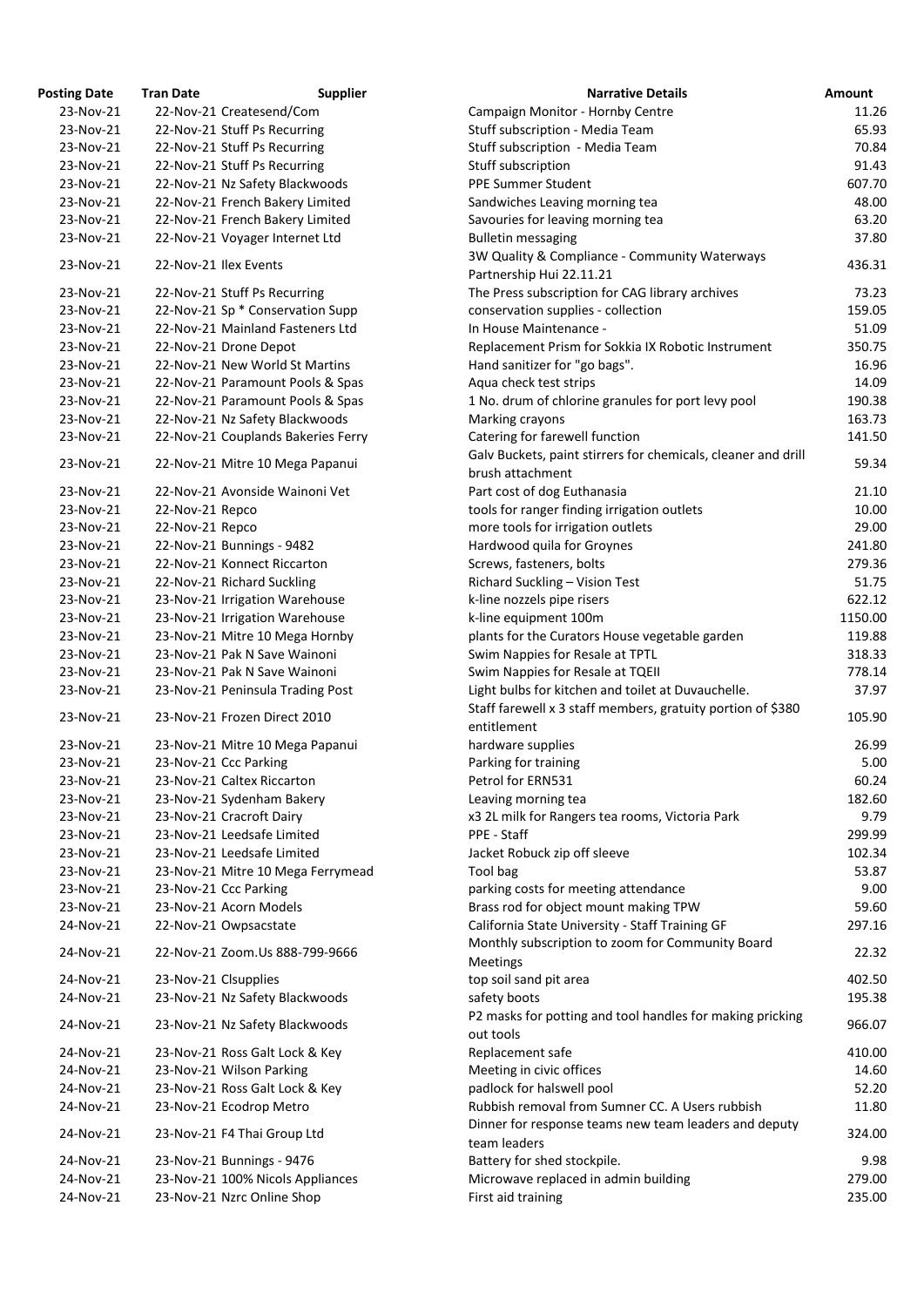| <b>Osting Date</b> | <b>Tran Date</b> | <b>Supplier</b>                     | <b>Narrative Details</b>                                        |
|--------------------|------------------|-------------------------------------|-----------------------------------------------------------------|
| 24-Nov-21          |                  | 23-Nov-21 Hcd Christchurch          | Banks Peninsula Maintenance L'Aube                              |
| 24-Nov-21          |                  | 23-Nov-21 Cutnpaste Weed Gels       | Jobs for nature crew - Agrichemical Gel for weed cor            |
|                    |                  |                                     | for pastoral and biodiversity weeds                             |
| 24-Nov-21          |                  | 23-Nov-21 Nz Safety Blackwoods      | Purchase of H&S clothing / helmet / boots                       |
| 24-Nov-21          | 23-Nov-21 Hub    |                                     | <b>Buckled wheel</b>                                            |
| 24-Nov-21          |                  | 23-Nov-21 Portstone Garden Ctr      | garden plants mona vale                                         |
| 24-Nov-21          |                  | 23-Nov-21 Bunnings - 9482           | Masonry ramset screws                                           |
| 24-Nov-21          |                  | 23-Nov-21 Nz Safety Blackwoods      | PPE gear                                                        |
| 24-Nov-21          |                  | 23-Nov-21 Look Sharp Addington      | Consumables/ stationary for volunteer leadership hu             |
| 24-Nov-21          |                  | 23-Nov-21 Freshchoice Parkland      | Milk for staffroom                                              |
| 24-Nov-21          |                  | 23-Nov-21 The Frontrunner Bushin    | Shoes                                                           |
| 24-Nov-21          |                  | 23-Nov-21 Nz Safety Blackwoods      | Motor bike boots                                                |
| 24-Nov-21          |                  | 23-Nov-21 Scorpio Books             | Library book                                                    |
| 24-Nov-21          |                  | 23-Nov-21 Vtnz Northwood            | Learner license class 2                                         |
|                    |                  |                                     | Dick Smith - Wide angle webcam for Beckenham                    |
| 24-Nov-21          |                  | 23-Nov-21 Dick Smith                | Boardroom.                                                      |
| 24-Nov-21          |                  | 24-Nov-21 Mitre 10 Mega Papanui     | hardware supplies                                               |
| 24-Nov-21          |                  | 24-Nov-21 Pak N Save Riccarton      | <b>HHR team consumables</b>                                     |
|                    |                  |                                     |                                                                 |
| 24-Nov-21          |                  | 24-Nov-21 Eb *aerospace Christch    | Attendance to the Aerospace event to network and                |
|                    |                  |                                     | promote the Innovation Expo.                                    |
| 24-Nov-21          |                  | 24-Nov-21 Ecochem Limited           | Zero - COVID cleaner                                            |
| 24-Nov-21          |                  | 24-Nov-21 Mrc Global (NZ) Ltd       | Pioneer teach pool replacement flange gaskets                   |
| 24-Nov-21          |                  | 24-Nov-21 Pak N Save Northlands     | Tea towels for staff room at Graham Condon                      |
| 24-Nov-21          |                  | 24-Nov-21 Countdown                 | stationary for leadership forum                                 |
| 24-Nov-21          |                  | 24-Nov-21 Cw Papanui                | Supplies for Joint Inter-Agency Community Network               |
|                    |                  |                                     | meeting and Papanui-Innes Community Governance                  |
| 24-Nov-21          |                  | 24-Nov-21 Countdown                 | Dog rolls for fussy dogs at the shelter                         |
| 24-Nov-21          |                  | 24-Nov-21 Pgg Wrightson Chch        | item for wind fence 608 marshlands rd and steel bus             |
|                    |                  |                                     | cleaning tools and signs                                        |
| 24-Nov-21          |                  | 24-Nov-21 Farmlands Hornby          | long hose for watering grass area old shop site                 |
| 24-Nov-21          |                  | 24-Nov-21 New World Prestons        | Goods for re sale the shop                                      |
| 24-Nov-21          |                  | 24-Nov-21 Ccc Parking               | Parking for meeting at Tūranga-meeting Māori servi              |
| 25-Nov-21          |                  | 22-Nov-21 Paypal *amfmagnetic       | Magnets for Te Puna Waiora exhibition supports                  |
| 25-Nov-21          |                  | 22-Nov-21 Paypal *hogartharts       | Library serials                                                 |
| 25-Nov-21          |                  | 23-Nov-21 Createsend/Com            | Campaign Manager Bromley Odour                                  |
| 25-Nov-21          |                  | 23-Nov-21 Amzn Mktp Us*lt4ss5g03    | 2n1 Stylus Pens for Parking Compliance Team                     |
| 25-Nov-21          | 23-Nov-21 Myzone |                                     | MyZone licence fee                                              |
| 25-Nov-21          |                  | 23-Nov-21 Officemax Boiseinternet   | 2022 diaries for staff                                          |
| 25-Nov-21          |                  | 24-Nov-21 Caltex Hornby             | Milk order for Hornby staff room.                               |
| 25-Nov-21          |                  | 24-Nov-21 Wilson Parking            | Off site Meeting Parking                                        |
| 25-Nov-21          |                  | 24-Nov-21 Wilson Parking            | Parking fees for meeting attendance.                            |
| 25-Nov-21          |                  | 24-Nov-21 Vimeo Plus Monthly        | VIMEO subscription                                              |
| 25-Nov-21          |                  | 24-Nov-21 Bunnings - 9482           | Concrete drill bits                                             |
| 25-Nov-21          |                  | 24-Nov-21 Mitre 10 Mega Papanui     | Hardware supplies                                               |
| 25-Nov-21          |                  | 24-Nov-21 The Service Company Ltd C | cleaning supplies                                               |
|                    |                  |                                     |                                                                 |
| 25-Nov-21          |                  | 24-Nov-21 The Service Company Ltd C | cleaning supplies                                               |
| 25-Nov-21          |                  | 24-Nov-21 Nga Taonga                | Nga Taonga film for exhibition space                            |
| 25-Nov-21          |                  | 24-Nov-21 Buns Bakery & Coffee      | Personal Use in Error - Reimbursement at Service De<br>24/11/21 |
| 25-Nov-21          |                  | 24-Nov-21 Wilson Parking            | Parking for meeting at Tūranga                                  |
| 25-Nov-21          |                  | 24-Nov-21 Wilson Parking            | Parking At Turanga - Meeting                                    |
| 25-Nov-21          |                  | 24-Nov-21 Wilson Parking            | Cost of car parking while attending meeting in Turan            |
| 25-Nov-21          |                  | 24-Nov-21 Wilson Parking            | Parking for recruitment meeting                                 |
| 25-Nov-21          |                  | 24-Nov-21 Wilson Parking            | Parking for meeting at Turanga                                  |
| 25-Nov-21          |                  | 24-Nov-21 Pakn Save Rangiora        | Food purchased towards combined leaving functions               |
| 25-Nov-21          |                  | 24-Nov-21 Bbqs Direct               | Food purchased towards combined leaving functions               |
| 25-Nov-21          |                  | 24-Nov-21 Wilson Parking            | Parking while attending long meeting                            |
|                    |                  |                                     |                                                                 |

| <b>Posting Date</b> | <b>Tran Date</b> | <b>Supplier</b>                     | <b>Narrative Details</b>                                                                            | Amount |
|---------------------|------------------|-------------------------------------|-----------------------------------------------------------------------------------------------------|--------|
| 24-Nov-21           |                  | 23-Nov-21 Hcd Christchurch          | Banks Peninsula Maintenance L'Aube                                                                  | 66.42  |
|                     |                  |                                     | Jobs for nature crew - Agrichemical Gel for weed control                                            |        |
| 24-Nov-21           |                  | 23-Nov-21 Cutnpaste Weed Gels       | for pastoral and biodiversity weeds                                                                 | 271.40 |
| 24-Nov-21           |                  | 23-Nov-21 Nz Safety Blackwoods      | Purchase of H&S clothing / helmet / boots                                                           | 281.30 |
| 24-Nov-21           | 23-Nov-21 Hub    |                                     | <b>Buckled wheel</b>                                                                                | 125.90 |
| 24-Nov-21           |                  | 23-Nov-21 Portstone Garden Ctr      | garden plants mona vale                                                                             | 380.96 |
| 24-Nov-21           |                  | 23-Nov-21 Bunnings - 9482           | Masonry ramset screws                                                                               | 14.10  |
| 24-Nov-21           |                  | 23-Nov-21 Nz Safety Blackwoods      | PPE gear                                                                                            | 494.37 |
|                     |                  |                                     |                                                                                                     |        |
| 24-Nov-21           |                  | 23-Nov-21 Look Sharp Addington      | Consumables/ stationary for volunteer leadership hui                                                | 20.00  |
| 24-Nov-21           |                  | 23-Nov-21 Freshchoice Parkland      | Milk for staffroom                                                                                  | 6.41   |
| 24-Nov-21           |                  | 23-Nov-21 The Frontrunner Bushin    | Shoes                                                                                               | 180.00 |
| 24-Nov-21           |                  | 23-Nov-21 Nz Safety Blackwoods      | Motor bike boots                                                                                    | 229.88 |
| 24-Nov-21           |                  | 23-Nov-21 Scorpio Books             | Library book                                                                                        | 22.00  |
| 24-Nov-21           |                  | 23-Nov-21 Vtnz Northwood            | Learner license class 2                                                                             | 95.78  |
|                     |                  |                                     | Dick Smith - Wide angle webcam for Beckenham                                                        |        |
| 24-Nov-21           |                  | 23-Nov-21 Dick Smith                | Boardroom.                                                                                          | 145.99 |
| 24-Nov-21           |                  | 24-Nov-21 Mitre 10 Mega Papanui     | hardware supplies                                                                                   | 90.87  |
| 24-Nov-21           |                  | 24-Nov-21 Pak N Save Riccarton      | HHR team consumables                                                                                | 2.74   |
|                     |                  |                                     | Attendance to the Aerospace event to network and                                                    |        |
| 24-Nov-21           |                  | 24-Nov-21 Eb *aerospace Christch    | promote the Innovation Expo.                                                                        | 66.70  |
| 24-Nov-21           |                  | 24-Nov-21 Ecochem Limited           | Zero - COVID cleaner                                                                                | 321.20 |
| 24-Nov-21           |                  | 24-Nov-21 Mrc Global (NZ) Ltd       | Pioneer teach pool replacement flange gaskets                                                       | 56.37  |
|                     |                  | 24-Nov-21 Pak N Save Northlands     | Tea towels for staff room at Graham Condon                                                          |        |
| 24-Nov-21           |                  |                                     |                                                                                                     | 7.49   |
| 24-Nov-21           |                  | 24-Nov-21 Countdown                 | stationary for leadership forum                                                                     | 39.00  |
| 24-Nov-21           |                  | 24-Nov-21 Cw Papanui                | Supplies for Joint Inter-Agency Community Network<br>meeting and Papanui-Innes Community Governance | 39.92  |
| 24-Nov-21           |                  | 24-Nov-21 Countdown                 | Dog rolls for fussy dogs at the shelter                                                             | 51.40  |
| 24-Nov-21           |                  | 24-Nov-21 Pgg Wrightson Chch        | item for wind fence 608 marshlands rd and steel bush for                                            | 29.98  |
|                     |                  |                                     | cleaning tools and signs                                                                            |        |
| 24-Nov-21           |                  | 24-Nov-21 Farmlands Hornby          | long hose for watering grass area old shop site                                                     | 189.50 |
| 24-Nov-21           |                  | 24-Nov-21 New World Prestons        | Goods for re sale the shop                                                                          | 27.92  |
| 24-Nov-21           |                  | 24-Nov-21 Ccc Parking               | Parking for meeting at Tūranga-meeting Māori services.                                              | 9.00   |
| 25-Nov-21           |                  | 22-Nov-21 Paypal *amfmagnetic       | Magnets for Te Puna Waiora exhibition supports                                                      | 143.60 |
| 25-Nov-21           |                  | 22-Nov-21 Paypal *hogartharts       | Library serials                                                                                     | 130.85 |
| 25-Nov-21           |                  | 23-Nov-21 Createsend/Com            | Campaign Manager Bromley Odour                                                                      | 8.02   |
| 25-Nov-21           |                  | 23-Nov-21 Amzn Mktp Us*lt4ss5g03    | 2n1 Stylus Pens for Parking Compliance Team                                                         | 72.36  |
| 25-Nov-21           | 23-Nov-21 Myzone |                                     | MyZone licence fee                                                                                  | 253.00 |
| 25-Nov-21           |                  | 23-Nov-21 Officemax Boiseinternet   | 2022 diaries for staff                                                                              | 26.15  |
|                     |                  |                                     |                                                                                                     |        |
| 25-Nov-21           |                  | 24-Nov-21 Caltex Hornby             | Milk order for Hornby staff room.                                                                   | 13.10  |
| 25-Nov-21           |                  | 24-Nov-21 Wilson Parking            | Off site Meeting Parking                                                                            | 10.10  |
| 25-Nov-21           |                  | 24-Nov-21 Wilson Parking            | Parking fees for meeting attendance.                                                                | 10.10  |
| 25-Nov-21           |                  | 24-Nov-21 Vimeo Plus Monthly        | VIMEO subscription                                                                                  | 20.41  |
| 25-Nov-21           |                  | 24-Nov-21 Bunnings - 9482           | Concrete drill bits                                                                                 | 33.98  |
| 25-Nov-21           |                  | 24-Nov-21 Mitre 10 Mega Papanui     | Hardware supplies                                                                                   | 119.70 |
| 25-Nov-21           |                  | 24-Nov-21 The Service Company Ltd C | cleaning supplies                                                                                   | 459.54 |
| 25-Nov-21           |                  | 24-Nov-21 The Service Company Ltd C | cleaning supplies                                                                                   | 759.45 |
| 25-Nov-21           |                  | 24-Nov-21 Nga Taonga                | Nga Taonga film for exhibition space                                                                | 102.07 |
| 25-Nov-21           |                  | 24-Nov-21 Buns Bakery & Coffee      | Personal Use in Error - Reimbursement at Service Desk<br>24/11/21                                   | 10.00  |
| 25-Nov-21           |                  | 24-Nov-21 Wilson Parking            | Parking for meeting at Tūranga                                                                      | 9.10   |
| 25-Nov-21           |                  | 24-Nov-21 Wilson Parking            | Parking At Turanga - Meeting                                                                        | 10.10  |
| 25-Nov-21           |                  | 24-Nov-21 Wilson Parking            | Cost of car parking while attending meeting in Turanga                                              | 10.10  |
|                     |                  |                                     |                                                                                                     |        |
| 25-Nov-21           |                  | 24-Nov-21 Wilson Parking            | Parking for recruitment meeting                                                                     | 9.10   |
| 25-Nov-21           |                  | 24-Nov-21 Wilson Parking            | Parking for meeting at Turanga                                                                      | 12.60  |
| 25-Nov-21           |                  | 24-Nov-21 Pakn Save Rangiora        | Food purchased towards combined leaving functions                                                   | 15.21  |
| 25-Nov-21           |                  | 24-Nov-21 Bbqs Direct               | Food purchased towards combined leaving functions                                                   | 98.00  |
| 25-Nov-21           |                  | 24-Nov-21 Wilson Parking            | Parking while attending long meeting                                                                | 10.10  |